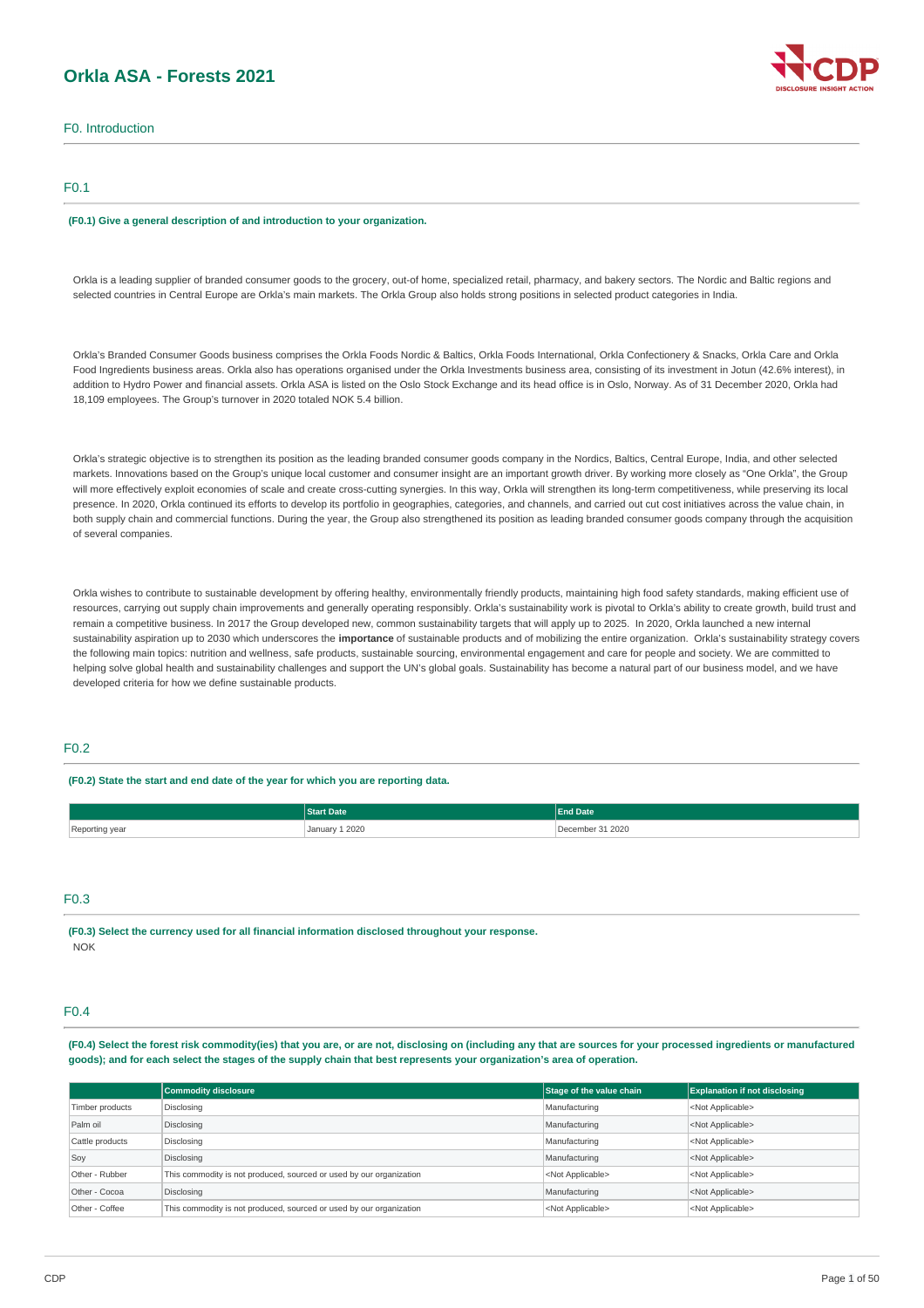### F0.5

(F0.5) Are there any parts of your direct operations or supply chain that are not included in your disclosure? No

### F1. Current state

### F1.1

**(F1.1) How does your organization produce, use or sell your disclosed commodity(ies)?**

#### **Timber products**

### **Activity**

Using as input into product manufacturing

#### **Form of commodity**

Primary packaging Secondary packaging Tertiary packaging

#### **Source**

Contracted suppliers (processors) Contracted suppliers (manufacturers)

#### **Country/Area of origin**

Austria Belarus Croatia Czechia Denmark Estonia Finland France Germany Hungary Latvia Lithuania Norway Poland Portugal Russian Federation Slovakia Slovenia Spain Sweden Ukraine United Kingdom of Great Britain and Northern Ireland

#### **% of procurement spend**

1-5%

#### **Comment**

Orkla purchase packaging materials consisting of virgin paper and recycled fibre mainly from European producers.

#### **Palm oil**

### **Activity**

Using as input into product manufacturing

### **Form of commodity**

Crude palm oil (CPO) Crude palm kernel oil (CPKO) Palm oil derivatives Palm kernel oil derivatives

#### **Source**

Trader/broker/commodity market Contracted suppliers (processors)

#### **Country/Area of origin**

Indonesia Malaysia

**% of procurement spend**  $< 1%$ 

### **Comment**

Orkla purchases palm oil mainly from Indonesia and Malaysia as well as South America and West Africa. We do not have own operations in the producing countries, but purchase from European food companies.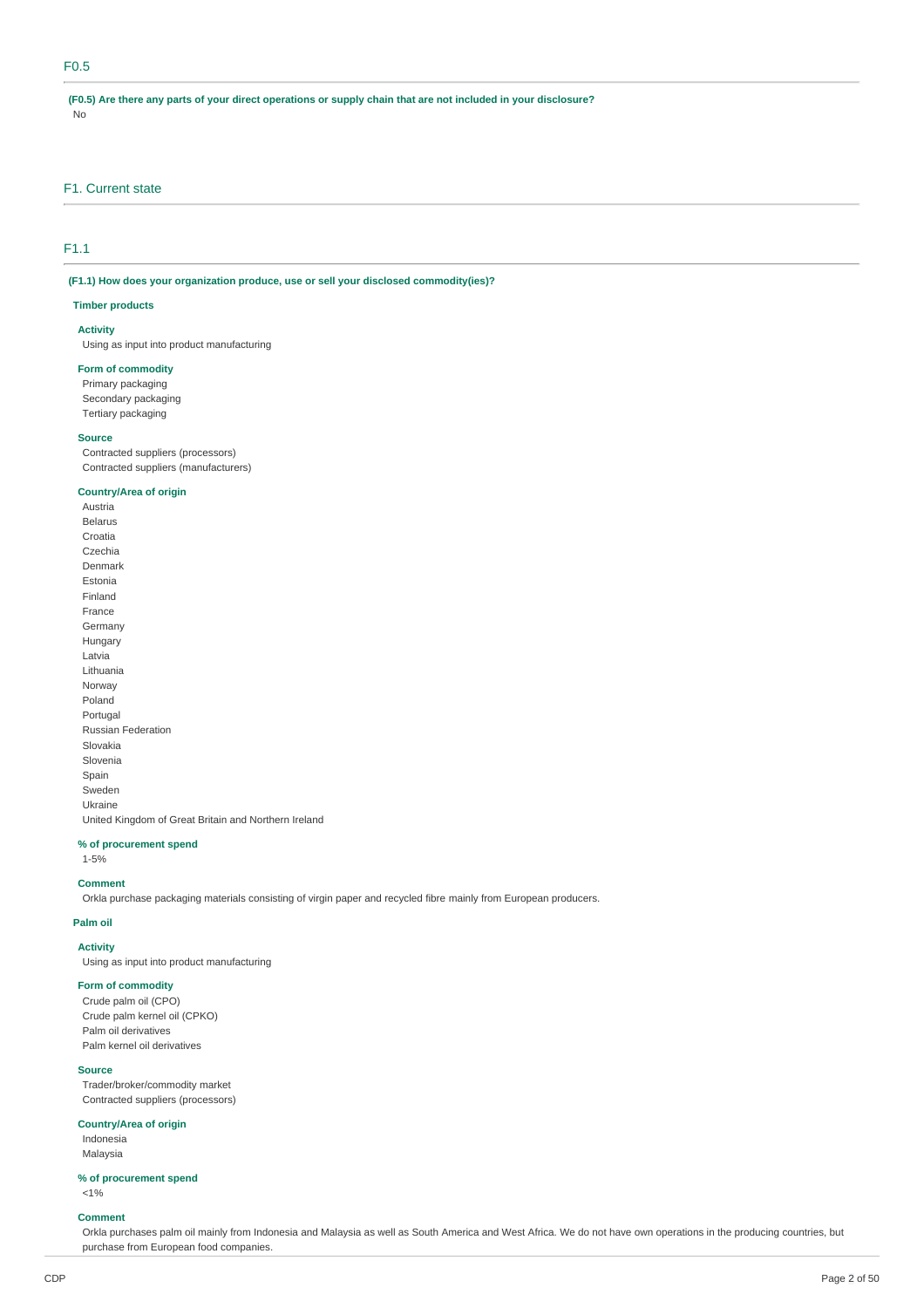### **Cattle products**

### **Activity**

Using as input into product manufacturing

#### **Form of commodity**

Cattle Beef By-products (e.g. glycerin, gelatin)

#### **Source**

Multiple contracted producers Contracted suppliers (processors) Contracted suppliers (manufacturers)

#### **Country/Area of origin**

Austria Czechia Germany Ireland Norway Sweden

### **% of procurement spend**

1-5%

### **Comment**

Orkla purchases beef products from European origin.

### **Soy**

### **Activity**

Using as input into product manufacturing

### **Form of commodity**

Whole soy beans Soy bean oil Soy bean meal Soy derivatives

#### **Source**

Multiple contracted producers Trader/broker/commodity market Contracted suppliers (processors) Contracted suppliers (manufacturers)

#### **Country/Area of origin**

Austria Brazil Canada China Czechia France Hungary India Italy Netherlands Paraguay Romania Russian Federation Serbia Slovakia Spain Ukraine United States of America

#### **% of procurement spend**

<1%

#### **Comment**

Orkla purchases small volumes of a broad range of ingredients that are derived from soy.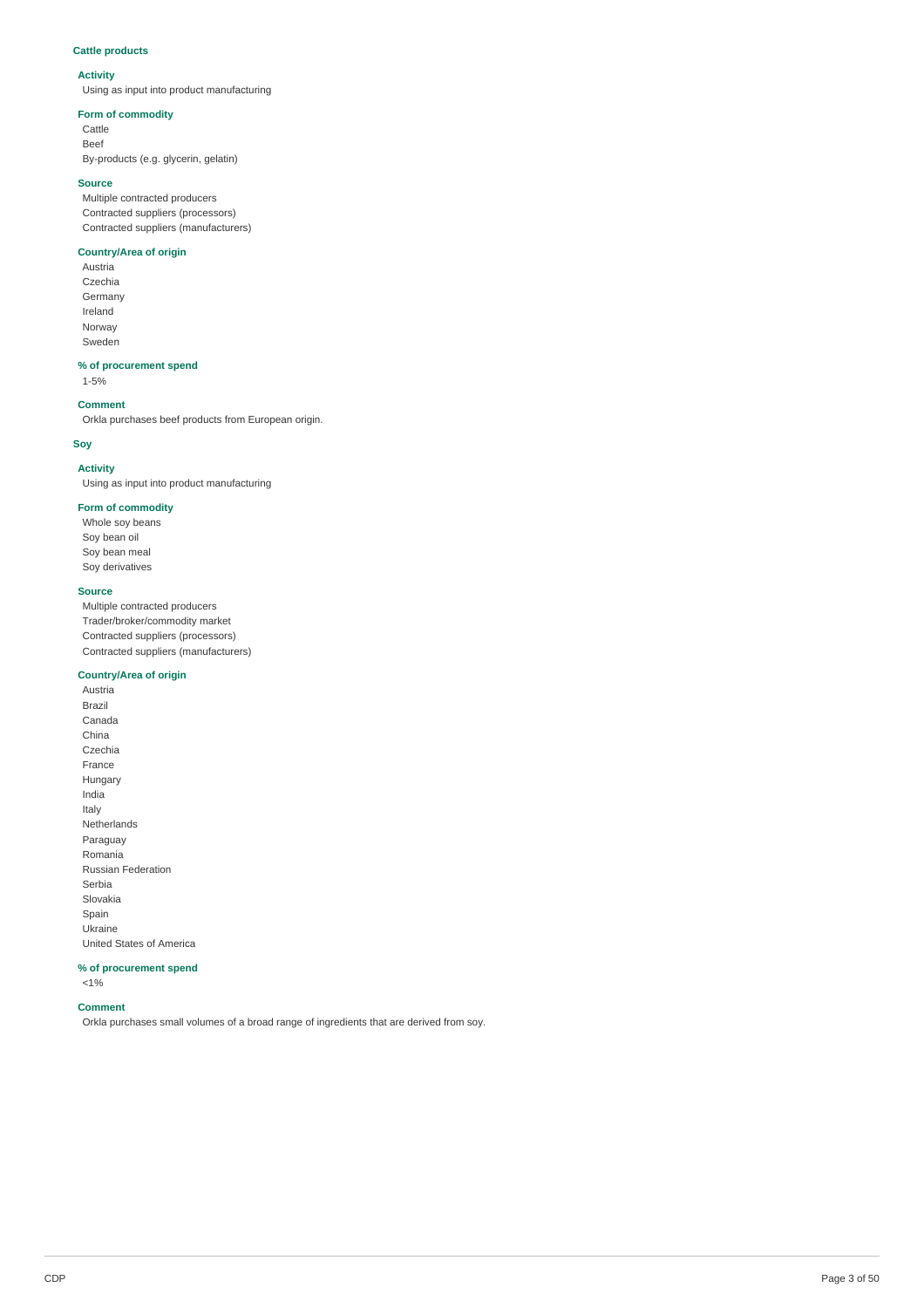#### **Other - Cocoa**

### **Activity**

Using as input into product manufacturing

#### **Form of commodity**

Other, please specify (Cocoa powder, butter and liqour)

#### **Source**

Multiple contracted producers Trader/broker/commodity market Contracted suppliers (processors) Contracted suppliers (manufacturers)

#### **Country/Area of origin**

Côte d'Ivoire Ghana

#### **% of procurement spend**

1-5%

#### **Comment**

Orkla purchases cocoa from West-Africa and uses this for chocolate produced in Norway and Estonia.

### F1.2

(F1.2) Indicate the percentage of your organization's revenue that was dependent on your disclosed forest risk commodity(ies) in the reporting year.

|                 | % of revenue dependent on commodity | <b>Comment</b>                                                                                                                |
|-----------------|-------------------------------------|-------------------------------------------------------------------------------------------------------------------------------|
| Timber products | 71-80%                              | Many of our products have paper-based packaging, hence the high estimate.                                                     |
| Palm oil        | 1-5%                                | Orkla does not have aggregated data on the share of products containing palm oil, hence the figure is a best estimate.        |
| Cattle products | 11-20%                              | Orkla does not have aggregated data on the share of products containing cattle products, hence the figure is a best estimate. |
| Soy             | 1-5%                                | Orkla uses various types of soy based raw materials in different product categories.                                          |
| Other - Rubber  | <not applicable=""></not>           | <not applicable=""></not>                                                                                                     |
| Other - Cocoa   | 6-10%                               | Orkla uses cocoa mainly in chocolate and biscuits products but also some amounts in other food products.                      |
| Other - Coffee  | <not applicable=""></not>           | <not applicable=""></not>                                                                                                     |

#### F1.5

### **(F1.5) Does your organization collect production and/or consumption data for your disclosed commodity(ies)?**

|                 | Data availability/Disclosure           |
|-----------------|----------------------------------------|
| Timber products | Consumption data available, disclosing |
| Palm oil        | Consumption data available, disclosing |
| Cattle products | Consumption data available, disclosing |
| Soy             | Consumption data available, disclosing |
| Other - Rubber  | <not applicable=""></not>              |
| Other - Cocoa   | Consumption data available, disclosing |
| Other - Coffee  | <not applicable=""></not>              |

## F1.5a

**(F1.5a) Disclose your production and/or consumption data.**

#### **Forest risk commodity**

Timber products

### **Data type**

Consumption data

**Volume** 54159

**Metric** Metric tons

**Data coverage**

Full commodity production/consumption

**Please explain**

<Not Applicable>

**Forest risk commodity** Palm oil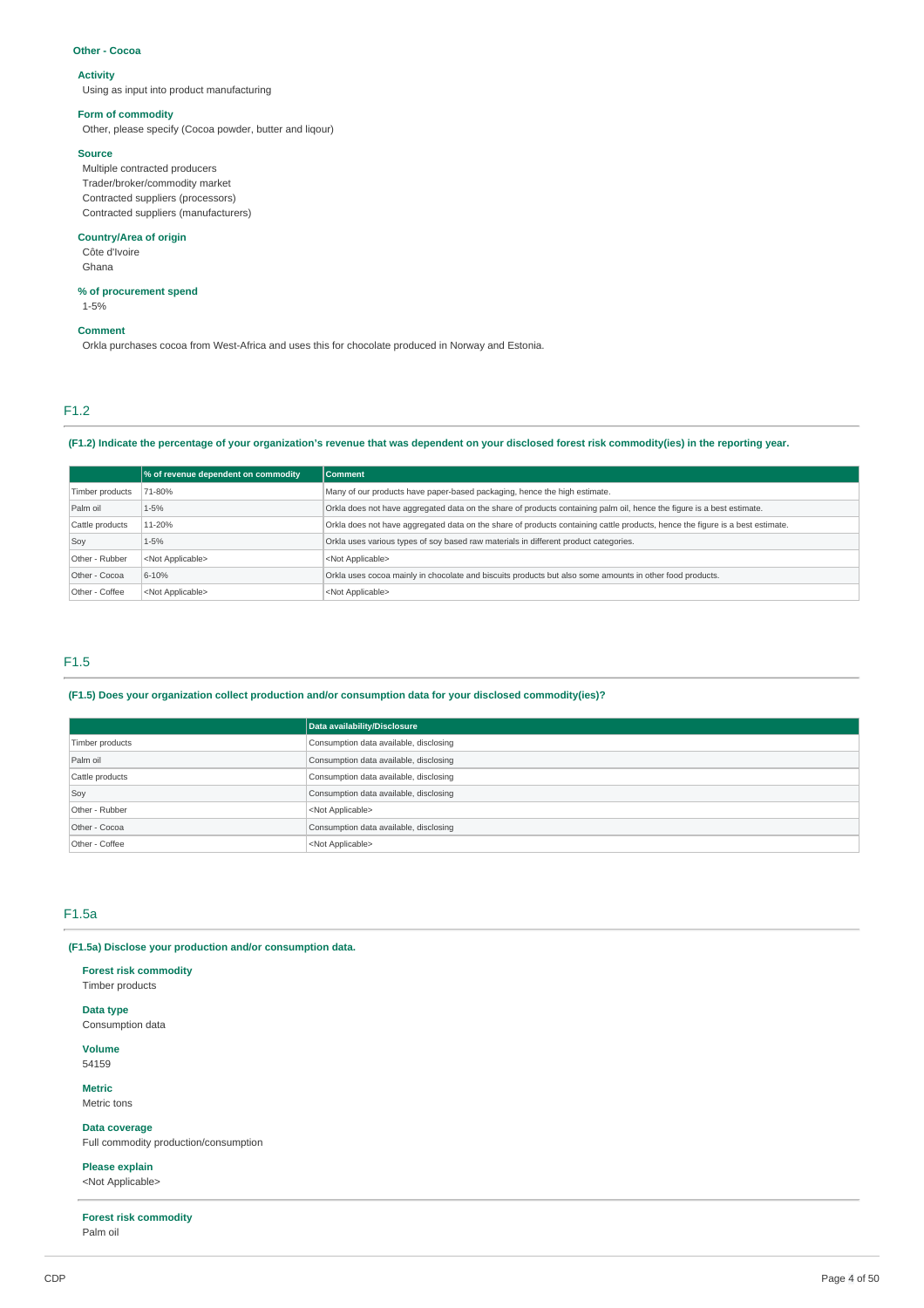#### **Data type** Consumption data

**Volume** 67000

**Metric**

Metric tons

**Data coverage** Full commodity production/consumption

**Please explain** <Not Applicable>

#### **Forest risk commodity** Other - Cocoa

## **Data type**

Consumption data

**Volume** 10602

**Metric** Metric tons

**Data coverage**

# Full commodity production/consumption

**Please explain** <Not Applicable>

**Forest risk commodity** Soy

**Data type** Consumption data

**Volume** 4865

**Metric** Metric tons

**Data coverage** Full commodity production/consumption

**Please explain**

<Not Applicable>

**Forest risk commodity**

Cattle products **Data type**

Consumption data

**Volume** 11246

**Metric** Metric tons

**Data coverage** Full commodity production/consumption

### **Please explain**

<Not Applicable>

## F1.5b

(F1.5b) For your disclosed commodity(ies), indicate the percentage of the production/consumption volume sourced by national and/or sub-national jurisdiction of **origin.**

**Forest risk commodity**

Timber products

**Country/Area of origin** Any other countries/areas

**State or equivalent jurisdiction** <Not Applicable>

**% of total production/consumption volume** 100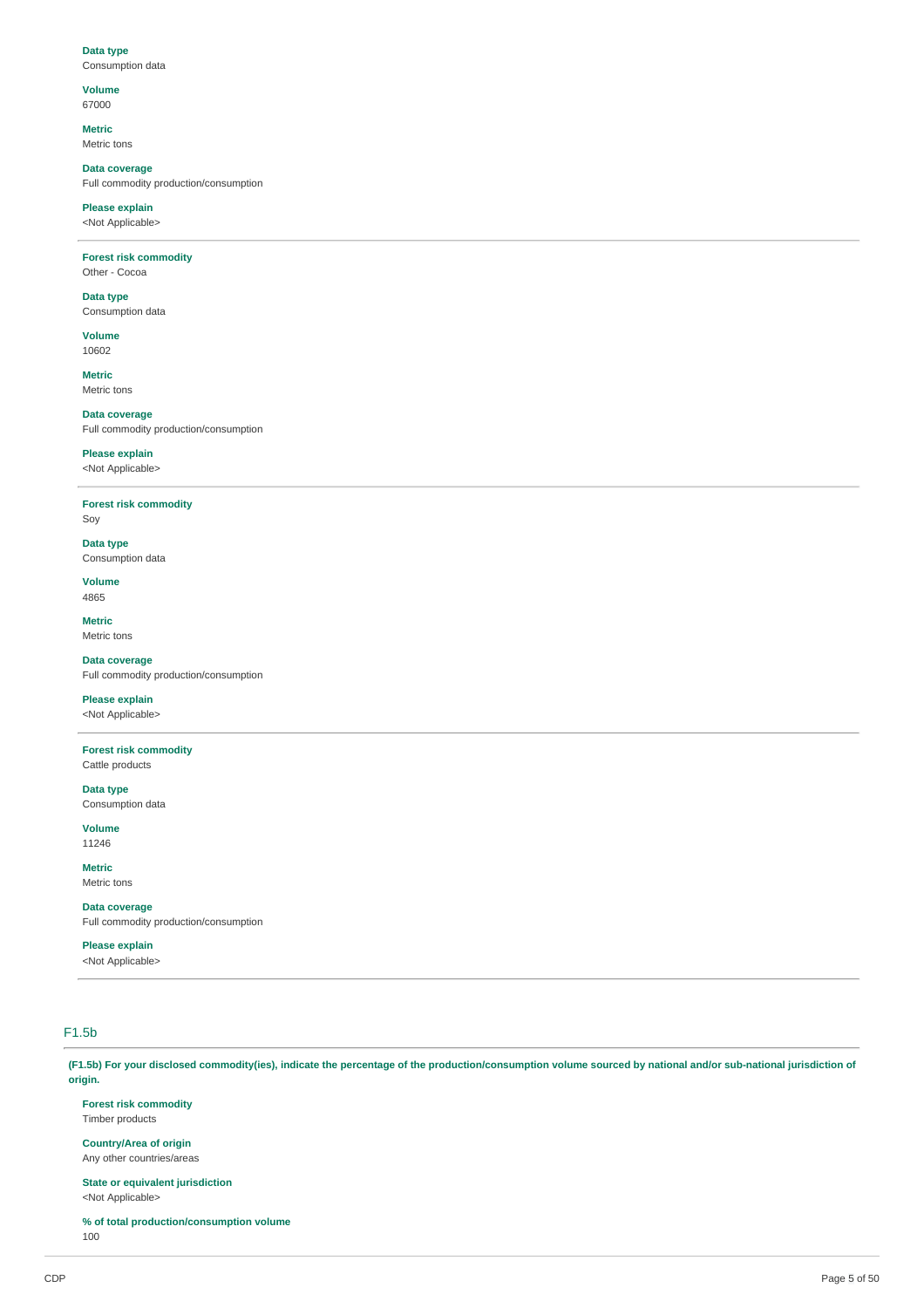#### **Please explain**

Orkla purchase 100% of our packaging materials from non forest risk countries. The percentages have been calculated based on purchased volumes and supplier origin data.

**Forest risk commodity** Cattle products

### **Country/Area of origin**

Any other countries/areas

### **State or equivalent jurisdiction**

<Not Applicable>

#### **% of total production/consumption volume**

100

#### **Please explain**

Orkla purchase 100% of our cattle products from non forest risk countries. The percentages have been calculated based on purchased volumes and supplier origin data.

**Forest risk commodity** Soy

**Country/Area of origin** Brazil

#### **State or equivalent jurisdiction**

Specify state/equivalent jurisdiction (Mato Grosso, Campos Gerias, Parana)

### **% of total production/consumption volume**

 $\overline{2}$ 

#### **Please explain**

The percentages have been calculated based on purchased volumes and supplier origin data.

**Forest risk commodity**

Soy

#### **Country/Area of origin** India

**State or equivalent jurisdiction**

Specify state/equivalent jurisdiction (Barwani, South Hathipala, Mumbai, Butibori)

#### **% of total production/consumption volume**

1

#### **Please explain**

The percentages have been calculated based on purchased volumes and supplier origin data.

### **Forest risk commodity**

Soy

97

#### **Country/Area of origin** Any other countries/areas

### **State or equivalent jurisdiction** <Not Applicable>

**% of total production/consumption volume**

# **Please explain**

The percentages have been calculated based on purchased volumes and supplier origin data. Main origin countries are the US, Canada and several European countries where deforestation risk is low.

### **Forest risk commodity**

Palm oil

## **Country/Area of origin**

Indonesia

### **State or equivalent jurisdiction**

Specify state/equivalent jurisdiction (North Sumatra, Medan/Tinggi)

### **% of total production/consumption volume**

70

#### **Please explain**

Orkla purchase the main part of our palm oil volume from Indonesia, around 78%. We purchase around 12% from Malaysia and the rest from other countries. We recieve regular traceability updates from our suppliers, this includes RSPO-certified and non-certified volumes. The percentages have been calculated based on purchased volumes and supplier origin data.

**Forest risk commodity** Palm oil

#### **Country/Area of origin** Indonesia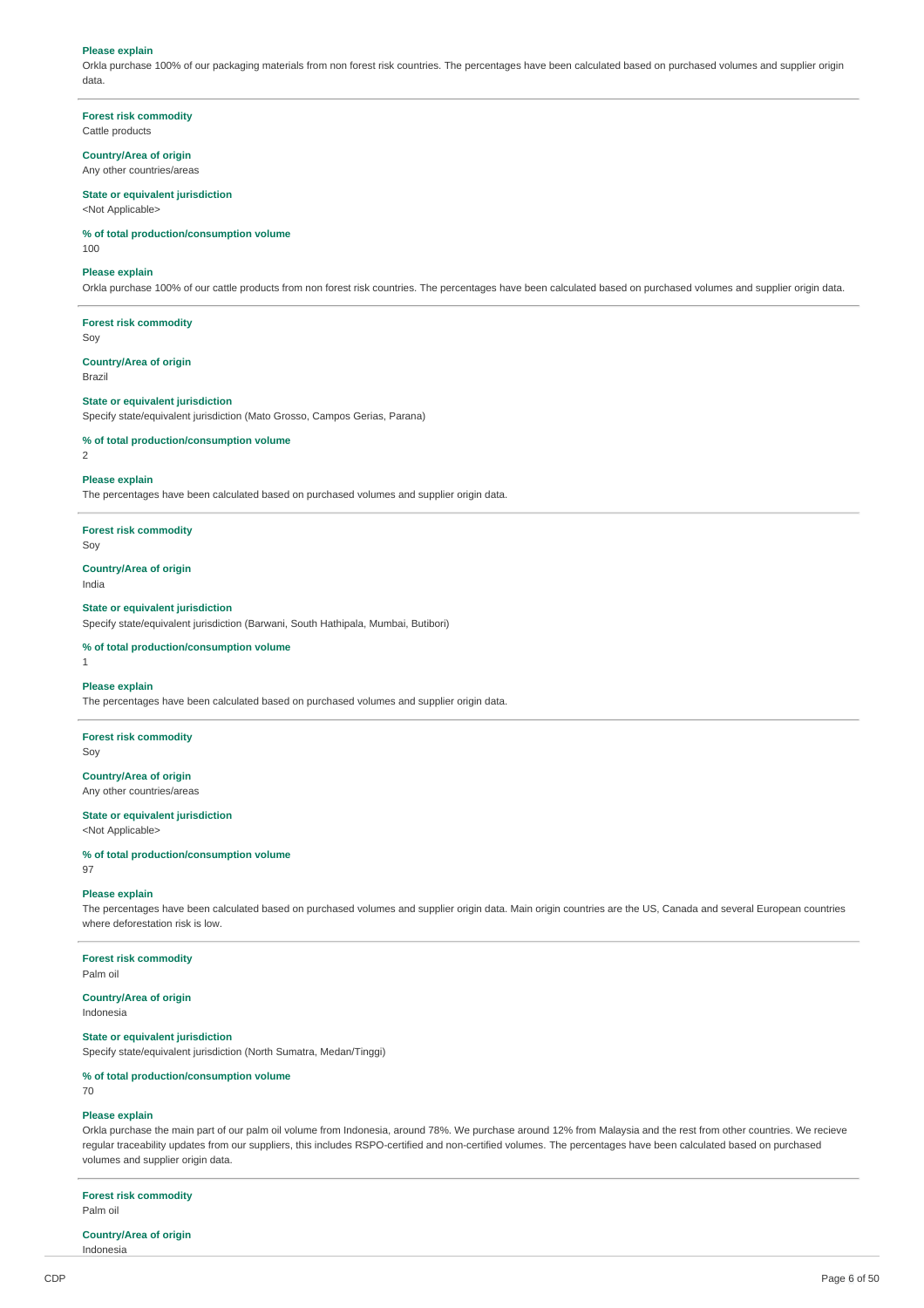#### **State or equivalent jurisdiction**

Specify state/equivalent jurisdiction (West Sumatra, Padang)

#### **% of total production/consumption volume**

3

#### **Please explain**

Orkla purchase the main part of our palm oil volume from Indonesia, around 78%. We purchase around 12% from Malaysia and the rest from other countries. We recieve regular traceability updates from our suppliers, this includes RSPO-certified and non-certified volumes. The percentages have been calculated based on purchased volumes and supplier origin data.

#### **Forest risk commodity**

Palm oil

### **Country/Area of origin**

Indonesia

#### **State or equivalent jurisdiction**

Specify state/equivalent jurisdiction (South Sumatra, Palembang)

#### **% of total production/consumption volume**

2

#### **Please explain**

Orkla purchase the main part of our palm oil volume from Indonesia, around 78%. We purchase around 12% from Malaysia and the rest from other countries. We recieve regular traceability updates from our suppliers, this includes RSPO-certified and non-certified volumes. The percentages have been calculated based on purchased volumes and supplier origin data.

#### **Forest risk commodity**

Palm oil

### **Country/Area of origin**

Indonesia

### **State or equivalent jurisdiction**

Specify state/equivalent jurisdiction (West Java, Jakarta/Bekasi)

#### **% of total production/consumption volume**

3

#### **Please explain**

Orkla purchase the main part of our palm oil volume from Indonesia, around 78%. We purchase around 12% from Malaysia and the rest from other countries. We recieve regular traceability updates from our suppliers, this includes RSPO-certified and non-certified volumes. The percentages have been calculated based on purchased volumes and supplier origin data.

#### **Forest risk commodity**

Palm oil

#### **Country/Area of origin** Indonesia

**State or equivalent jurisdiction**

#### Specify state/equivalent jurisdiction (East Java, Gresik)

### **% of total production/consumption volume**

2

### **Please explain**

Orkla purchase the main part of our palm oil volume from Indonesia, around 78%. We purchase around 12% from Malaysia and the rest from other countries. We recieve regular traceability updates from our suppliers, this includes RSPO-certified and non-certified volumes. The percentages have been calculated based on purchased volumes and supplier origin data.

### **Forest risk commodity**

Palm oil

# **Country/Area of origin**

Indonesia

### **State or equivalent jurisdiction**

Specify state/equivalent jurisdiction (North Sulawesi, Bitung)

### **% of total production/consumption volume**

2

### **Please explain**

Orkla purchase the main part of our palm oil volume from Indonesia, around 78%. We purchase around 12% from Malaysia and the rest from other countries. We recieve regular traceability updates from our suppliers, this includes RSPO-certified and non-certified volumes. The percentages have been calculated based on purchased volumes and supplier origin data.

### **Forest risk commodity**

Palm oil

#### **Country/Area of origin** Indonesia

**State or equivalent jurisdiction**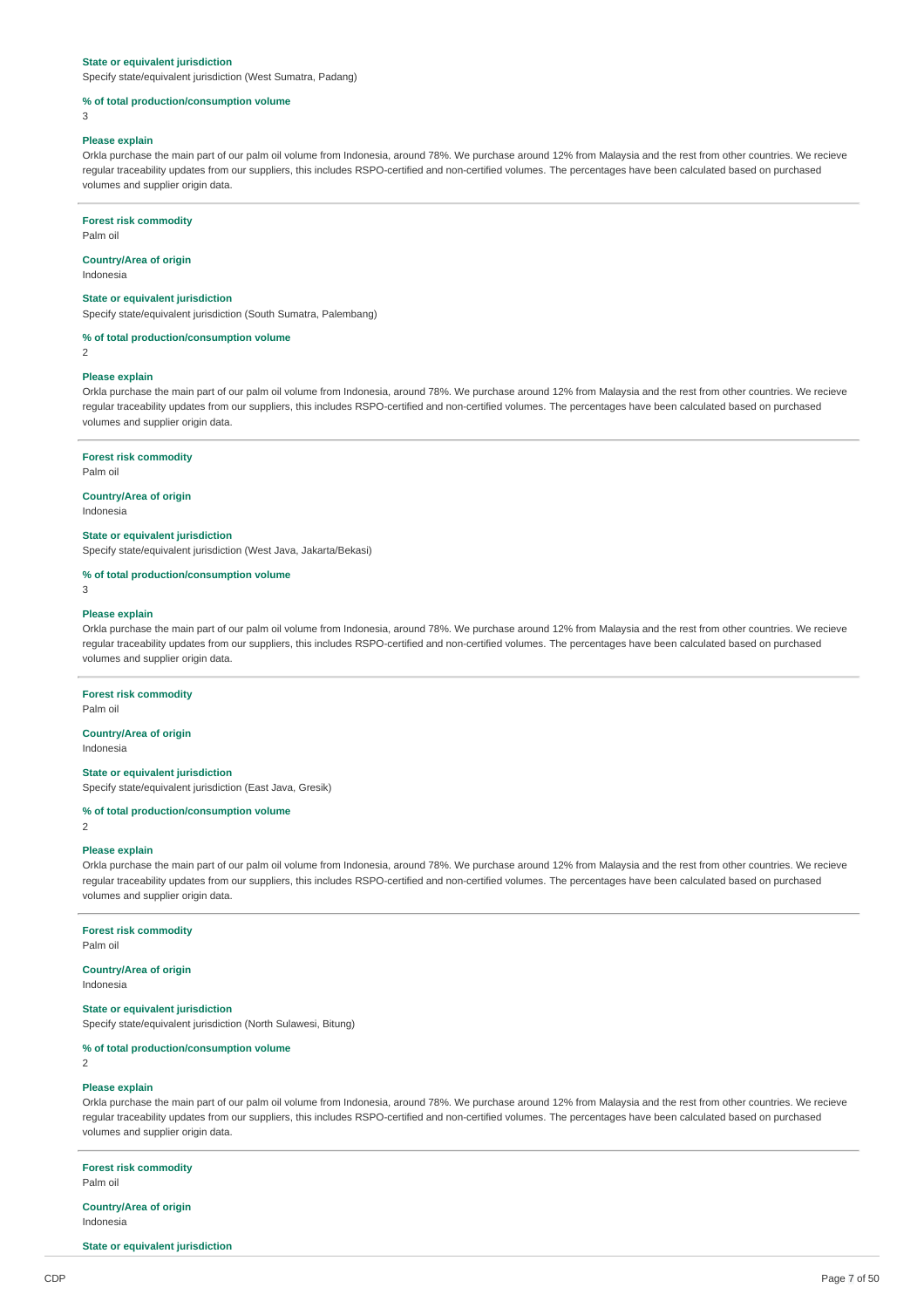Specify state/equivalent jurisdiction (West Kalimantan, Pontianak)

#### **% of total production/consumption volume**

 $\overline{2}$ 

#### **Please explain**

Orkla purchase the main part of our palm oil volume from Indonesia, around 78%. We purchase around 12% from Malaysia and the rest from other countries. We recieve regular traceability updates from our suppliers, this includes RSPO-certified and non-certified volumes. The percentages have been calculated based on purchased volumes and supplier origin data.

#### **Forest risk commodity**

Palm oil

#### **Country/Area of origin**

Indonesia

#### **State or equivalent jurisdiction**

Specify state/equivalent jurisdiction (Central Kalimantan, Pangkalanbuun)

**% of total production/consumption volume**

1

### **Please explain**

Orkla purchase the main part of our palm oil volume from Indonesia, around 78%. We purchase around 12% from Malaysia and the rest from other countries. We recieve regular traceability updates from our suppliers, this includes RSPO-certified and non-certified volumes. The percentages have been calculated based on purchased volumes and supplier origin data.

### **Forest risk commodity**

Palm oil

#### **Country/Area of origin**

Indonesia

#### **State or equivalent jurisdiction**

Specify state/equivalent jurisdiction (East Kalimantan, Balikpapan)

#### **% of total production/consumption volume**

3

#### **Please explain**

Orkla purchase the main part of our palm oil volume from Indonesia, around 78%. We purchase around 12% from Malaysia and the rest from other countries. We recieve regular traceability updates from our suppliers, this includes RSPO-certified and non-certified volumes. The percentages have been calculated based on purchased volumes and supplier origin data.

#### **Forest risk commodity**

Palm oil

#### **Country/Area of origin** Malaysia

### **State or equivalent jurisdiction**

Specify state/equivalent jurisdiction (Penang, Penang)

#### **% of total production/consumption volume**

 $\overline{2}$ 

#### **Please explain**

Orkla purchase the main part of our palm oil volume from Indonesia, around 78%. We purchase around 12% from Malaysia and the rest from other countries. We recieve regular traceability updates from our suppliers, this includes RSPO-certified and non-certified volumes. The percentages have been calculated based on purchased volumes and supplier origin data.

### **Forest risk commodity**

Palm oil

### **Country/Area of origin**

Malaysia

### **State or equivalent jurisdiction**

Specify state/equivalent jurisdiction (Perak, Lumut)

### **% of total production/consumption volume**

3

#### **Please explain**

Orkla purchase the main part of our palm oil volume from Indonesia, around 78%. We purchase around 12% from Malaysia and the rest from other countries. We recieve regular traceability updates from our suppliers, this includes RSPO-certified and non-certified volumes. The percentages have been calculated based on purchased volumes and supplier origin data.

**Forest risk commodity** Palm oil

**Country/Area of origin** Malaysia

#### **State or equivalent jurisdiction**

Specify state/equivalent jurisdiction (Johor, Pasir Gudang)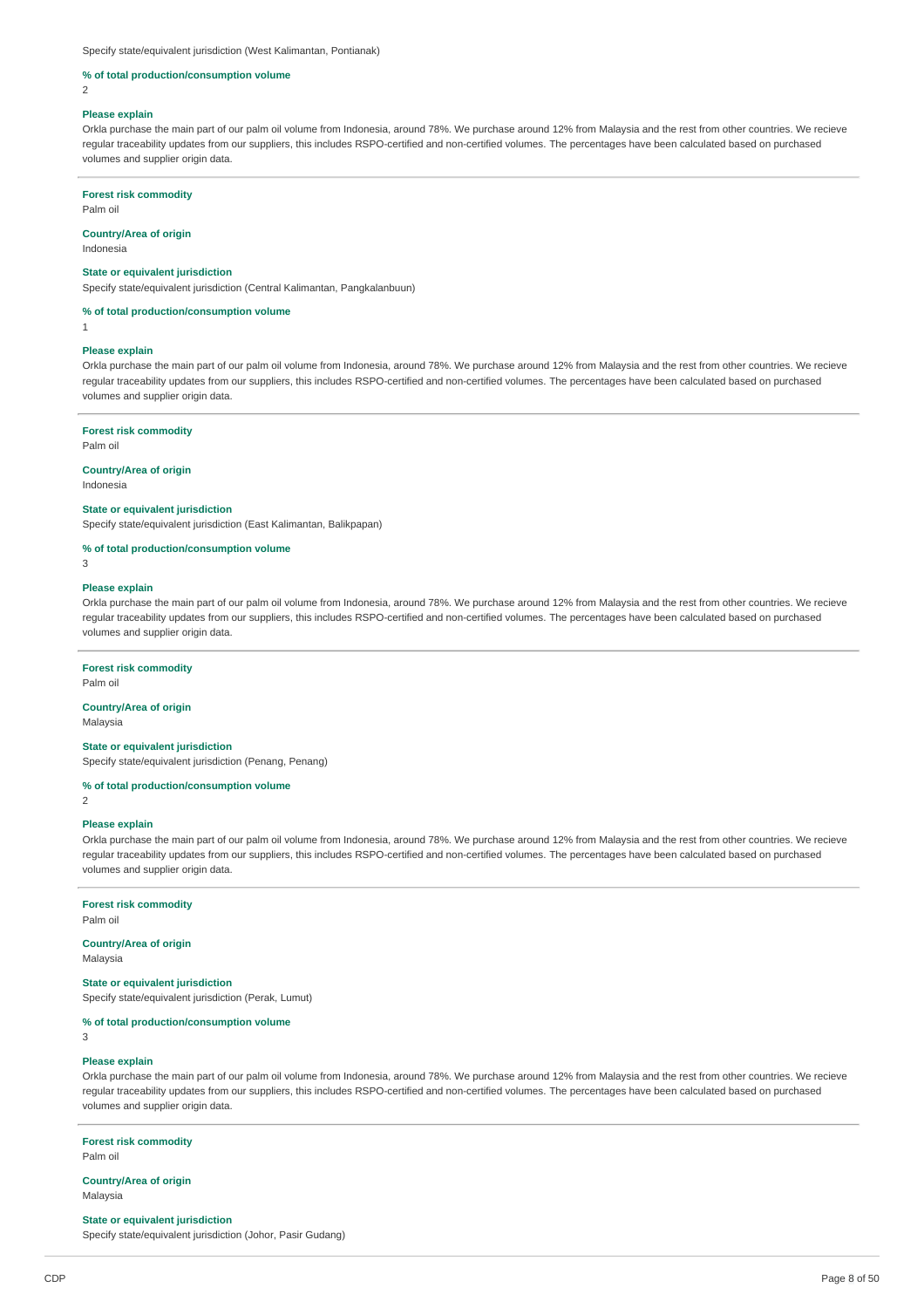#### **% of total production/consumption volume**

3

#### **Please explain**

Orkla purchase the main part of our palm oil volume from Indonesia, around 78%. We purchase around 12% from Malaysia and the rest from other countries. We recieve regular traceability updates from our suppliers, this includes RSPO-certified and non-certified volumes. The percentages have been calculated based on purchased volumes and supplier origin data.

#### **Forest risk commodity**

Palm oil

#### **Country/Area of origin**

Malaysia

#### **State or equivalent jurisdiction**

Specify state/equivalent jurisdiction (Sarawak, Bintulu)

### **% of total production/consumption volume**

 $\overline{2}$ 

#### **Please explain**

Orkla purchase the main part of our palm oil volume from Indonesia, around 78%. We purchase around 12% from Malaysia and the rest from other countries. We recieve regular traceability updates from our suppliers, this includes RSPO-certified and non-certified volumes. The percentages have been calculated based on purchased volumes and supplier origin data.

#### **Forest risk commodity**

Palm oil

#### **Country/Area of origin**

Malaysia

### **State or equivalent jurisdiction**

Specify state/equivalent jurisdiction (Sabah, Sandakan)

**% of total production/consumption volume**

 $\overline{2}$ 

#### **Please explain**

Orkla purchase the main part of our palm oil volume from Indonesia, around 78%. We purchase around 12% from Malaysia and the rest from other countries. We recieve regular traceability updates from our suppliers, this includes RSPO-certified and non-certified volumes. The percentages have been calculated based on purchased volumes and supplier origin data.

#### F1.5e

No

**(F1.5e) How does your organization produce or consume biofuel derived from palm oil?**

**Does your organization produce or consume biofuel derived from palm oil?**

**Data type** <Not Applicable>

**Volume produced/consumed** <Not Applicable>

**Metric** <Not Applicable>

**Country/Area of origin** <Not Applicable>

**State or equivalent jurisdiction** <Not Applicable>

**% of total production/consumption volume** <Not Applicable>

**Does the source of your organization's biofuel material come from smallholders?** <Not Applicable>

#### **Comment**

### F1.6

**(F1.6) Has your organization experienced any detrimental forests-related impacts?** No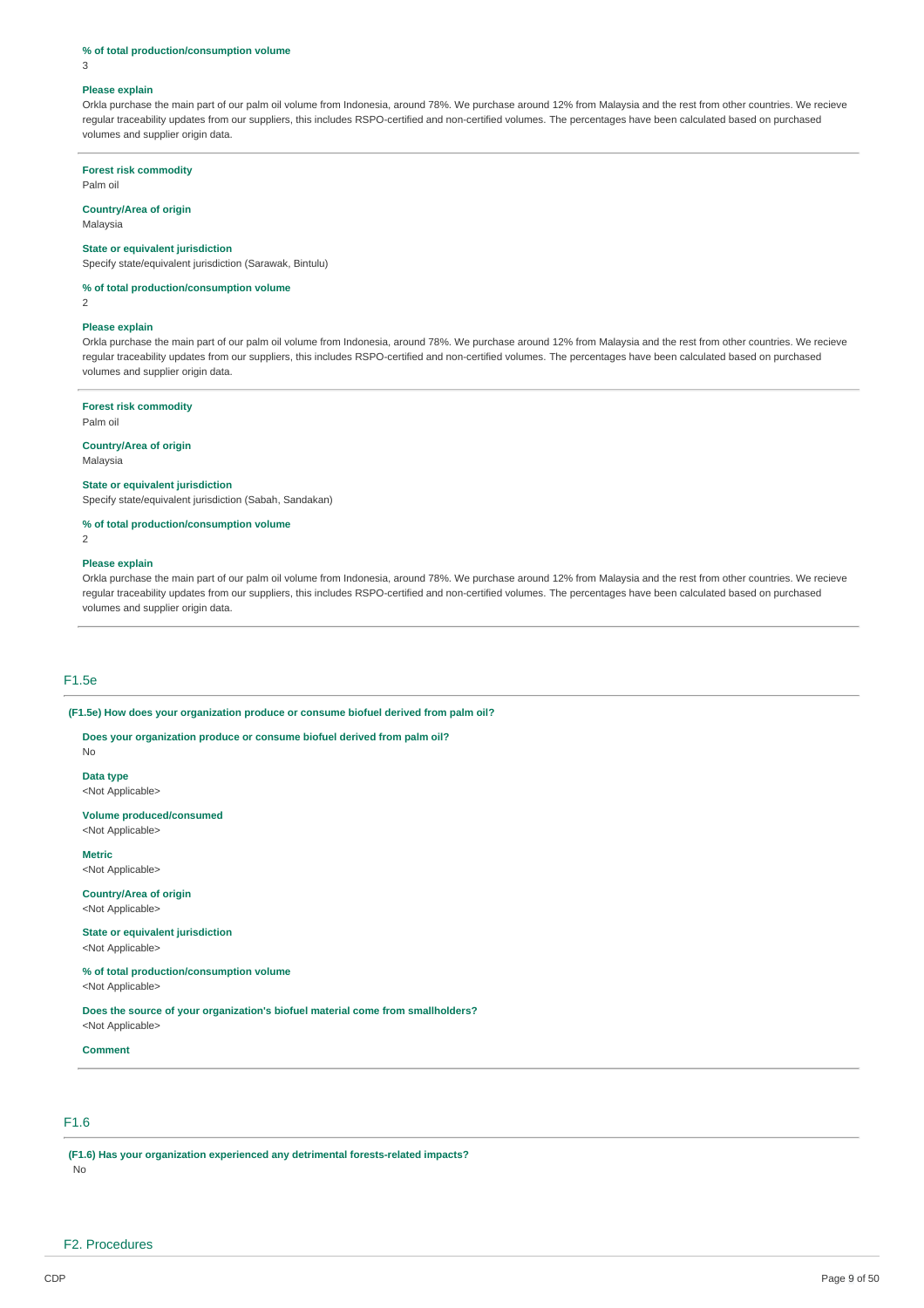### F2.1

**(F2.1) Does your organization undertake a forests-related risk assessment?**

Yes, forests-related risks are assessed

### F2.1a

**(F2.1a) Select the options that best describe your procedures for identifying and assessing forests-related risks.**

### **Timber products**

**Value chain stage**

Supply chain

**Coverage** Full

#### **Risk assessment procedure**

Assessed in an environmental risk assessment

### **Frequency of assessment**

Annually

**How far into the future are risks considered?** > 6 years

#### **Tools and methods used**

Internal company methods FSC Global Forest Registry Jurisdictional/landscape assessment

#### **Please explain**

In 2013 Orkla started reporting to CDP Forests. In 2015 we launched our Zero Deforestation Policy which was based on an internal assessment using external input from NGOs and other parties, this policy will be updated this year. In 2017 we carried out a materiality assessment which further underlined the importance of working with sustainable raw materials and packaging - this assessment has been updated since then and will be carried out in full again this year. Every year Orkla carries out a general risk screening of its present portfolio of suppliers and of new suppliers assessing current risks, this screening is part of our internal company methods. The assessment tool includes criteria relating to environment. Potential high-risk suppliers must undergo a more detailed risk assessment based on a standardised method developed by Sedex. For suppliers of timber, palm oil and other commodities with deforestation risk, we ask for information about the suppliers' procedures and initiatives to avoid deforestation as part of the contracting process. We also develop long term risk assessment (with time horizon>6 years) based on dialogue with suppliers, NGOs and publicly available reports. Another important internal company measure is that we every year survey our suppliers based on our spend data to update the status on our 2025 targets that 100 % of our packaging should be recyclable and 75% of our packaging should be based on recycled materials. This assessment includes all of our operations (Nordics, Baltics, Eastern Europe, etc.). We are currently at 95% recyclable pacakging and 47% packaging based on recycled materials with a positive development each year. Orkla's key suppliers of paper and pulp based packaging are mainly located in Europe where deforestation risk is low. Every year we examine the country of origin of our paper-and pulpbased packaging, for 2020 none of our material was sourced from deforestation risk countries. Some of our paper and pulp based packaging suppliers use FSCcertification for monitoring the risk of deforestation, however since the overall risk level is low we have not collected more detailed data about this. We plan to do this within two years.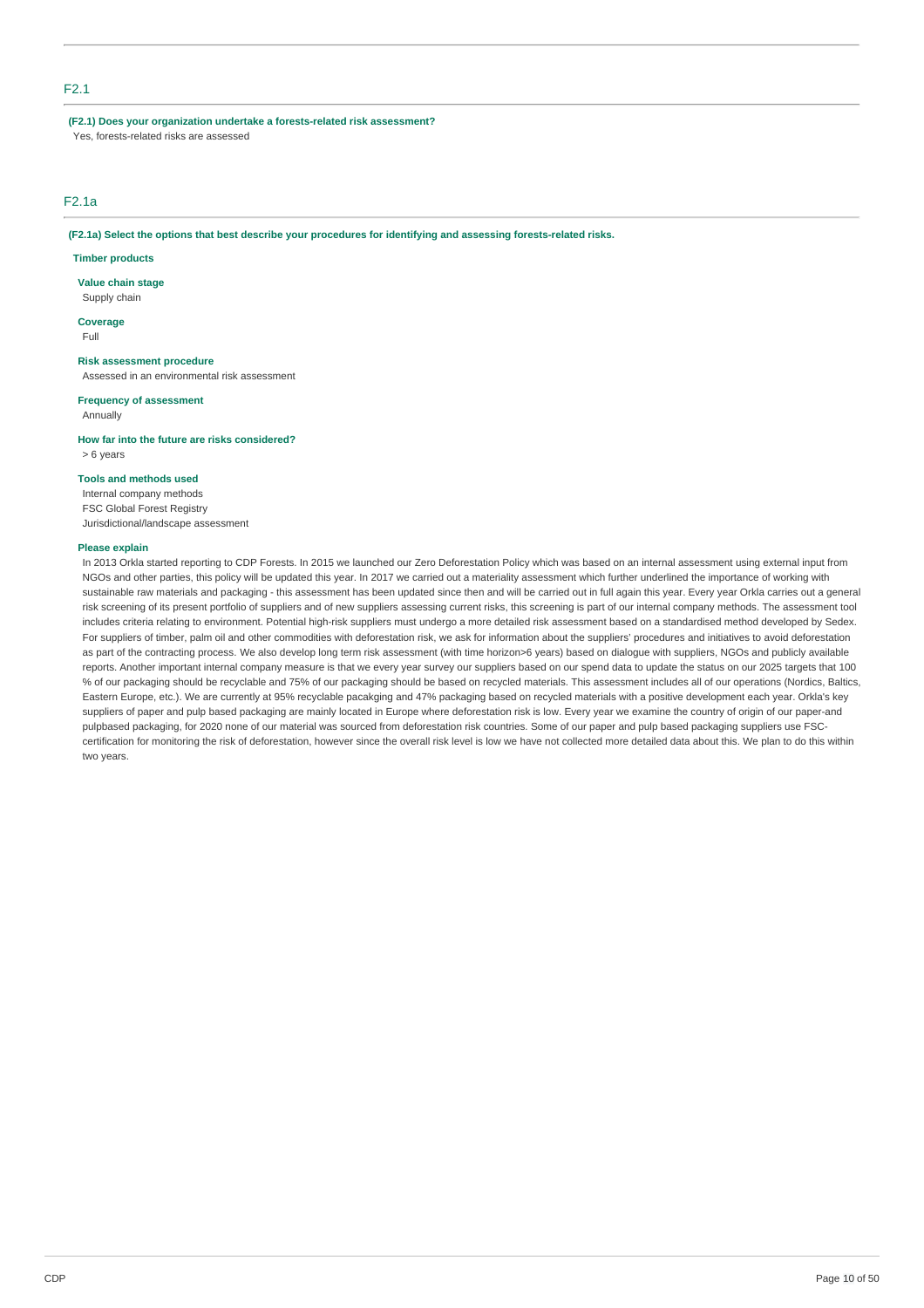#### **Palm oil**

### **Value chain stage**

Supply chain

**Coverage** Full

#### **Risk assessment procedure**

Assessed as a standalone issue

### **Frequency of assessment**

Annually

**How far into the future are risks considered?** > 6 years

### **Tools and methods used**

Internal company methods External consultants Sustainability Policy Transparency Toolkit (SPOTT) Jurisdictional/landscape assessment

#### **Please explain**

In 2013 Orkla started reporting to CDP Forests. In 2014 we launched our Sustainable Palm Oil Policy. In 2015 we launched our Zero Deforestation Policy which was based on an internal assessment using external input from NGOs and other parties, this policy will be updated this year. In 2017 we carried out a materiality assessment which further underlined the importance of working with sustainable raw materials and packaging - this assessment has been updated since then and will be carried out in full again this year. Internal: Every year Orkla carries out a general risk screening of its present portfolio of suppliers and of new suppliers. The assessment tool includes criteria relating to environment. Potential high-risk suppliers must undergo a more detailed risk assessment based on a standardized method developed by Sedex. For suppliers of timber, palm oil and other commodities with deforestation risk, we ask for information about the suppliers' procedures and initiatives to avoid deforestation as part of the contracting process. External: In 2017 Orkla engaged TFT to carry out an assessment of the current status within our supply chain for palm oil and the progress of our four main suppliers at the time. This assessment covered approximately 90% of our total consumption volume. The assessment was based on GPS coordinates of supplying mills, reports from the suppliers and other available data sources. The assessment will be updated in 2-3 years horizon. We will consider performing the same type of assessment for other risk materials. SPOTT: We strive to only work with suppliers who share the same sustainability vision as ourselves and many of our palm oil suppliers carry out extensive work to ensure more sustainable practices. We have regular follow-up meetings with our palm oil suppliers focusing on sustainability issues, deforestation one of them. Of course we also follow them closely through annual sustainability reports and regular updates on their progess. Further we take into account external assessments such as SPOTT or other by NGOs such as WWF to understand supplier progress. In the case of breaches we try to work with the supplier and help them improve their practices, however if they show no sign of improvement we will terminate our cooperation. Orkla are RSPO members and have reached a share of 94% certified palm oil.

### **Cattle products**

**Value chain stage**

### Supply chain

**Coverage**

# Full

**Risk assessment procedure**

Assessed as part of other company-wide risk assessment system

**Frequency of assessment** Annually

**How far into the future are risks considered?**

> 6 years

### **Tools and methods used**

Internal company methods External consultants National specific tools and databases

#### **Please explain**

In 2013 Orkla started reporting to CDP Forests. In 2015 we launched our Zero Deforestation Policy which was based on an internal assessment using external input from NGOs and other parties, this policy will be updated this year. In 2017 we carried out a materiality assessment which further underlined the importance of working with sustainable raw materials and packaging - this assessment has been updated since then and will be carried out in full again this year. Internal company methods: Every year Orkla carries out a general risk screening of its present portfolio of suppliers and of new suppliers. The assessment tool includes criteria relating to environment. Potential high-risk suppliers must undergo a more detailed risk assessment based on a standardized method developed by Sedex. For suppliers of timber, palm oil and other commodities with deforestation risk, we ask for information about the suppliers' procedures and initiatives to avoid deforestation as part of the annual contracting process. High risk suppliers are followed up further based on the outcome. We use this method to understand the general risk level of our supply chain. National specific tools and databases: As an example, every year we monitor the origin of our cattle products through the annual contracting process as mentioned above and during 2020 none of the originated from countries with deforestation risk. Orkla's suppliers of cattle products are mainly located in Europe where deforestation risk is low. For some our volumes we use national certifications which include environmental and social parameters. External consultants: We have developed detailed product category requirments for beef and dairy, covering more than 90% of the cattle products we purchase. These have been developed with help from external consultants and NGOs. We have developed there requirements to be able to have more detailed demands based on the specific category. These requirements are part of our contracts.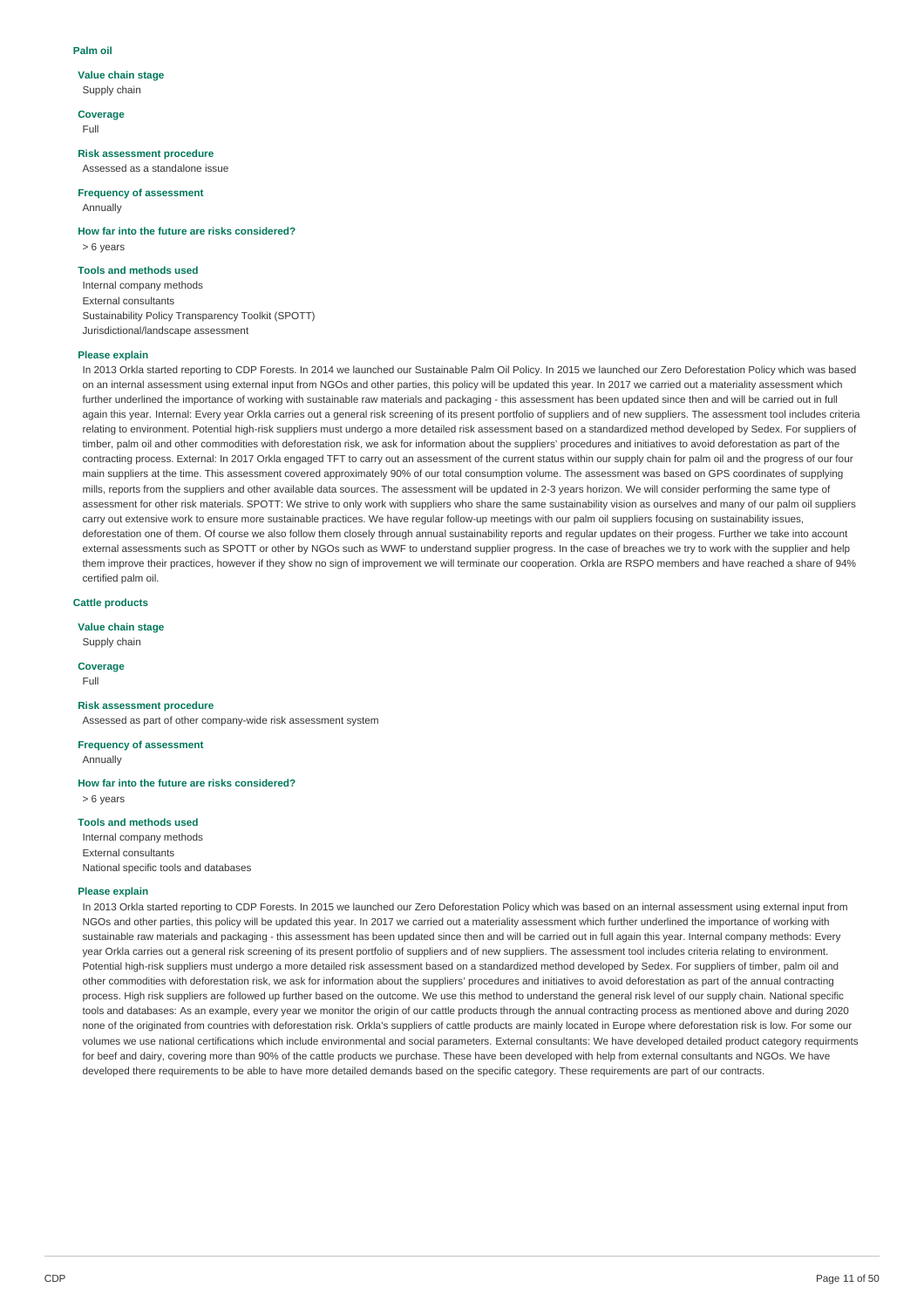#### **Soy**

### **Value chain stage**

Supply chain

**Coverage** Full

#### **Risk assessment procedure**

Assessed as a standalone issue

### **Frequency of assessment**

Annually

**How far into the future are risks considered?** > 6 years

### **Tools and methods used**

Internal company methods External consultants Sustainability Policy Transparency Toolkit (SPOTT)

#### **Please explain**

In 2013 Orkla started reporting to CDP Forests. In 2015 we launched our Zero Deforestation Policy which was based on an internal assessment using external input from NGOs and other parties, this policy will be updated this year. In 2017 we carried out a materiality assessment which further underlined the importance of working with sustainable raw materials and packaging - this assessment has been updated since then and will be carried out in full again this year. Internal company methods: Every year Orkla carries out a general risk screening of its present portfolio of suppliers and of new suppliers. The assessment tool includes criteria relating to environment. Potential high-risk suppliers must undergo a more detailed risk assessment based on a standardized method developed by Sedex. For suppliers of timber, palm oil and other commodities with deforestation risk, we ask for information about the suppliers' procedures and initiatives to avoid deforestation as part of the annual contracting process. High risk suppliers are followed up further based on the outcome. We use this method to understand the general risk level of our supply chain. SPOTT: We follow our biggest soy suppliers in various external assessments, for example SPOTT. The results are used to engage with our suppliers and update our sustainability strategies. During 2019 and 2020 we have carried out an extensive mapping of our soy purchases, mapping over 90% of our consumption. External consultants: As an example we have also cooperated with NEPCon to assess the risk in our supply chain and get feedback on our soy guidelines. As a result we got concrete feedback on our guidelines and strategy going forward. This risk assessment will be repeated in 2-3 years.

#### **Other - Cocoa**

**Value chain stage** Supply chain

**Coverage**

Full

#### **Risk assessment procedure**

Assessed as a standalone issue

#### **Frequency of assessment**

Annually

**How far into the future are risks considered?**

# > 6 years

**Tools and methods used** Internal company methods External consultants Jurisdictional/landscape assessment

#### **Please explain**

Every year Orkla carries out a general risk screening of its present portfolio of suppliers and of new suppliers. The assessment tool includes criteria relating to environment. Potential high-risk suppliers must undergo a more detailed risk assessment based on a standardized method developed by Sedex. For suppliers of timber, palm oil and other commodities with deforestation risk, we ask for information about the suppliers' procedures and initiatives to avoid deforestation as part of the annual contracting process. During 2020 we have revised of our sustainable cocoa strategy, part of this is an extensive risk assessment together with our suppliers and other partners such as certifications bodies.

#### F2.1b

**(F2.1b) Which of the following issues are considered in your organization's forests-related risk assessment(s)?**

#### **Availability of forest risk commodities**

**Relevance & inclusion** Relevant, always included

### **Please explain**

The issue is covered for some suppliers, facilities, or product lines. This is both current and emerging risk. Orkla obtains information about this from suppliers/other parties and based on this availability of forest risk commodities is assessed. We use RFIs/RFPs, market intelligence and supplier meetings as the primary tools to obtain this information. The information we obtain is discussed with both procurement and sustainability stakeholders to ensure proper mitigating actions.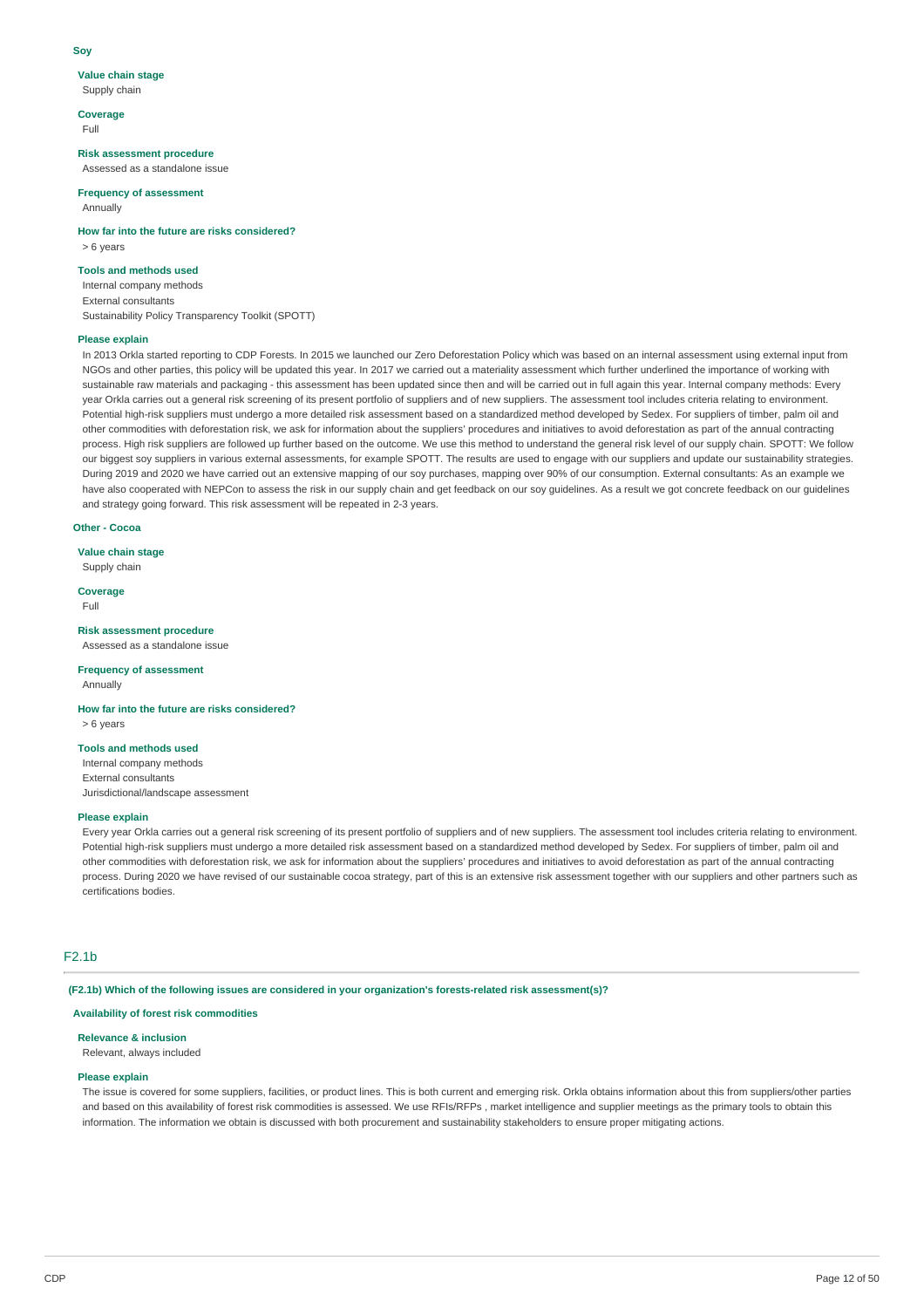#### **Quality of forest risk commodities**

#### **Relevance & inclusion**

Relevant, always included

#### **Please explain**

The issue is relevant for all suppliers, facilities, or product lines. This is both current and emerging risk. Orkla obtains information about this from suppliers/other parties and based on this quality of forest risk commodities is assessed. We use RFIs/RFPs , quality parameters and supplier meetings as the primary tools to obtain this information. The information we obtain is discussed with both procurement and sustainability stakeholders to ensure proper mitigating actions.

#### **Impact of activity on the status of ecosystems and habitats**

#### **Relevance & inclusion**

Relevant, always included

#### **Please explain**

The issue is analysed on a broad basis. For palm oil detailed mapping has been carried out through TFT. For the other raw materials more general assessments have been carried out. This is both current and emerging risk. We use RFIs/RFPs , market intelligence, third -party and supplier meetings as the primary tools to obtain this information. The information we obtain is discussed with both procurement and sustainability stakeholders to ensure proper mitigating actions.

#### **Regulation**

#### **Relevance & inclusion**

Relevant, always included

#### **Please explain**

This issue is covered for all suppliers. Compliance with local law is a requirement in the Orkla Supplier Code of Conduct. Orkla regularly monitor regulation changes through external sources such as governments, suppliers, NGOs, etc. This is both current and emerging risk. The information we obtain is discussed with both procurement and sustainability stakeholders to ensure proper mitigating actions.

#### **Climate change**

**Relevance & inclusion**

Relevant, always included

#### **Please explain**

This issue so covered for all suppliers. In 2019, Orkla placed climate risk even more clearly on the agenda and has begun a process to identify and report climate risk in line with the recommendations of the international financial initiative, the Task Force for Climate-related Financial Disclosures. We have also significantly improved our scope 3 data during 2020 and now have much better data to work with. Climate change assessments are also part of several of our certifications. This is both current and emerging risk. The information we obtain is discussed with both procurement, sustainability and finance stakeholders to ensure proper mitigating actions.

#### **Impact on water security**

#### **Relevance & inclusion**

Relevant, sometimes included

#### **Please explain**

The issue is covered for some suppliers, facilities, or product lines. This is both current and emerging risk. Orkla obtains information about this from suppliers/other parties and based on this availability of forest risk commodities is assessed. In 2019, Orkla placed climate risk even more clearly on the agenda and has begun a process to identify and report climate risk in line with the recommendations of the international financial initiative, the Task Force for Climate-related Financial Disclosures. Water security assessments are also part of several of our certifications. The information we obtain is discussed with both procurement and sustainability stakeholders to ensure proper mitigating actions.

#### **Tariffs or price increases**

#### **Relevance & inclusion**

Relevant, always included

#### **Please explain**

This issue is covered for all suppliers. Orkla continuously monitors the situation on the market and obtains information about this from suppliers/other parties such as NGOs, governments. Based on this availability of forest risk commodities is assessed.. This is both current and emerging risk. The information we obtain is discussed with both procurement and sustainability stakeholders to ensure proper mitigating actions.

#### **Loss of markets**

#### **Relevance & inclusion**

Relevant, sometimes included

#### **Please explain**

The issue is covered as part of Orkla's bi-annual strategy process and uses market intel and consumer insight for the analysis. This is emerging issue. The information we obtain is discussed with various internal stakeholders such as sustainability, strategy, procurement to ensure proper mitigating actions.

#### **Leakage markets**

**Relevance & inclusion**

Not relevant, explanation provided

#### **Please explain**

At this point we have not considered this relevant, we will revise this within two years.

#### **Brand damage related to forest risk commodities**

#### **Relevance & inclusion**

Relevant, always included

#### **Please explain**

This issue is covered for all suppliers. Orkla closely monitors brand equity through national measurement tools as well as sustainability ratings such as Sustainable Brand Index. We also follow media coverage of important materials to track potential brand impact. This is both current and emerging risk. The information we obtain is discussed with various internal stakeholders such as sustainability, strategy, procurement and marketing to ensure proper mitigating actions.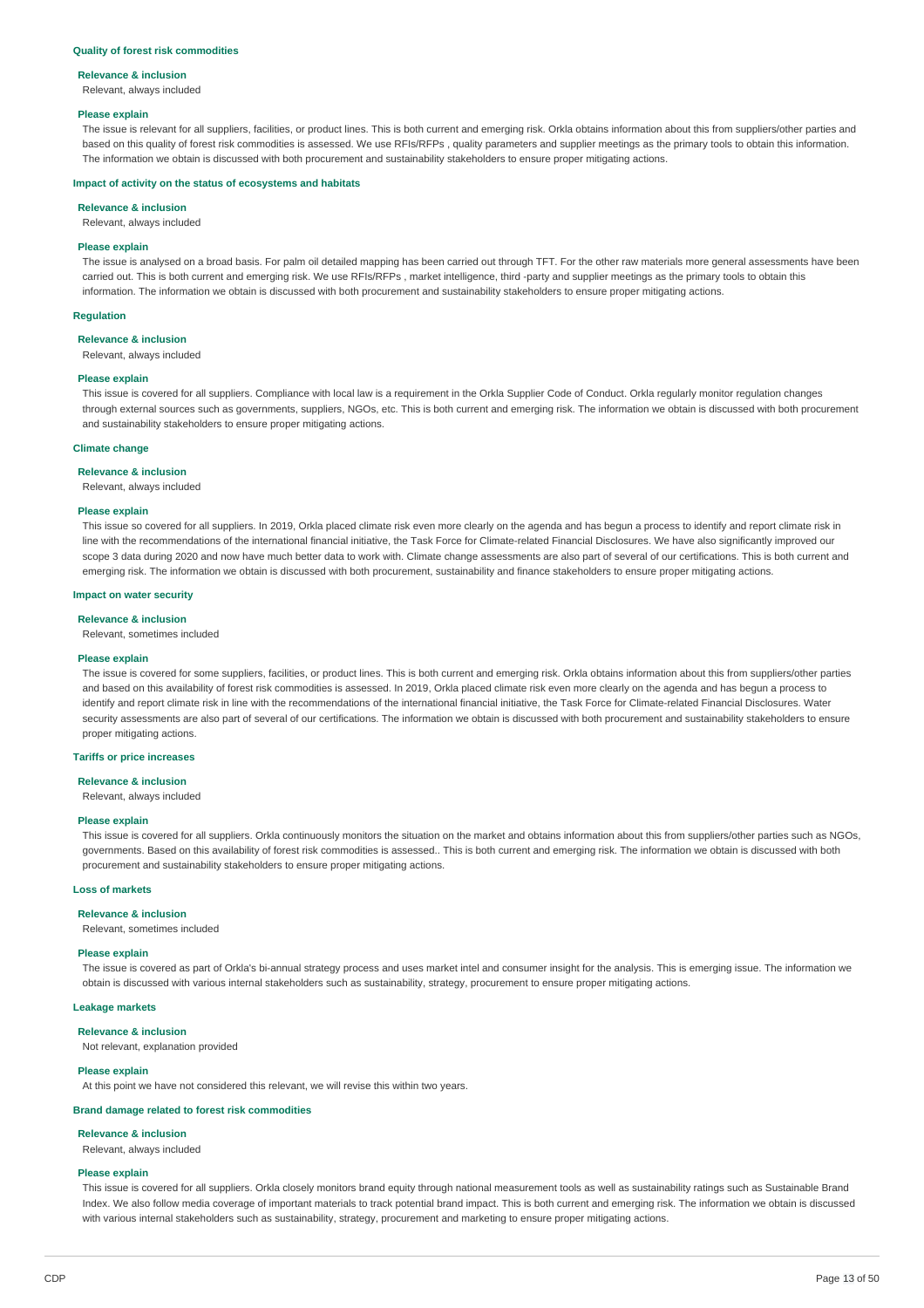#### **Corruption**

### **Relevance & inclusion**

Relevant, always included

#### **Please explain**

This issue is covered for all suppliers. We screen new suppliers on several parameters, corruption being one of them. The tool we use for this is Compliance Catalyst provided by BvD. We also monitor our existing supply base. This is both current and emerging risk. The information we obtain is discussed with various internal stakeholders such as sustainability, strategy, procurement and compliance to ensure proper mitigating actions.

#### **Social impacts**

### **Relevance & inclusion**

Relevant, always included

#### **Please explain**

This is both current and emerging risk. We screen new suppliers on several parameters, social impact being one of them. We look at worker rights, corruption and other risk factors. For selected suppliers we carry out ethical audits, SMETA 4-pillar. This area is also covered through some of our certifications such as UTZ and RSPO. This issue is covered for all suppliers. The information we obtain is discussed with both procurement and sustainability stakeholders to ensure proper mitigating actions.

#### **Other, please specify**

**Relevance & inclusion**

**Please explain**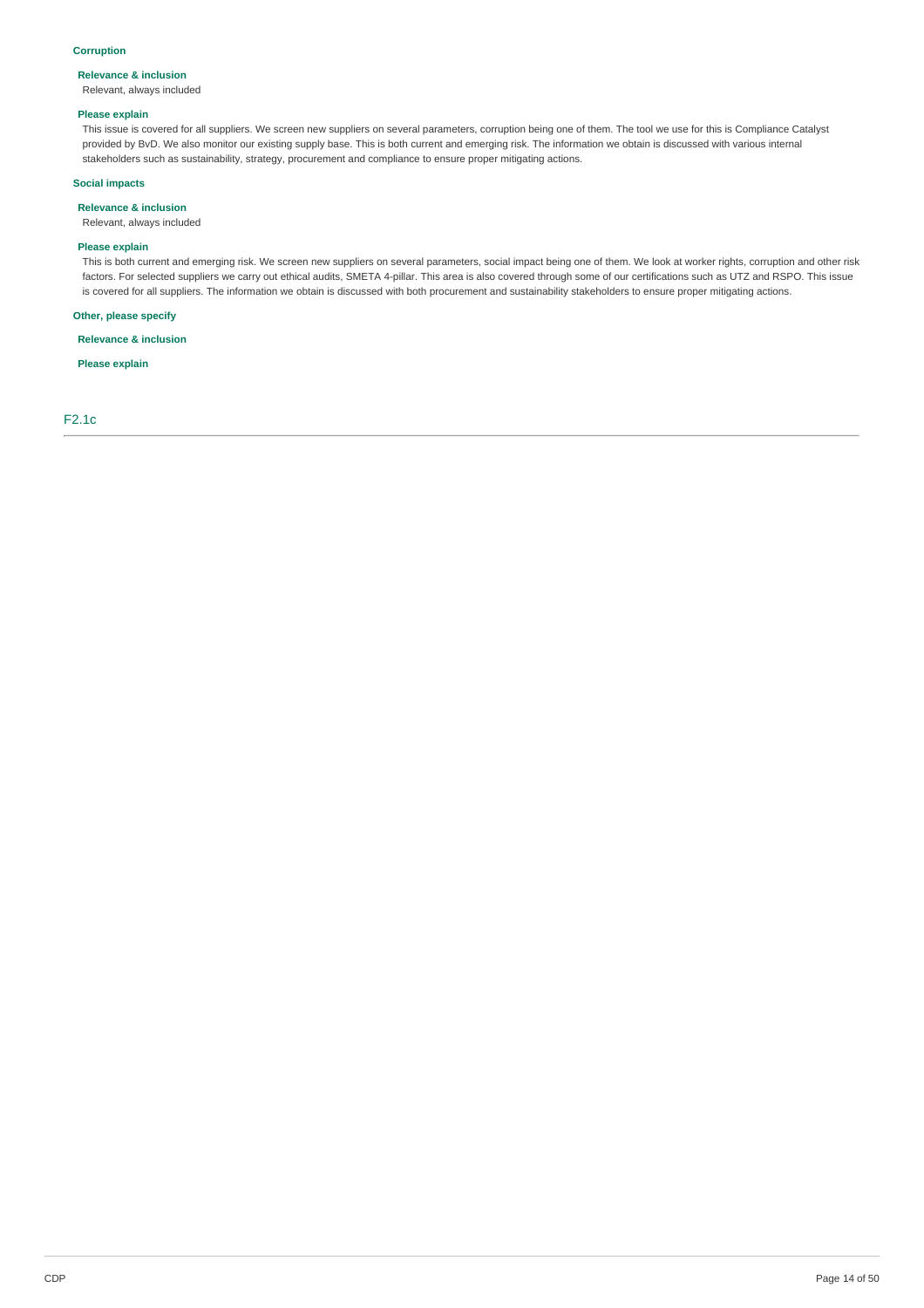#### **(F2.1c) Which of the following stakeholders are considered in your organization's forests-related risk assessments?**

#### **Customers**

#### **Relevance & inclusion**

Relevant, sometimes included

#### **Please explain**

We regularly update ourselves on expectations through customer meetings and make sure that our supply chain policies are satisfactory. We include customers in our assessment because they are one of our most important stakeholders and many of them have focus on sustainable products such as our brand Anamma where all soy comes from the US/Europe and is certified. We need to work together with our customers and align on important issues to create change.

#### **Employees**

#### **Relevance & inclusion**

Relevant, always included

#### **Please explain**

Orkla buy our materials from suppliers and none of our 18 000 employees in the Nordics, Baltics and other markets work within the forestry industry.

#### **Investors**

**Relevance & inclusion**

Relevant, always included

#### **Please explain**

We regularly update ourselves on investors requirements and expectations through meetings and by following new regulations and make sure that our policies are in line with theirs. Specific investors concerns are addressed in an appropriate manner. We include investors in our assessment because they are important in terms of strategic direction and where to focus our efforts. The focus from investors on forest-related risk has increased over the last years and they have increasing demands on us within this area.

#### **Local communities**

#### **Relevance & inclusion**

Relevant, always included

#### **Please explain**

The needs of the local communities within supply chain are assessed on a general basis together with suppliers. Our suppliers use various methods of engagement such as questionnares, on the ground staff, trainings, etc. We include local communities in our assessment since they are directly or indirectly affected by our operations. For several deforestation risk materials we aim to buy certified materials, RSPO for our palm oil, Rainforest Alliance for our cocoa, FSC for timber, KRAV for our cattle products and several certifications such as ProTerra for our soy. These certifications often include aspects concerning local communities.

#### **NGOs**

#### **Relevance & inclusion**

Relevant, always included

#### **Please explain**

We have a regular dialogue with a number of NGOs and we are a member of ETI. Our method of egagement differs but often we have meetings or dialogue via phone or email. Through the dialogue we get a valuable input for risks assessment . We include NGOs in our assessment to get important objective input and feedback on our work. When we develop new guidelines and policies we engage in dialogue with NGOs, for example we have discussed our soy guidelines with NEPCon.

#### **Other forest risk commodity users/producers at a local level**

**Relevance & inclusion**

Relevant, sometimes included

#### **Please explain**

For several commodities there are particular issues linked to smallholder farming. We include smallholders in our assessment since they are directly or indirectly affected by our operations. Our suppliers use various methods of engagement such as questionnares, on the ground staff, trainings, etc. Smallholders are especially important when looking at cocoa and palm oil.

#### **Regulators**

### **Relevance & inclusion**

Relevant, always included

#### **Please explain**

Orkla follows applicable regulations. Our method of engagement is meetings, participating in relevant fora, keeping ourselves updated on regulatory changes through among others AIM-Progress. We include regulators in the assessment because regulatory changes such as carbon pricing potentially has a big impact on our operations.

#### **Suppliers**

**Relevance & inclusion**

Relevant, always included

#### **Please explain**

Supplier engagement and dialogue are one of the most important parts of our risks assessment process. We include suppliers in our assessment because they are closer to the origin than we are and we have to include our entire supply chain in our risk assessment. We have more than 23 000 direct suppliers and use a risk-based approach to adress relevant suppliers. The Orkla deforestation policy is referenced to in our Supplier Code of Conduct which is included in all our contracts. Much of the work with our deforestation policy is carried out through our suppliers.

#### **Other stakeholders, please specify**

#### **Relevance & inclusion**

**Please explain**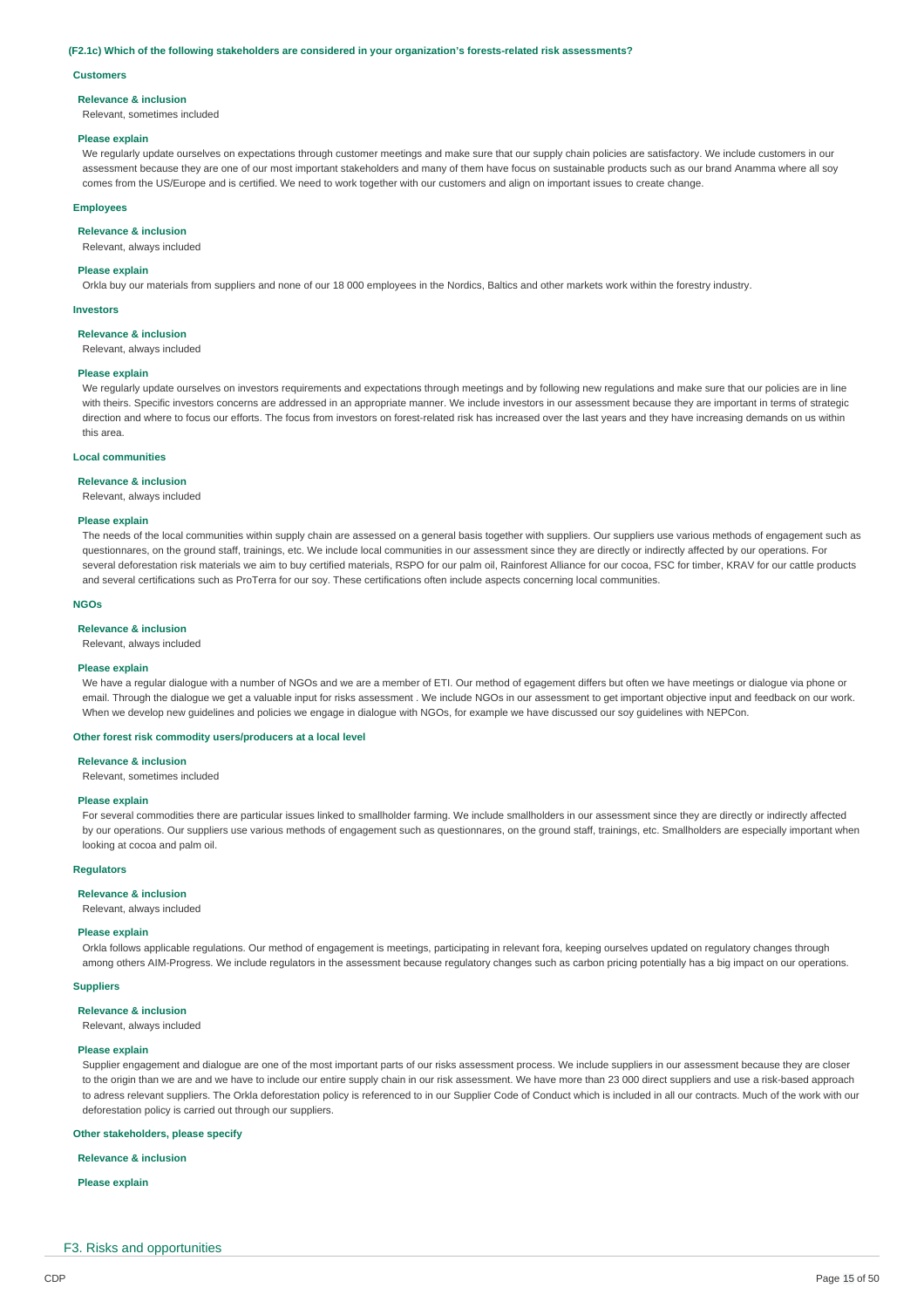#### F3.1

#### (F3.1) Have you identified any inherent forests-related risks with the potential to have a substantive financial or strategic impact on your business?

|                 | <b>Risk identified?</b>   |
|-----------------|---------------------------|
| Timber products | No.                       |
| Palm oil        | Yes                       |
| Cattle products | No                        |
| Soy             | Yes                       |
| Other - Rubber  | <not applicable=""></not> |
| Other - Cocoa   | Yes                       |
| Other - Coffee  | <not applicable=""></not> |

### F3.1a

#### **(F3.1a) How does your organization define substantive financial or strategic impact on your business?**

During 2018 we started looking into the recommendations on risk assessment and reporting from the TCFD. In 2019, we carried out a structured workshop processes to develop a more comprehensive and detailed of climate-related risk assessment and the commercial implications for Orkla. Substantive financial or strategic impact is an impact that has a material effect on Orkla's current or future profitability. The clear risk criteria's are defined in the management system.

We see substantial financial opportunities linked to product development and production efficiency. In most of the markets in which Orkla is present, demands for healthy food, plant-based products and grocery products with environmentally friendly packaging are clear consumer trends. Orkla is responding to these changes proactively by maintaining a long-term focus on e.g. sustainable raw material production. Drought and bad weather has impacted the production and hence, the price of certain agricultural raw materials purchased by Orkla. Changing weather patterns also pushed the price of energy and water up in some of the countries in which we have production facilities. We anticipate continued volatility in the price of raw materials, energy and water in the years ahead, but expect the consequences of extreme weather to be moderate for Orkla in the short and medium term. Orkla considers impacts with a cost above 25 MNOK as substantive in our risk assessments, as well as in contingency cases.

### F3.1b

(F3.1b) For your disclosed forest risk commodity(ies), provide details of risks identified with the potential to have a substantive financial or strategic impact on **your business, and your response to those risks.**

**Forest risk commodity** Palm oil

**Type of risk** Reputational and markets

**Geographical scale** Global

**Where in your value chain does the risk driver occur?** Supply chain

#### **Primary risk driver**

Increased stakeholder concern or negative stakeholder feedback

#### **Primary potential impact**

Reduced demand for products and services

#### **Company-specific description**

Palm oil is a controversial raw material and by many consumers and NGOs seen as not sustainable (despite use of certifications and other mitigating actions). There is a risk that this could lead to media campaigns and customer/consumer boycott of products containing palm oil. It could also have negative consequences related to other stakeholder groups. However Orkla purchase around 67 000 MT palm oil per year and is therefore a relatively small player on the global market. Furthermore we estimate that a low share of our revenue (1-5%) is dependent on palm oil.

**Timeframe**

4-6 years

**Magnitude of potential impact** Medium-low

**Likelihood** About as likely as not

**Are you able to provide a potential financial impact figure?** Yes, an estimated range

**Potential financial impact (currency)** <Not Applicable>

**Potential financial impact figure - minimum (currency)** 6990000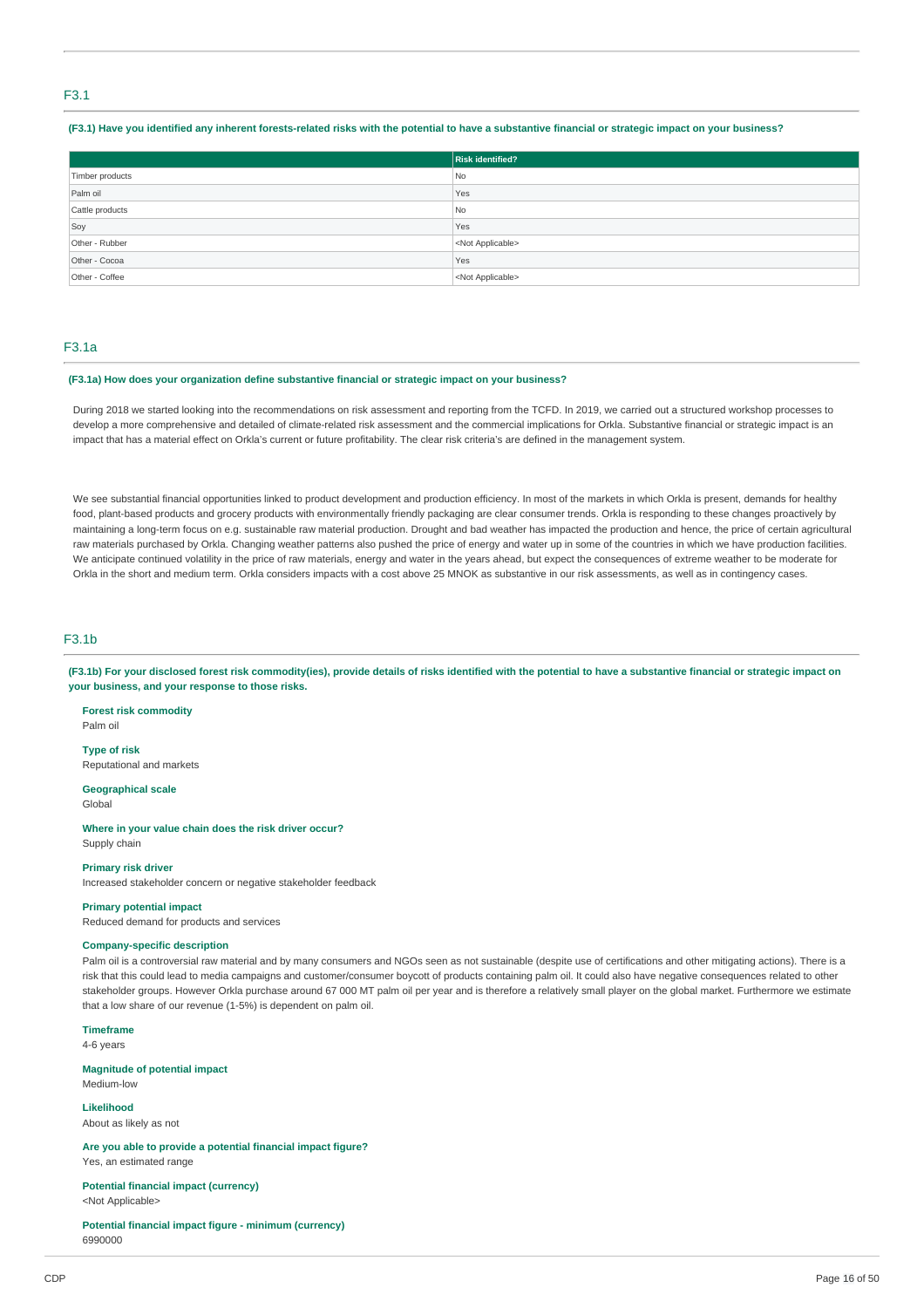### **Potential financial impact figure - maximum (currency)**

34950000

#### **Explanation of financial**

We estimate that 1-5% of our revenue is dependent on palm oil. During 2020 our revenue was 46,6 billion NOK. Due to us operating in a wide variety of markets we estimate that maxium 10% of our products containing palm oil would be affected with a 15% decline in sales, this means a potential impact of 7-35 million NOK.

#### **Primary response to risk**

Increased use of sustainably sourced materials

#### **Description of response**

Orkla respond to the identified risk by selecting suppliers with good programs for sustainable palm oil production, increasing share of certified palm oil (we have now reached 94%) and collaborating with the RSPO. This response has been quite effective in mitigating this risk, however further mitigating actions can be needed.

#### **Cost of response**

13000000

#### **Explanation of cost of response**

The cost for the response is part of our overall business strategy, it is therefore difficult to provide a total number for this response. The cost above is related to the cost of purchasing RSPO certified material.

#### **Forest risk commodity**

Other - Cocoa

#### **Type of risk**

Reputational and markets

### **Geographical scale**

Global

#### **Where in your value chain does the risk driver occur?**

Supply chain

#### **Primary risk driver**

Increased stakeholder concern or negative stakeholder feedback

**Primary potential impact** Brand damage

#### **Company-specific description**

Our cocoa is sourced from western Africa and faces several challenges, both social and environmental. Over the last years there have been several reports and articles about the cocoa industry and these challenges. The debate about living income and connections to deforestation intensifies and consumers are getting more aware. There is a risk of intensified consumer market campaigns against consumption of products containing cocoa. . If Orkla is perceived as not doing enough to ensure a sustainable industry we might loose market share and experience a decline in sales.

### **Timeframe**

1-3 years

#### **Magnitude of potential impact**

Medium-high

**Likelihood** Likely

#### **Are you able to provide a potential financial impact figure?** Please select

**Potential financial impact (currency)**

<Not Applicable>

**Potential financial impact figure - minimum (currency)** <Not Applicable>

**Potential financial impact figure - maximum (currency)** <Not Applicable>

#### **Explanation of financial**

**Primary response to risk** Please select

### **Description of response**

We select suppliers with good programs for sustainable cocoa production and collaborate with UTZ/Rainforest Alliance. We have reached 87% certified cocoa. Currently we are working on our strategy towards 2025 where we will raise our ambition level and cooperate even closer with our suppliers and UTZ/RA.

#### **Cost of response**

### **Explanation of cost of response**

Cost of response is difficult to estimate.

**Forest risk commodity** Soy

**Type of risk** Reputational and markets

**Geographical scale** Global

**Where in your value chain does the risk driver occur?**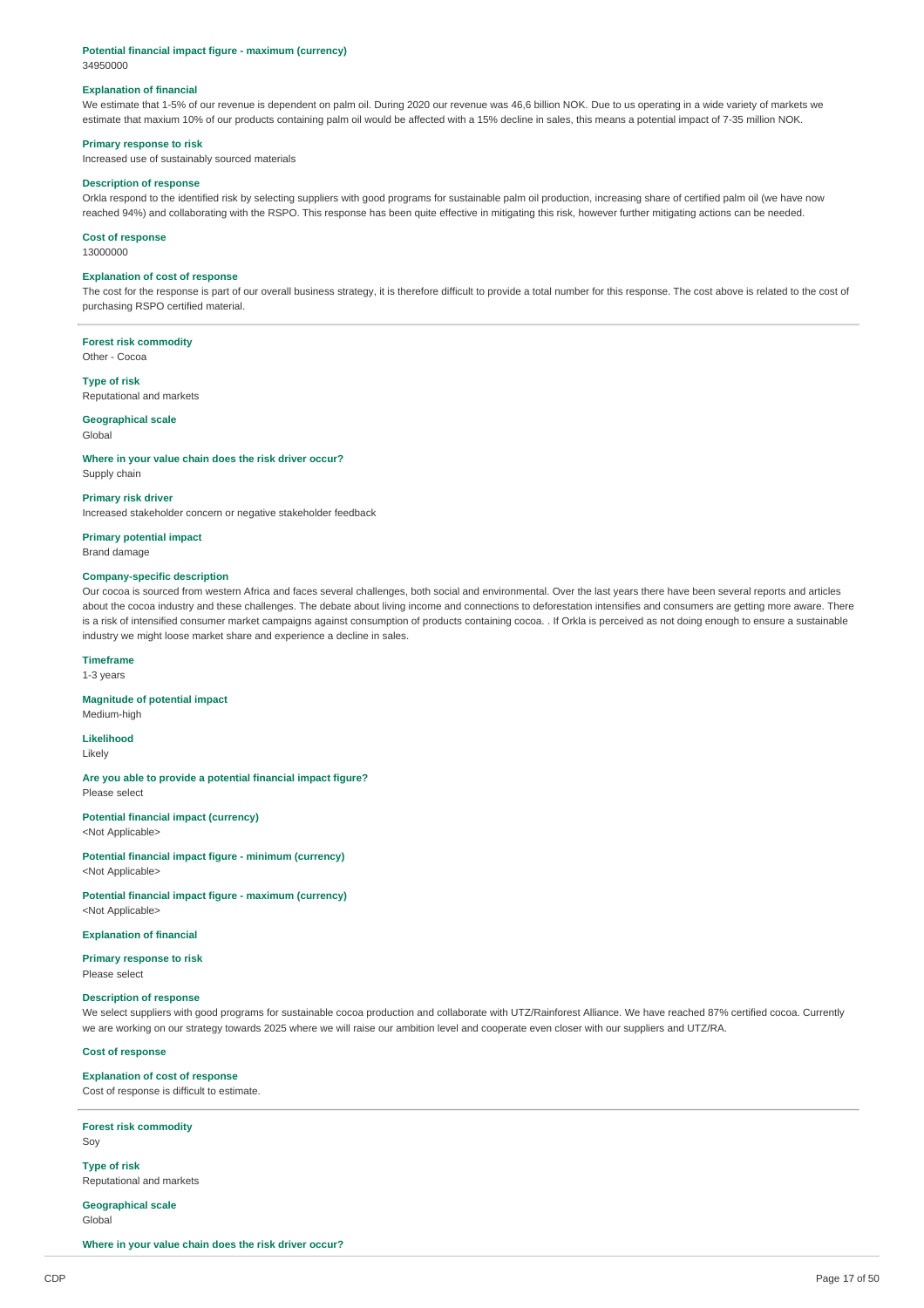#### Supply chain

**Primary risk driver** Shifts in consumer preference

#### **Primary potential impact**

Reduced demand for products and services

### **Company-specific description**

Customers' demands are constantly increasing. In the market, there is a growing trend for increased consumption of plant-based foods and sustainable food to reduce greenhouse gas emissions. It is well known that cultivation of soy can be a contributor to deforestation of vulnerable rainforests. In some of our markets, primarily in the Nordics we have started to see a shift in consumer preference where soy is sometimes less preferred. Orkla has different products containing different types of soy, where the Anamma and Naturli brands are two examples. If the trend in terms of reducing the intake of products containing soy continues, this may negatively affect Orkla's revenue.

#### **Timeframe**

1-3 years

#### **Magnitude of potential impact**

Low

**Likelihood** Likely

**Are you able to provide a potential financial impact figure?** Yes, an estimated range

**Potential financial impact (currency)** <Not Applicable>

**Potential financial impact figure - minimum (currency)** 14000000

**Potential financial impact figure - maximum (currency)** 70000000

#### **Explanation of financial**

We estimate that 1-5% of our revenue is dependent on soy. During 2019 our revenue was 46,6 billion NOK. We estimate that maxium 20% of our products containing soy would be affected with a 15% decline in sales, this means a potential impact of 14-70 million NOK.

#### **Primary response to risk**

Increased use of sustainably sourced materials

#### **Description of response**

For some of our products we are exploring different options not containing soy, for example peas. This will reduce the risk of a reduced demand for our products since these materials are perceived as lower risk. For our soybased materials we focus on buying from low risk regions and third-party certification through RTRS or similar. This is also something we will communicate to our customers and consumers so they are able to make well-informed decisions.

### **Cost of response**

460000

### **Explanation of cost of response**

The cost for the response is part of our overall business strategy, it is therefore difficult to provide a total number for this response. The cost above is related to the cost of purchasing certified material.

**Forest risk commodity**

**Type of risk** Reputational and markets

**Geographical scale** Global

**Where in your value chain does the risk driver occur?** Supply chain

**Primary risk driver** Increased commodity prices

**Primary potential impact** Increased production costs

**Company-specific description**

**Timeframe** 1-3 years

**Magnitude of potential impact** Please select

**Likelihood** Please select

**Are you able to provide a potential financial impact figure?** Please select

**Potential financial impact (currency)** <Not Applicable>

**Potential financial impact figure - minimum (currency)** <Not Applicable>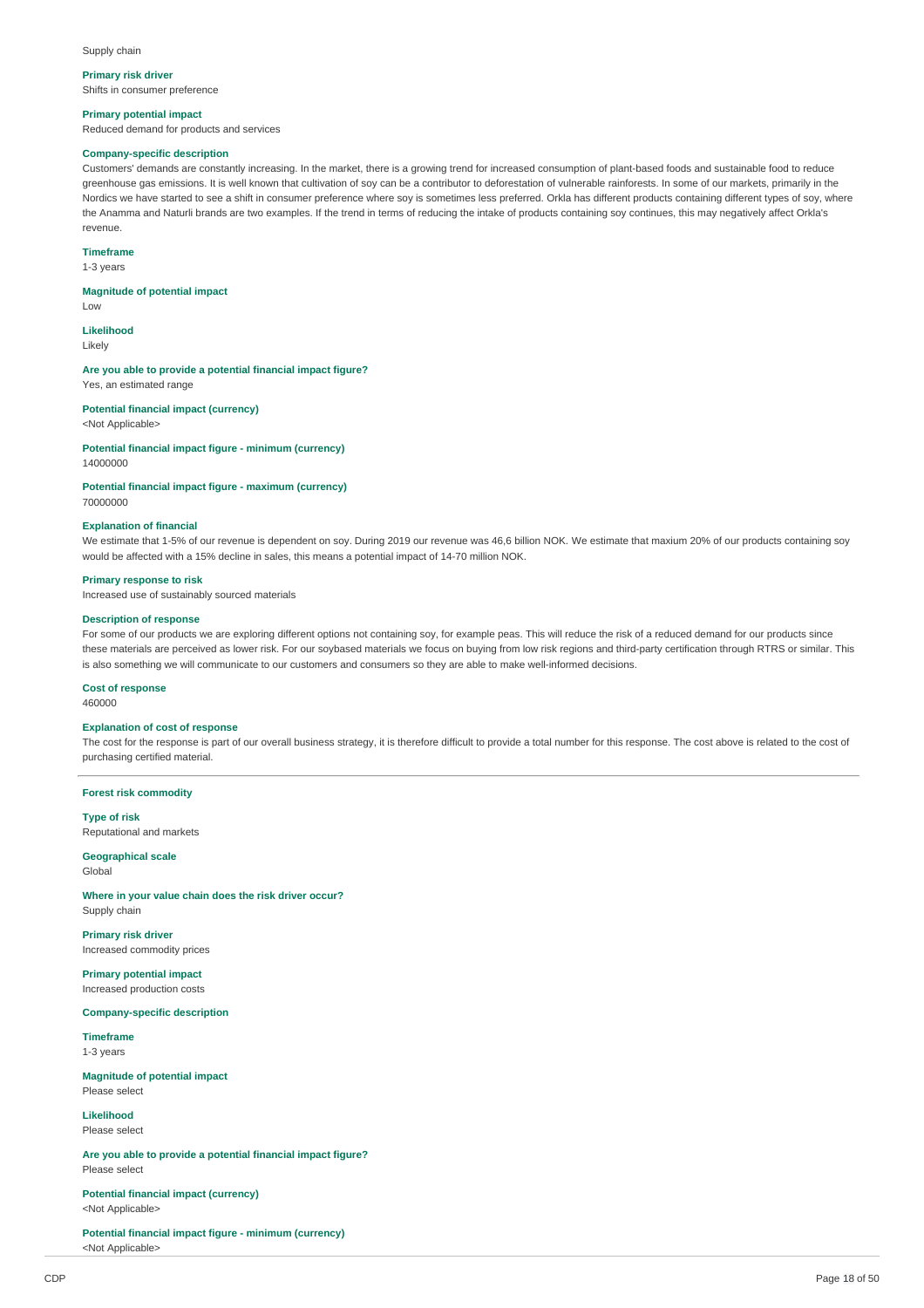#### **Potential financial impact figure - maximum (currency)** <Not Applicable>

#### **Explanation of financial**

**Primary response to risk**

Please select

**Description of response**

#### **Cost of response**

**Explanation of cost of response**

#### F3.1c

(F3.1c) Why does your organization not consider itself to be exposed to forests-related risks with the potential to have a substantive financial or strategic impact?

|                   | <b>Primary reason</b>                                             | Please explain                                                                                                                                                                                                                                                                                                                                                                             |
|-------------------|-------------------------------------------------------------------|--------------------------------------------------------------------------------------------------------------------------------------------------------------------------------------------------------------------------------------------------------------------------------------------------------------------------------------------------------------------------------------------|
| Timber            | Risks exist, but no<br>products substantive impact<br>anticipated | An assessment of existing risks have been made and we are not anticipating a substantive financial or strategic impact. This is due to the fact that 100% of our sourcing is coming<br>from non-forest risk countries. One identified risk is that the availability of recycled material becomes low due to high demand., we do not estimate this to be a substantive risk.                |
|                   | Palm oil <not applicable=""></not>                                | <not applicable=""></not>                                                                                                                                                                                                                                                                                                                                                                  |
| Cattle            | Risks exist, but no<br>products substantive impact<br>anticipated | An assessment of existing risks have been made and we are not anticipating a substantive financial or strategic impact since our sourcing mainly comes from European countries<br>with low deforestation risk. One identified risk is that low supply in our regular origin countries might force us to look for new origins, however we do not estimate this to be a<br>substantive risk. |
| Soy               | <not applicable=""></not>                                         | <not applicable=""></not>                                                                                                                                                                                                                                                                                                                                                                  |
| Other -<br>Rubber | <not applicable=""></not>                                         | <not applicable=""></not>                                                                                                                                                                                                                                                                                                                                                                  |
| Other -<br>Cocoa  | <not applicable=""></not>                                         | <not applicable=""></not>                                                                                                                                                                                                                                                                                                                                                                  |
| Other -<br>Coffee | <not applicable=""></not>                                         | <not applicable=""></not>                                                                                                                                                                                                                                                                                                                                                                  |

### F3.2

#### (F3.2) Have you identified any forests-related opportunities with the potential to have a substantive financial or strategic impact on your business?

|                 | Have you identified opportunities? |
|-----------------|------------------------------------|
| Timber products | Yes                                |
| Palm oil        | Yes                                |
| Cattle products | Yes                                |
| Soy             | Yes                                |
| Other - Rubber  | <not applicable=""></not>          |
| Other - Cocoa   | Yes                                |
| Other - Coffee  | <not applicable=""></not>          |

### F3.2a

(F3.2a) For your selected forest risk commodity(ies), provide details of the identified opportunities with the potential to have a substantive financial or strategic **impact on your business.**

### **Forest risk commodity**

Palm oil

### **Type of opportunity**

Products & services

# **Where in your value chain does the opportunity occur?**

Supply chain

### **Primary forests-related opportunity**

Increased supply chain transparency

### **Company-specific description & strategy to realize opportunity**

Orkla is year-by-year increasing our share of RSPO certified palm oil and have for 2020 reached a share of 94%, which has increased from 87% in 2019. Being part of RSPO is an important part of our implemented strategy to realize the opportunity of increased supply chain transparency. It enables us, a relatively small player, to have a greater impact on the industry. Increased transparency of the supply chain positively affects the reputation of the whole company and in result improve cooperation with partners, members of value chain as well as increase trust of the society so potentially increase demand for the products. The work we carry out with sustainable palm oil has effect in all our markets where we sell products containing palm oil, one example is bakery products provided by our Danish company Dragsbæk. This work goes hand in hand with our 2025 staregy and targets, where sustainable agriculture and transparant supply chains are a high priority. It also fits into our recent 2030 aspirations, where sustainability is an important part.

#### **Estimated timeframe for realization**

1-3 years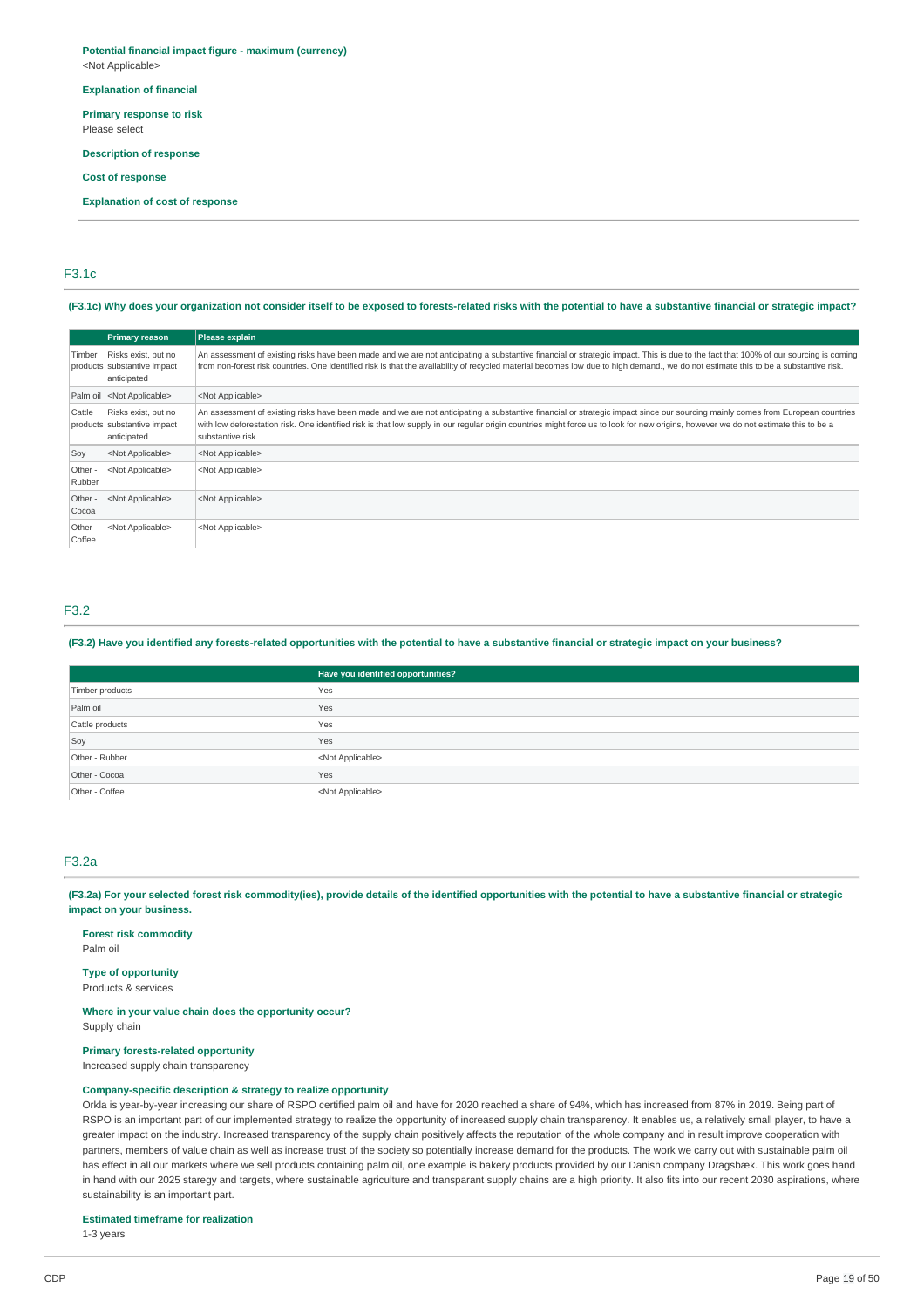### **Magnitude of potential impact**

Low

# **Likelihood**

More likely than not

### **Are you able to provide a potential financial impact figure?**

No, we do not have this figure

**Potential financial impact figure (currency)** <Not Applicable>

#### **Potential financial impact figure – minimum (currency)** <Not Applicable>

### **Potential financial impact figure – maximum (currency)**

<Not Applicable>

#### **Explanation of financial impact figure**

We are currently not able to quantify this impact due to insufficient data on aggregated level.

**Forest risk commodity** Soy

**Type of opportunity** Products & services

### **Where in your value chain does the opportunity occur?**

Supply chain

#### **Primary forests-related opportunity**

Increased brand value

#### **Company-specific description & strategy to realize opportunity**

Our customers and consumers increasingly care about the origin and sourcing aspects of our products. Soy has been climbing on this agenda over the past years and we see an opportunity in sourcing sustainably produced soy from low risk countries or certified soy from higher risk regions to ensure a sustainable supply. This we can communicate to our customers and consumers, thus increasing the brand value of those products. Our strategy is to promote our sustainable soy especially through our brands Anamma and Naturli. Orkla's goal is to become one of Europe's leading competitors in the alternative proteins space before 2030. That is why we have now established Orkla Alternative Proteins (OAP) as a separate business unit. Orkla targets strong growth in plant-based food in the coming years. The plant-based brands, NATURLI', Anamma, Felix Veggie, Beauvais Veggie, and Lecora Green Line had a total turnover of NOK 869 million in 2020 and grew by 21 per cent compared with 2019. Consumption of alternative proteins is still low, and Orkla targets substantial growth in this area. By 2025, the Group aims to attain a turnover of NOK 3 billion in plantbased food. This target is to be achieved through a combination of organic growth and acquisitions.

**Estimated timeframe for realization** 1-3 years

#### **Magnitude of potential impact**

Low

### **Likelihood** More likely than not

**Are you able to provide a potential financial impact figure?** No, we do not have this figure

#### **Potential financial impact figure (currency)** <Not Applicable>

**Potential financial impact figure – minimum (currency)** <Not Applicable>

**Potential financial impact figure – maximum (currency)** <Not Applicable>

#### **Explanation of financial impact figure**

We are currently not able to quantify this impact due to insufficient data on aggregated level.

#### **Forest risk commodity** Other - Cocoa

**Type of opportunity** Products & services

#### **Where in your value chain does the opportunity occur?** Supply chain

### **Primary forests-related opportunity**

Increased security of production

### **Company-specific description & strategy to realize opportunity**

We carefully select suppliers who share our sustainability vision and work towards a sustainable cocoa industry. We also buy Rainforest Alliance certified cocoa which supports a more resilient supply chain, thus increases security of production. We have currently reached 87% certified cocoa.

#### **Estimated timeframe for realization**

1-3 years

#### **Magnitude of potential impact** Low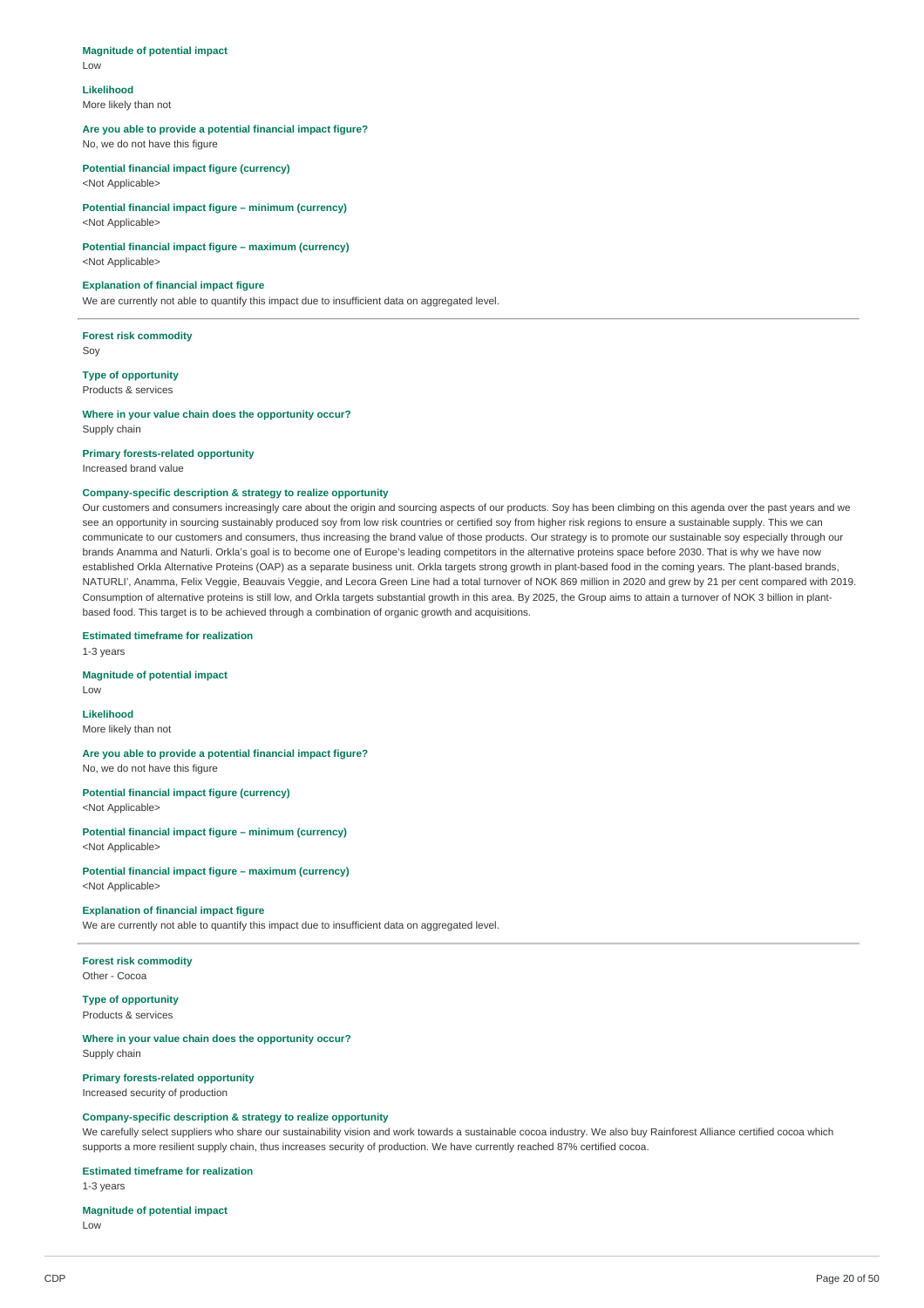#### **Likelihood**

Unlikely

## **Are you able to provide a potential financial impact figure?**

No, we do not have this figure

### **Potential financial impact figure (currency)**

<Not Applicable>

**Potential financial impact figure – minimum (currency)** <Not Applicable>

**Potential financial impact figure – maximum (currency)** <Not Applicable>

#### **Explanation of financial impact figure**

We are currently not able to quantify this impact due to insufficient data on aggregated level.

# **Forest risk commodity**

Timber products

### **Type of opportunity**

Products & services

#### **Where in your value chain does the opportunity occur?**

Direct operation Supply chain

#### **Primary forests-related opportunity**

Increased brand value

### **Company-specific description & strategy to realize opportunity**

Orkla has an ambitious packaging strategy and targets: 100% recyclable and 75% recycled packaging by 2025. This gives us opportunities to promote our work on a global corporate level as well as national individual brand level - thus increasing brand value. One example if our brand Jordan Geen Clean where more than 90% of the product including packaging is made out of recycled materials. Another example is our brand Frankful which promotes their sustainable packaging actively - their taco spice bag is based on 66% FSC certified material. We are constantly working with our innovation teams and suppliers to come up with new ideas bringing us closer towards our 2025 targets which will bring many brand value strenghtening opportunities going forward.

#### **Estimated timeframe for realization**

Current - up to 1 year

### **Magnitude of potential impact**

Low

#### **Likelihood** Likely

#### **Are you able to provide a potential financial impact figure?**

No, we do not have this figure

#### **Potential financial impact figure (currency)**

<Not Applicable>

#### **Potential financial impact figure – minimum (currency)**

<Not Applicable>

#### **Potential financial impact figure – maximum (currency)** <Not Applicable>

### **Explanation of financial impact figure**

We are currently not able to quantify this impact due to insufficient data on aggregated level.

### **Forest risk commodity**

Cattle products

#### **Type of opportunity** Products & services

**Where in your value chain does the opportunity occur?**

Direct operation

### **Primary forests-related opportunity**

Increased brand value

### **Company-specific description & strategy to realize opportunity**

Over past few years, we have seen an increase in demand for sustainably sourced meat. This has influenced our strategy when it comes to cattle in the way that we have determined that the best path forward is to continue sourcing from non-forest risk countries, as we do today. During 2020, Orkla purchased 100% of our cattle products from non forest risk countries such as Sweden and Norway. Despite the short-term cost savings commonly associated with sourcing from more vulnerable areas, we have determined that the best long term strategy will be to steer away from this. This will not only prevent issues with future forests/cattle related regulations and legislation, but also ensure that we provide the best possible cattle products, which in turn will continue to increase our brand value. As an example of our strategy in action we have our Swedish brand Felix which on their "Klassiska Köttbullar" meatballs (and many other products), which promotes Swedish meat. Sweden is commonly known to produce high quality meat and we see this as a great opportunity to increase our brand value by promoting local production.

#### **Estimated timeframe for realization**

Current - up to 1 year

#### **Magnitude of potential impact** Medium-low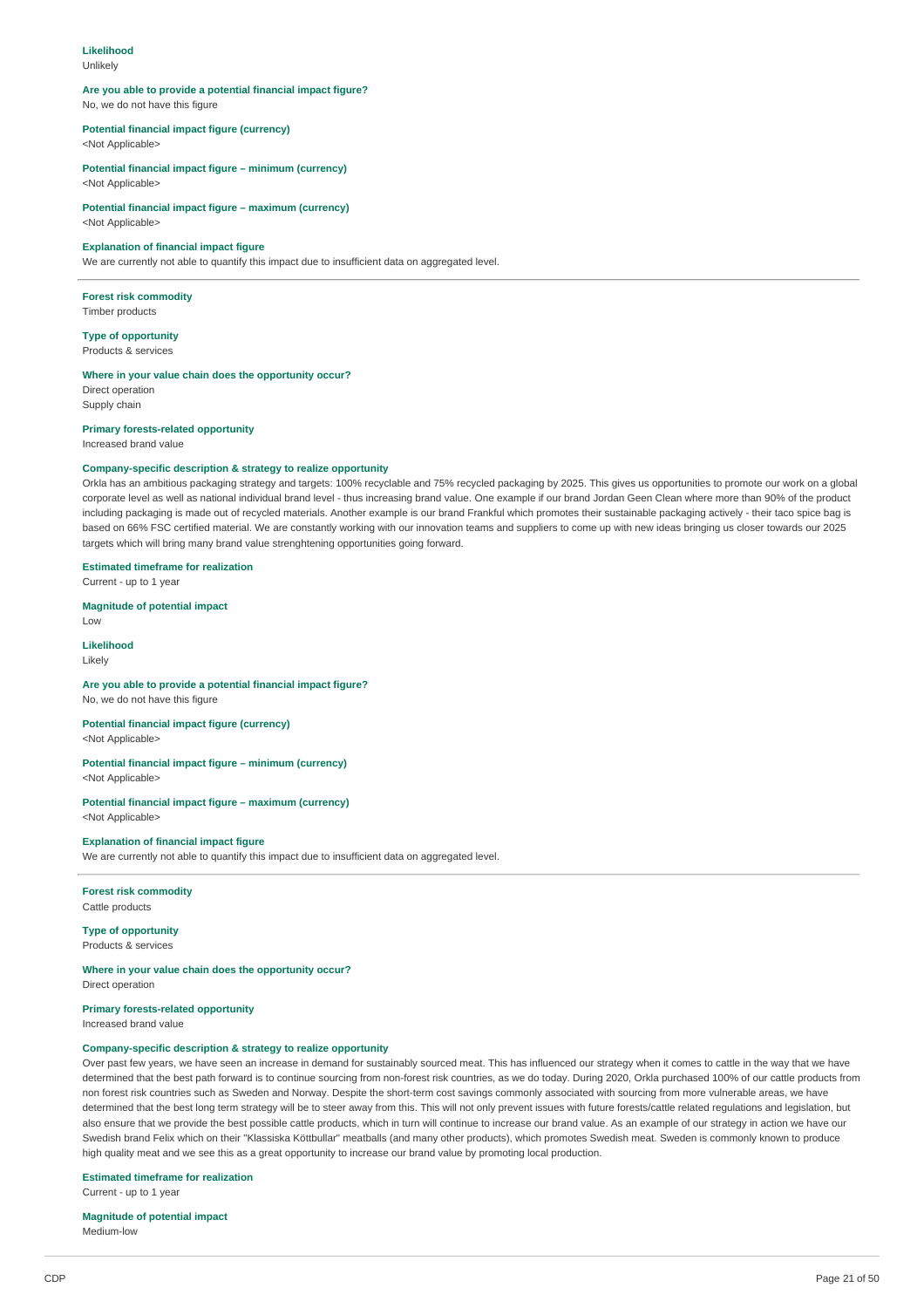#### **Likelihood**

Likely

# **Are you able to provide a potential financial impact figure?**

No, we do not have this figure

### **Potential financial impact figure (currency)**

<Not Applicable>

#### **Potential financial impact figure – minimum (currency)** <Not Applicable>

**Potential financial impact figure – maximum (currency)** <Not Applicable>

### **Explanation of financial impact figure**

We are currently not able to quantify this impact due to insufficient data on aggregated level.

### F4. Governance

### F4.1

**(F4.1) Is there board-level oversight of forests-related issues within your organization?** .<br>Yes

#### F4.1a

### (F4.1a) Identify the position(s) of the individual(s) (do not include any names) on the board with responsibility for forests-related issues.

| Position of<br><b>lindividual</b> | Please explain                                                                                                                                                                                                                                                                                                                                                                                                                                                                                                                                                                                                                                                                                                                                                                                                                                                                                                                                                                                                                    |
|-----------------------------------|-----------------------------------------------------------------------------------------------------------------------------------------------------------------------------------------------------------------------------------------------------------------------------------------------------------------------------------------------------------------------------------------------------------------------------------------------------------------------------------------------------------------------------------------------------------------------------------------------------------------------------------------------------------------------------------------------------------------------------------------------------------------------------------------------------------------------------------------------------------------------------------------------------------------------------------------------------------------------------------------------------------------------------------|
| Chief<br>Officer<br>(CSO)         | Vice President of Sustainability has responsibility for Orkla's sustainability work and provides an annual progress report on sustainable sourcing to the Group Executive Board and Board of Directors.<br>Sustainability An example of how the CSO's responsibility is related to forests issues is that the person oversees Orkla's governing documents. As examples, the CSO approved Orklas' Zero-Deforestation Policy<br>and Orklas' Palm Oil Policy.                                                                                                                                                                                                                                                                                                                                                                                                                                                                                                                                                                        |
| Director on<br>board              | The Orkla Sustainability Strategy and EHS management are anchored at Orkla Group Executive Board and the Board of Directors. The Audit Committee of the Board of Directors performs a review<br>of the risk picture with a 0-5 year perspective, including sustainability risks. The Committee reports to the Chairman of the Board. Example of a forest-related decision made by the Director on board:<br>Orkla committed to removing commodity-driven deforestation from all supply chains. The strategy towards this has been anchored at the Group's board level. With regard to raw materials from tropical<br>regions, Orkla has teamed up with selected suppliers who are carrying our special programmes to ensure deforestation-free raw material production. In 2019, we mapped the status of suppliers' work<br>and identified needs for improvement. Efforts to monitor suppliers and achieve certification by the Roundtable for Sustainable Palm Oil (RSPO) have continued, and 87 % of palm oil is now certified. |

### F4.1b

### **(F4.1b) Provide further details on the board's oversight of forests-related issues.**

| scheduled agenda item         | Frequency that forests-related issues are a Governance mechanisms into which forests-<br>related issues are integrated                                                                                                                                                                                                                                                                                       | Please explain                                                                                                                                                 |
|-------------------------------|--------------------------------------------------------------------------------------------------------------------------------------------------------------------------------------------------------------------------------------------------------------------------------------------------------------------------------------------------------------------------------------------------------------|----------------------------------------------------------------------------------------------------------------------------------------------------------------|
| Row Scheduled - some meetings | Monitoring implementation and performance<br>Overseeing major capital expenditures<br>Reviewing and quiding annual budgets<br>Reviewing and quiding business plans<br>Reviewing and quiding corporate responsibility<br>strategy<br>Reviewing and quiding major plans of action<br>Reviewing and guiding risk management policies<br>Reviewing and quiding strategy<br>Reviewing innovation / R&D priorities | The board receives an annual update on sustainable sourcing including deforestation. This update<br>quides strategy, major plans of action and business plans. |

### F4.2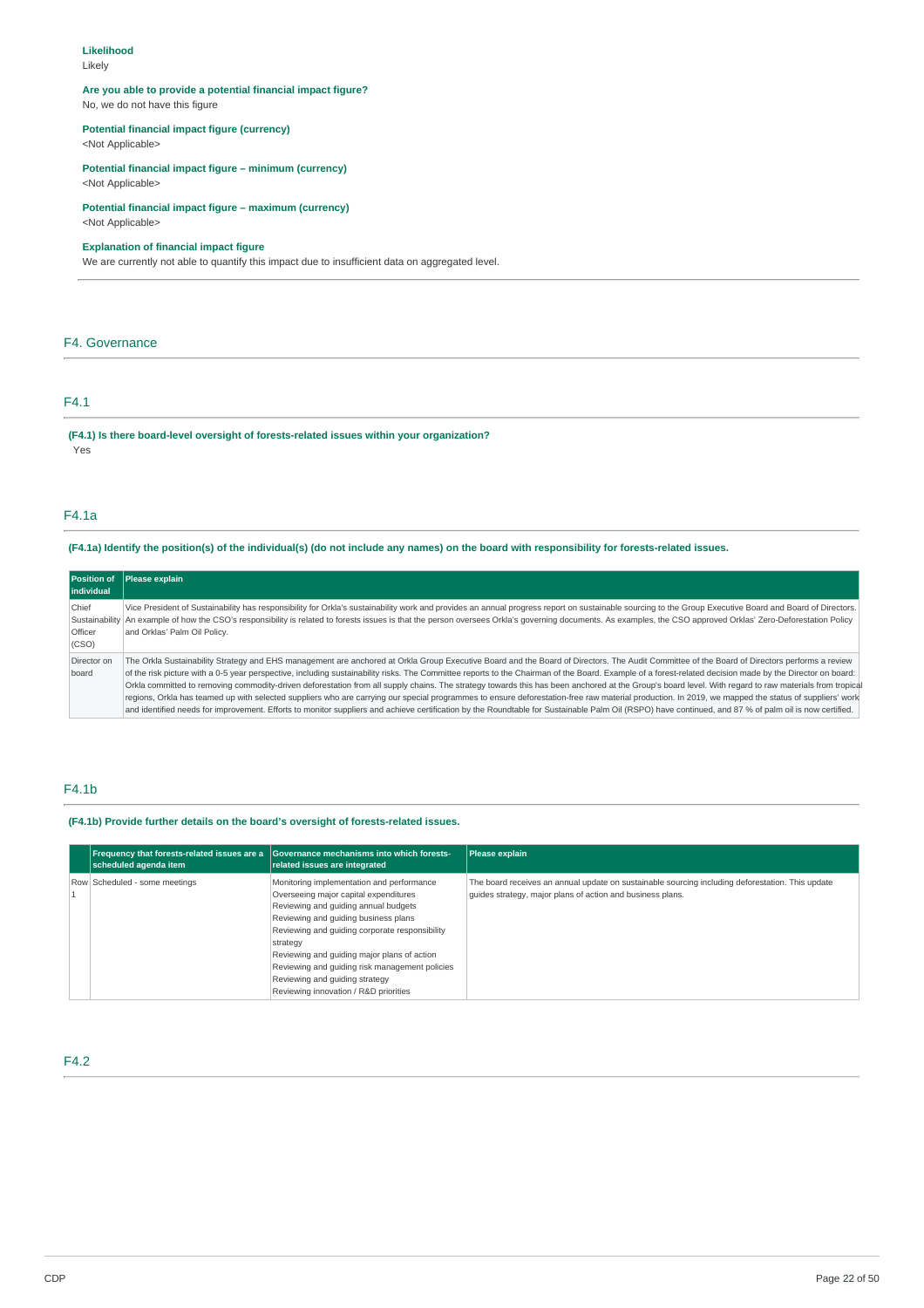### (F4.2) Provide the highest management-level position(s) or committee(s) with responsibility for forests-related issues (do not include the names of individuals).

| Name of the<br>position(s)<br>and/or<br>committee(s)                       | <b>Responsibility</b>                                                           | <b>Frequency of</b><br>reporting to the<br>board on<br>forests-related<br><b>issues</b> | Please explain                                                                                                                                                                                                                                                                                                                                                                                                                                                                                                                                                                                  |
|----------------------------------------------------------------------------|---------------------------------------------------------------------------------|-----------------------------------------------------------------------------------------|-------------------------------------------------------------------------------------------------------------------------------------------------------------------------------------------------------------------------------------------------------------------------------------------------------------------------------------------------------------------------------------------------------------------------------------------------------------------------------------------------------------------------------------------------------------------------------------------------|
| Chief<br>Procurement<br>Officer (CPO)                                      | Both assessing<br>and managing<br>forests-related<br>risks and<br>opportunities | Annually                                                                                | The CPO reports to the Executive Vice President and CEO, Orkla Care and Supply Chain. The CPO gets quarterly or annual updates on the sustainable<br>sourcing area including forest related risks and opportunities from the sustainable sourcing manager and relevant category managers. The CPO is also an<br>important member of the sustainable sourcing steering group. As an example of its responsibilities, the CPO monitors and ensures progress towards our<br>certification targets for palm oil, cocoa and soy. We are curently at 87% for palm oil, 77% for cocoa and 55% for soy. |
| Other, please<br>specify<br>(Sustainable<br>Sourcing<br>Steering<br>Group) | Both assessing<br>and managing<br>forests-related<br>risks and<br>opportunities | Quarterly                                                                               | The sustainable sourcing steering group meets twice per year to discuss the sustainable sourcing strategy and direction including forest related risks and<br>opportunities.                                                                                                                                                                                                                                                                                                                                                                                                                    |
| Chief Executive   Managing<br>Officer (CEO)                                | forests-related<br>risks and<br>opportunities                                   | Half-yearly                                                                             | CEO is the highest position with responsibility for environmental issues including forest-related issues. CEO is informed about environmental issues by COO<br>who then gathers relevant data from lower management positions.                                                                                                                                                                                                                                                                                                                                                                  |

### F4.3

#### (F4.3) Do you provide incentives to C-suite employees or board members for the management of forests-related issues?

|       | Provide incentives for management of forests-related issues              | Comment |
|-------|--------------------------------------------------------------------------|---------|
| Row 1 | No, not currently but we do plan to introduce them in the next two years |         |

### F4.4

(F4.4) Did your organization include information about its response to forests-related risks in its most recent mainstream financial report? Yes (you may attach the report – this is optional)

### F4.5

**(F4.5) Does your organization have a policy that includes forests-related issues?**

Yes, we have a documented forests policy that is publicly available

### F4.5a

**(F4.5a) Select the options to describe the scope and content of your policy.**

**Scope Content Please explain**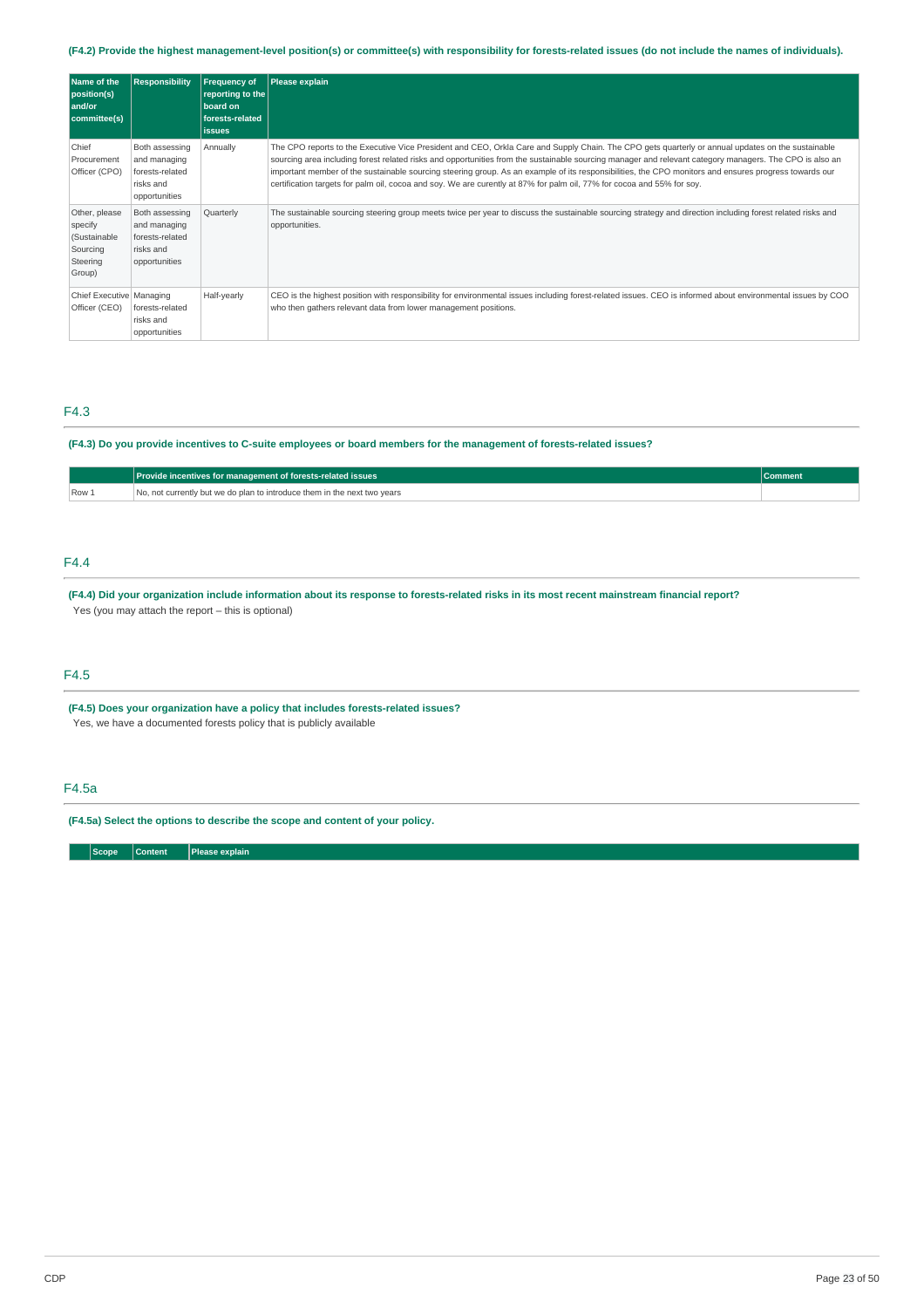|         | <b>Scope</b> | <b>Content</b>                | <b>Please explain</b>                                                                                                                                                                     |
|---------|--------------|-------------------------------|-------------------------------------------------------------------------------------------------------------------------------------------------------------------------------------------|
|         | Row Company  | Commitment                    | The Orkla Zero-Deforestation Policy was launched 2015 and is due for revision this year. In general we update our policies every third year unless there are specific updates that        |
| $\,1\,$ | wide         | to eliminate                  | need to be incorporated. Orkla's activities potentially impact on forests through some of the raw materials that we purchase. This applies in particular to palm oil, soy, cocoa,         |
|         |              | conversion of                 | cardboard and paper packaging. We seek to promote sustainable development, and have set a goal for ourselves to ensure that the most important raw materials and packaging                |
|         |              | natural                       | that we buy are produced in a sustainable manner by 2020. As part of this work, we will make sure that the production of these raw materials does not contribute to deforestation.        |
|         |              | ecosystems                    | By deforestation we mean the conversion of natural forest into farmland or for other purposes. In assessing which forests should be conserved, due consideration must be taken of         |
|         |              | Commitment                    | both biological diversity and carbon binding. Orkla is committed to preserving rainforests and other natural forests with high conservation value, and will work systematically and       |
|         |              | to eliminate                  | purposefully to ensure that our products do not contribute to deforestation. With regard to our purchasing of agricultural raw materials cultivated in tropical regions and other at-risk |
|         |              | deforestation                 | areas, we aim, at the latest by 2020, to be able to document that the raw materials are produced sustainably without causing deforestation. When purchasing packaging and other           |
|         |              | Commitment                    | woodbased materials, we will make sure that they do not come from tropical rainforests and are based on sustainable production. This policy is used during internal decision-             |
|         |              | to no                         | making, one example is when selecting new suppliers.                                                                                                                                      |
|         |              | deforestation,                |                                                                                                                                                                                           |
|         |              | to no planting                |                                                                                                                                                                                           |
|         |              | on peatlands                  |                                                                                                                                                                                           |
|         |              | and to no                     |                                                                                                                                                                                           |
|         |              | exploitation                  |                                                                                                                                                                                           |
|         |              | (NDPE)                        |                                                                                                                                                                                           |
|         |              | Commitment                    |                                                                                                                                                                                           |
|         |              | to protect                    |                                                                                                                                                                                           |
|         |              | rights and                    |                                                                                                                                                                                           |
|         |              | livelihoods of                |                                                                                                                                                                                           |
|         |              | local                         |                                                                                                                                                                                           |
|         |              | communities                   |                                                                                                                                                                                           |
|         |              | Commitments                   |                                                                                                                                                                                           |
|         |              | beyond                        |                                                                                                                                                                                           |
|         |              | regulatory                    |                                                                                                                                                                                           |
|         |              | compliance                    |                                                                                                                                                                                           |
|         |              | Commitment                    |                                                                                                                                                                                           |
|         |              | to                            |                                                                                                                                                                                           |
|         |              | transparency                  |                                                                                                                                                                                           |
|         |              | Commitment                    |                                                                                                                                                                                           |
|         |              | to                            |                                                                                                                                                                                           |
|         |              | stakeholder<br>awareness      |                                                                                                                                                                                           |
|         |              | and                           |                                                                                                                                                                                           |
|         |              | engagement                    |                                                                                                                                                                                           |
|         |              | Recognition                   |                                                                                                                                                                                           |
|         |              | of the overall                |                                                                                                                                                                                           |
|         |              | importance of                 |                                                                                                                                                                                           |
|         |              | forests and                   |                                                                                                                                                                                           |
|         |              | other natural                 |                                                                                                                                                                                           |
|         |              | ecosystems                    |                                                                                                                                                                                           |
|         |              | Description of                |                                                                                                                                                                                           |
|         |              | business                      |                                                                                                                                                                                           |
|         |              | dependency                    |                                                                                                                                                                                           |
|         |              | on forests                    |                                                                                                                                                                                           |
|         |              | Recognition                   |                                                                                                                                                                                           |
|         |              | of potential                  |                                                                                                                                                                                           |
|         |              | business                      |                                                                                                                                                                                           |
|         |              | impact on                     |                                                                                                                                                                                           |
|         |              | forests and                   |                                                                                                                                                                                           |
|         |              | other natural                 |                                                                                                                                                                                           |
|         |              | habitats                      |                                                                                                                                                                                           |
|         |              | Description of<br>forest risk |                                                                                                                                                                                           |
|         |              | commodities,                  |                                                                                                                                                                                           |
|         |              | parts of the                  |                                                                                                                                                                                           |
|         |              | business,                     |                                                                                                                                                                                           |
|         |              | and stages of                 |                                                                                                                                                                                           |
|         |              | value-chain                   |                                                                                                                                                                                           |
|         |              | covered by                    |                                                                                                                                                                                           |
|         |              | the policy                    |                                                                                                                                                                                           |
|         |              | List of                       |                                                                                                                                                                                           |
|         |              | timebound                     |                                                                                                                                                                                           |
|         |              | milestones                    |                                                                                                                                                                                           |
|         |              | and targets                   |                                                                                                                                                                                           |
|         |              | Description of                |                                                                                                                                                                                           |
|         |              | forests-                      |                                                                                                                                                                                           |
|         |              | related<br>performance        |                                                                                                                                                                                           |
|         |              | standards for                 |                                                                                                                                                                                           |
|         |              | direct                        |                                                                                                                                                                                           |
|         |              | operations                    |                                                                                                                                                                                           |
|         |              | Description of                |                                                                                                                                                                                           |
|         |              | forests-                      |                                                                                                                                                                                           |
|         |              | related                       |                                                                                                                                                                                           |
|         |              | standards for                 |                                                                                                                                                                                           |
|         |              | procurement                   |                                                                                                                                                                                           |
|         |              |                               |                                                                                                                                                                                           |

# F4.5b

(F4.5b) Do you have commodity specific sustainability policy(ies)? If yes, select the options that best describe their scope and content.

| Do you have Scope  | <b>Content</b> | Please explain |
|--------------------|----------------|----------------|
| $ a$ commodity $ $ |                |                |
| specific           |                |                |
| sustainability     |                |                |
| policy?            |                |                |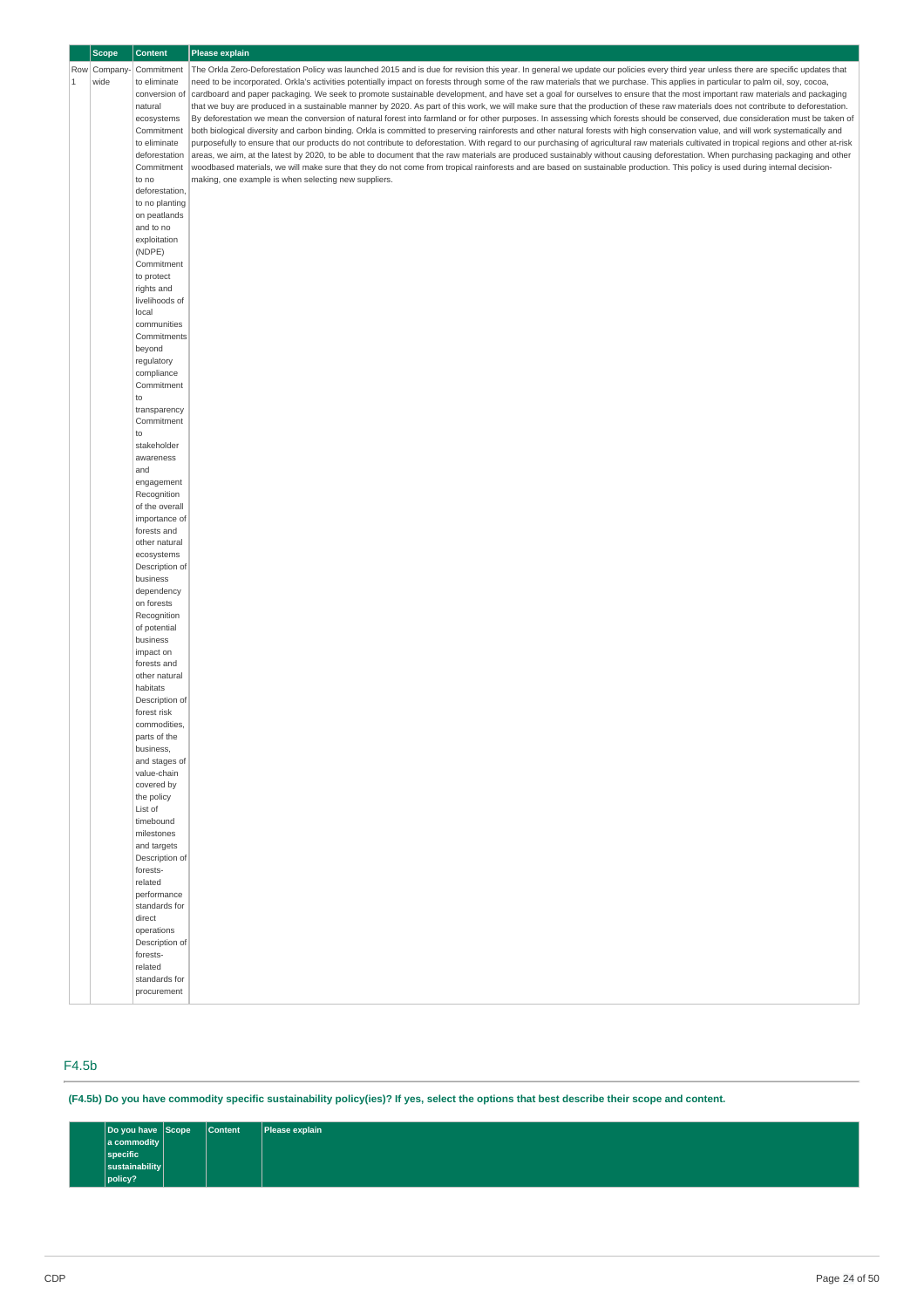|          | Do you have Scope<br>a commodity<br>specific |          | <b>Content</b>                | Please explain                                                                                                                                                                                                                                                                                                       |
|----------|----------------------------------------------|----------|-------------------------------|----------------------------------------------------------------------------------------------------------------------------------------------------------------------------------------------------------------------------------------------------------------------------------------------------------------------|
|          | sustainability                               |          |                               |                                                                                                                                                                                                                                                                                                                      |
| Timber   | policy?<br>Yes                               | Company- | Commitment                    | Orkla buys a large amount of raw materials and packaging mostly coming from the Nordics/Europe which have low deforestation risks but recognize that some                                                                                                                                                            |
| products |                                              | wide     | to eliminate                  | materials (palm oil, cocoa, soy, etc.) are coming from tropical forest areas with a high risk. Orkla's zero deforestation policy launched in 2015 provides specific                                                                                                                                                  |
|          |                                              |          | conversion of<br>natural      | requirements for raw material and packaging procurement and production, including commitment to eliminate conversion of natural ecosystems, eliminate<br>deforestation, no deforestation, to no planting on peatlands and to no exploitation (NDPE) as well as commitment to protect rights and livelihoods of local |
|          |                                              |          | ecosystems                    | communities. The policy covers our entire operations and supply chain on a global level with a focus on materials coming from tropical forests such as the                                                                                                                                                           |
|          |                                              |          | Commitment<br>to eliminate    | Cerrado biome. Timber is included in the scope. We use this policy in our internal decision making, as a part of our Supplier Code of Conduct, thus part of our<br>supplierselection process. The policy is being revised every third year. Orkla have also signed the New York Declaration on Forests.              |
|          |                                              |          | deforestation                 |                                                                                                                                                                                                                                                                                                                      |
|          |                                              |          | Commitment                    |                                                                                                                                                                                                                                                                                                                      |
|          |                                              |          | to no<br>deforestation,       |                                                                                                                                                                                                                                                                                                                      |
|          |                                              |          | to no planting                |                                                                                                                                                                                                                                                                                                                      |
|          |                                              |          | on peatlands<br>and to no     |                                                                                                                                                                                                                                                                                                                      |
|          |                                              |          | exploitation                  |                                                                                                                                                                                                                                                                                                                      |
|          |                                              |          | (NDPE)<br>Commitment          |                                                                                                                                                                                                                                                                                                                      |
|          |                                              |          | to protect                    |                                                                                                                                                                                                                                                                                                                      |
|          |                                              |          | rights and<br>livelihoods of  |                                                                                                                                                                                                                                                                                                                      |
|          |                                              |          | local                         |                                                                                                                                                                                                                                                                                                                      |
|          |                                              |          | communities                   |                                                                                                                                                                                                                                                                                                                      |
|          |                                              |          | Commitments<br>beyond         |                                                                                                                                                                                                                                                                                                                      |
|          |                                              |          | regulatory                    |                                                                                                                                                                                                                                                                                                                      |
|          |                                              |          | compliance<br>Commitment      |                                                                                                                                                                                                                                                                                                                      |
|          |                                              |          | to                            |                                                                                                                                                                                                                                                                                                                      |
|          |                                              |          | transparency<br>Commitment    |                                                                                                                                                                                                                                                                                                                      |
|          |                                              |          | to                            |                                                                                                                                                                                                                                                                                                                      |
|          |                                              |          | stakeholder                   |                                                                                                                                                                                                                                                                                                                      |
|          |                                              |          | awareness<br>and              |                                                                                                                                                                                                                                                                                                                      |
|          |                                              |          | engagement                    |                                                                                                                                                                                                                                                                                                                      |
|          |                                              |          | Recognition<br>of the overall |                                                                                                                                                                                                                                                                                                                      |
|          |                                              |          | importance of                 |                                                                                                                                                                                                                                                                                                                      |
|          |                                              |          | forests and<br>other natural  |                                                                                                                                                                                                                                                                                                                      |
|          |                                              |          | ecosystems                    |                                                                                                                                                                                                                                                                                                                      |
|          |                                              |          | Recognition<br>of potential   |                                                                                                                                                                                                                                                                                                                      |
|          |                                              |          | business                      |                                                                                                                                                                                                                                                                                                                      |
|          |                                              |          | impact on                     |                                                                                                                                                                                                                                                                                                                      |
|          |                                              |          | forests and<br>other natural  |                                                                                                                                                                                                                                                                                                                      |
|          |                                              |          | ecosystems                    |                                                                                                                                                                                                                                                                                                                      |
|          |                                              |          | Description of<br>forest risk |                                                                                                                                                                                                                                                                                                                      |
|          |                                              |          | commodities,                  |                                                                                                                                                                                                                                                                                                                      |
|          |                                              |          | parts of the<br>business,     |                                                                                                                                                                                                                                                                                                                      |
|          |                                              |          | and stages of                 |                                                                                                                                                                                                                                                                                                                      |
|          |                                              |          | value-chain<br>covered by     |                                                                                                                                                                                                                                                                                                                      |
|          |                                              |          | the policy                    |                                                                                                                                                                                                                                                                                                                      |
|          |                                              |          | List of                       |                                                                                                                                                                                                                                                                                                                      |
|          |                                              |          | timebound<br>commitments      |                                                                                                                                                                                                                                                                                                                      |
|          |                                              |          | and targets                   |                                                                                                                                                                                                                                                                                                                      |
|          |                                              |          | Description of<br>forests-    |                                                                                                                                                                                                                                                                                                                      |
|          |                                              |          | related                       |                                                                                                                                                                                                                                                                                                                      |
|          |                                              |          | performance<br>standards for  |                                                                                                                                                                                                                                                                                                                      |
|          |                                              |          | direct                        |                                                                                                                                                                                                                                                                                                                      |
|          |                                              |          | operations<br>Description of  |                                                                                                                                                                                                                                                                                                                      |
|          |                                              |          | forests-                      |                                                                                                                                                                                                                                                                                                                      |
|          |                                              |          | related                       |                                                                                                                                                                                                                                                                                                                      |
|          |                                              |          | standards for<br>procurement  |                                                                                                                                                                                                                                                                                                                      |
|          |                                              |          |                               |                                                                                                                                                                                                                                                                                                                      |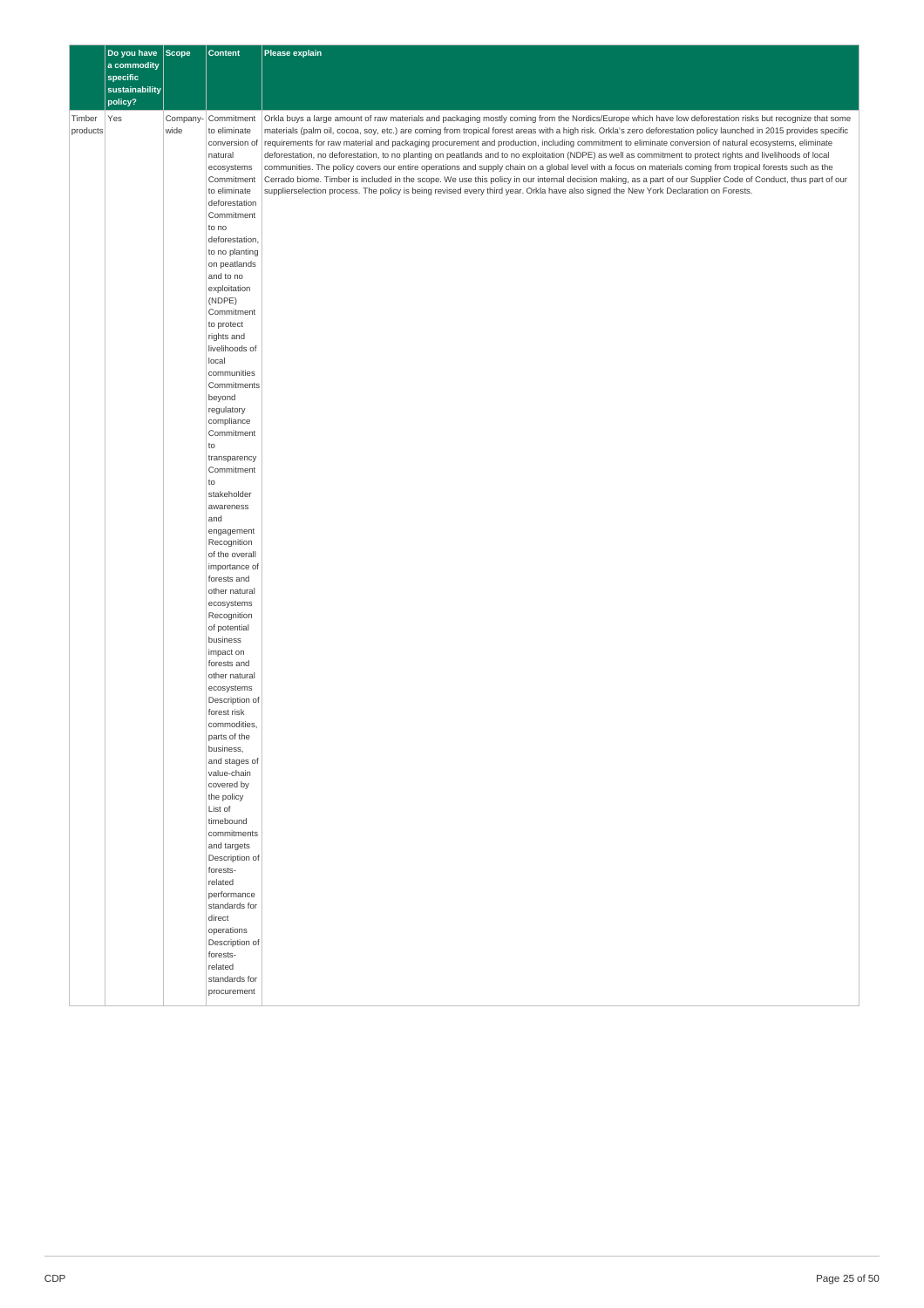|              | Do you have Scope         |          | <b>Content</b>                | Please explain                                                                                                                                                                                                                                                                                                               |
|--------------|---------------------------|----------|-------------------------------|------------------------------------------------------------------------------------------------------------------------------------------------------------------------------------------------------------------------------------------------------------------------------------------------------------------------------|
|              | a commodity               |          |                               |                                                                                                                                                                                                                                                                                                                              |
|              | specific                  |          |                               |                                                                                                                                                                                                                                                                                                                              |
|              | sustainability<br>policy? |          |                               |                                                                                                                                                                                                                                                                                                                              |
|              |                           |          |                               |                                                                                                                                                                                                                                                                                                                              |
| Palm oil Yes |                           | Company- | Commitment                    | Orkla buys a large amount of raw materials and packaging mostly coming from the Nordics/Europe which have low deforestation risks but recognize that some                                                                                                                                                                    |
|              |                           | wide     | to eliminate<br>conversion of | materials (palm oil, cocoa, soy, etc.) are coming from tropical forest areas with a high risk. Orkla's zero deforestation policy launched in 2015 provides specific<br>requirements for raw material and packaging procurement and production, including commitment to eliminate conversion of natural ecosystems, eliminate |
|              |                           |          | natural                       | deforestation, no deforestation, to no planting on peatlands and to no exploitation (NDPE) as well as commitment to protect rights and livelihoods of local                                                                                                                                                                  |
|              |                           |          | ecosystems                    | communities. The policy covers our entire operations and supply chain on a global level with a focus on materials coming from tropical forests such as the                                                                                                                                                                   |
|              |                           |          | Commitment                    | Cerrado biome. Palm oil is included in the scope. We use this policy in our internal decision making, as a part of our Supplier Code of Conduct, thus part of our                                                                                                                                                            |
|              |                           |          | to eliminate                  | supplierselection process. The policy is being revised every third year. The Orkla Sustainable Palm Oil policy was launched in 2014 and further outlines our                                                                                                                                                                 |
|              |                           |          | deforestation<br>Commitment   | requirements on palm oil. Orkla have also signed the New York Declaration on Forests.                                                                                                                                                                                                                                        |
|              |                           |          | to no                         |                                                                                                                                                                                                                                                                                                                              |
|              |                           |          | deforestation,                |                                                                                                                                                                                                                                                                                                                              |
|              |                           |          | to no planting                |                                                                                                                                                                                                                                                                                                                              |
|              |                           |          | on peatlands                  |                                                                                                                                                                                                                                                                                                                              |
|              |                           |          | and to no                     |                                                                                                                                                                                                                                                                                                                              |
|              |                           |          | exploitation                  |                                                                                                                                                                                                                                                                                                                              |
|              |                           |          | (NDPE)<br>Commitment          |                                                                                                                                                                                                                                                                                                                              |
|              |                           |          | to protect                    |                                                                                                                                                                                                                                                                                                                              |
|              |                           |          | rights and                    |                                                                                                                                                                                                                                                                                                                              |
|              |                           |          | livelihoods of                |                                                                                                                                                                                                                                                                                                                              |
|              |                           |          | local                         |                                                                                                                                                                                                                                                                                                                              |
|              |                           |          | communities                   |                                                                                                                                                                                                                                                                                                                              |
|              |                           |          | Commitments                   |                                                                                                                                                                                                                                                                                                                              |
|              |                           |          | beyond<br>regulatory          |                                                                                                                                                                                                                                                                                                                              |
|              |                           |          | compliance                    |                                                                                                                                                                                                                                                                                                                              |
|              |                           |          | Commitment                    |                                                                                                                                                                                                                                                                                                                              |
|              |                           |          | to                            |                                                                                                                                                                                                                                                                                                                              |
|              |                           |          | transparency                  |                                                                                                                                                                                                                                                                                                                              |
|              |                           |          | Commitment                    |                                                                                                                                                                                                                                                                                                                              |
|              |                           |          | to                            |                                                                                                                                                                                                                                                                                                                              |
|              |                           |          | stakeholder<br>awareness      |                                                                                                                                                                                                                                                                                                                              |
|              |                           |          | and                           |                                                                                                                                                                                                                                                                                                                              |
|              |                           |          | engagement                    |                                                                                                                                                                                                                                                                                                                              |
|              |                           |          | Recognition                   |                                                                                                                                                                                                                                                                                                                              |
|              |                           |          | of the overall                |                                                                                                                                                                                                                                                                                                                              |
|              |                           |          | importance of                 |                                                                                                                                                                                                                                                                                                                              |
|              |                           |          | forests and<br>other natural  |                                                                                                                                                                                                                                                                                                                              |
|              |                           |          | ecosystems                    |                                                                                                                                                                                                                                                                                                                              |
|              |                           |          | Recognition                   |                                                                                                                                                                                                                                                                                                                              |
|              |                           |          | of potential                  |                                                                                                                                                                                                                                                                                                                              |
|              |                           |          | business                      |                                                                                                                                                                                                                                                                                                                              |
|              |                           |          | impact on                     |                                                                                                                                                                                                                                                                                                                              |
|              |                           |          | forests and<br>other natural  |                                                                                                                                                                                                                                                                                                                              |
|              |                           |          | ecosystems                    |                                                                                                                                                                                                                                                                                                                              |
|              |                           |          | Description of                |                                                                                                                                                                                                                                                                                                                              |
|              |                           |          | forest risk                   |                                                                                                                                                                                                                                                                                                                              |
|              |                           |          | commodities,                  |                                                                                                                                                                                                                                                                                                                              |
|              |                           |          | parts of the                  |                                                                                                                                                                                                                                                                                                                              |
|              |                           |          | business,<br>and stages of    |                                                                                                                                                                                                                                                                                                                              |
|              |                           |          | value-chain                   |                                                                                                                                                                                                                                                                                                                              |
|              |                           |          | covered by                    |                                                                                                                                                                                                                                                                                                                              |
|              |                           |          | the policy                    |                                                                                                                                                                                                                                                                                                                              |
|              |                           |          | List of                       |                                                                                                                                                                                                                                                                                                                              |
|              |                           |          | timebound                     |                                                                                                                                                                                                                                                                                                                              |
|              |                           |          | commitments                   |                                                                                                                                                                                                                                                                                                                              |
|              |                           |          | and targets<br>Description of |                                                                                                                                                                                                                                                                                                                              |
|              |                           |          | forests-                      |                                                                                                                                                                                                                                                                                                                              |
|              |                           |          | related                       |                                                                                                                                                                                                                                                                                                                              |
|              |                           |          | performance                   |                                                                                                                                                                                                                                                                                                                              |
|              |                           |          | standards for                 |                                                                                                                                                                                                                                                                                                                              |
|              |                           |          | direct                        |                                                                                                                                                                                                                                                                                                                              |
|              |                           |          | operations                    |                                                                                                                                                                                                                                                                                                                              |
|              |                           |          | Description of<br>forests-    |                                                                                                                                                                                                                                                                                                                              |
|              |                           |          | related                       |                                                                                                                                                                                                                                                                                                                              |
|              |                           |          | standards for                 |                                                                                                                                                                                                                                                                                                                              |
|              |                           |          | procurement                   |                                                                                                                                                                                                                                                                                                                              |
|              |                           |          |                               |                                                                                                                                                                                                                                                                                                                              |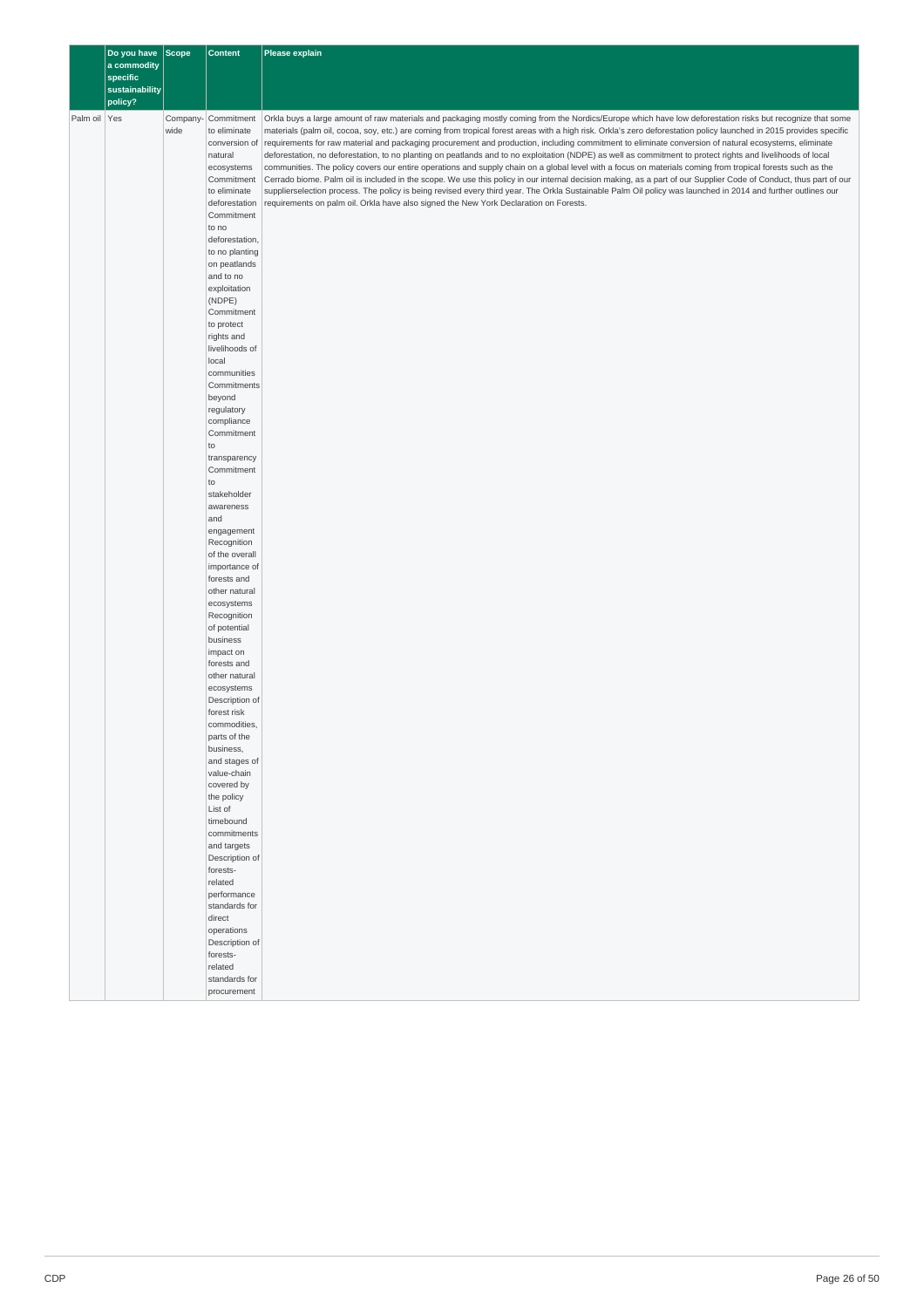|                    | Do you have               | Scope | <b>Content</b>                      | Please explain                                                                                                                                                                                                                                                                                                                   |
|--------------------|---------------------------|-------|-------------------------------------|----------------------------------------------------------------------------------------------------------------------------------------------------------------------------------------------------------------------------------------------------------------------------------------------------------------------------------|
|                    | a commodity               |       |                                     |                                                                                                                                                                                                                                                                                                                                  |
|                    | specific                  |       |                                     |                                                                                                                                                                                                                                                                                                                                  |
|                    | sustainability<br>policy? |       |                                     |                                                                                                                                                                                                                                                                                                                                  |
|                    |                           |       |                                     |                                                                                                                                                                                                                                                                                                                                  |
| Cattle<br>products | Yes                       | wide  | Company- Commitment<br>to eliminate | Orkla buys a large amount of raw materials and packaging mostly coming from the Nordics/Europe which have low deforestation risks but recognize that some<br>materials (palm oil, cocoa, soy, etc.) are coming from tropical forest areas with a high risk. Orkla's zero deforestation policy launched in 2015 provides specific |
|                    |                           |       | conversion of                       | requirements for raw material and packaging procurement and production, including commitment to eliminate conversion of natural ecosystems, eliminate                                                                                                                                                                            |
|                    |                           |       | natural                             | deforestation, no deforestation, to no planting on peatlands and to no exploitation (NDPE) as well as commitment to protect rights and livelihoods of local                                                                                                                                                                      |
|                    |                           |       | ecosystems                          | communities. The policy covers our entire operations and supply chain on a global level with a focus on materials coming from tropical forests such as the                                                                                                                                                                       |
|                    |                           |       | Commitment                          | Cerrado biome. Cattle products are included in the scope. We use this policy in our internal decision making, as a part of our Supplier Code of Conduct, thus part                                                                                                                                                               |
|                    |                           |       | to eliminate<br>deforestation       | of our supplierselection process. The policy is being revised every third year. Orkla have also signed the New York Declaration on Forests.                                                                                                                                                                                      |
|                    |                           |       | Commitment                          |                                                                                                                                                                                                                                                                                                                                  |
|                    |                           |       | to no                               |                                                                                                                                                                                                                                                                                                                                  |
|                    |                           |       | deforestation,                      |                                                                                                                                                                                                                                                                                                                                  |
|                    |                           |       | to no planting                      |                                                                                                                                                                                                                                                                                                                                  |
|                    |                           |       | on peatlands<br>and to no           |                                                                                                                                                                                                                                                                                                                                  |
|                    |                           |       | exploitation                        |                                                                                                                                                                                                                                                                                                                                  |
|                    |                           |       | (NDPE)                              |                                                                                                                                                                                                                                                                                                                                  |
|                    |                           |       | Commitment                          |                                                                                                                                                                                                                                                                                                                                  |
|                    |                           |       | to protect                          |                                                                                                                                                                                                                                                                                                                                  |
|                    |                           |       | rights and<br>livelihoods of        |                                                                                                                                                                                                                                                                                                                                  |
|                    |                           |       | local                               |                                                                                                                                                                                                                                                                                                                                  |
|                    |                           |       | communities                         |                                                                                                                                                                                                                                                                                                                                  |
|                    |                           |       | Commitments                         |                                                                                                                                                                                                                                                                                                                                  |
|                    |                           |       | beyond<br>regulatory                |                                                                                                                                                                                                                                                                                                                                  |
|                    |                           |       | compliance                          |                                                                                                                                                                                                                                                                                                                                  |
|                    |                           |       | Commitment                          |                                                                                                                                                                                                                                                                                                                                  |
|                    |                           |       | to                                  |                                                                                                                                                                                                                                                                                                                                  |
|                    |                           |       | transparency                        |                                                                                                                                                                                                                                                                                                                                  |
|                    |                           |       | Commitment                          |                                                                                                                                                                                                                                                                                                                                  |
|                    |                           |       | to<br>stakeholder                   |                                                                                                                                                                                                                                                                                                                                  |
|                    |                           |       | awareness                           |                                                                                                                                                                                                                                                                                                                                  |
|                    |                           |       | and                                 |                                                                                                                                                                                                                                                                                                                                  |
|                    |                           |       | engagement                          |                                                                                                                                                                                                                                                                                                                                  |
|                    |                           |       | Recognition<br>of the overall       |                                                                                                                                                                                                                                                                                                                                  |
|                    |                           |       | importance of                       |                                                                                                                                                                                                                                                                                                                                  |
|                    |                           |       | forests and                         |                                                                                                                                                                                                                                                                                                                                  |
|                    |                           |       | other natural                       |                                                                                                                                                                                                                                                                                                                                  |
|                    |                           |       | ecosystems                          |                                                                                                                                                                                                                                                                                                                                  |
|                    |                           |       | Recognition<br>of potential         |                                                                                                                                                                                                                                                                                                                                  |
|                    |                           |       | business                            |                                                                                                                                                                                                                                                                                                                                  |
|                    |                           |       | impact on                           |                                                                                                                                                                                                                                                                                                                                  |
|                    |                           |       | forests and                         |                                                                                                                                                                                                                                                                                                                                  |
|                    |                           |       | other natural                       |                                                                                                                                                                                                                                                                                                                                  |
|                    |                           |       | ecosystems<br>Description of        |                                                                                                                                                                                                                                                                                                                                  |
|                    |                           |       | forest risk                         |                                                                                                                                                                                                                                                                                                                                  |
|                    |                           |       | commodities,                        |                                                                                                                                                                                                                                                                                                                                  |
|                    |                           |       | parts of the                        |                                                                                                                                                                                                                                                                                                                                  |
|                    |                           |       | business,                           |                                                                                                                                                                                                                                                                                                                                  |
|                    |                           |       | and stages of<br>value-chain        |                                                                                                                                                                                                                                                                                                                                  |
|                    |                           |       | covered by                          |                                                                                                                                                                                                                                                                                                                                  |
|                    |                           |       | the policy                          |                                                                                                                                                                                                                                                                                                                                  |
|                    |                           |       | List of                             |                                                                                                                                                                                                                                                                                                                                  |
|                    |                           |       | timebound<br>commitments            |                                                                                                                                                                                                                                                                                                                                  |
|                    |                           |       | and targets                         |                                                                                                                                                                                                                                                                                                                                  |
|                    |                           |       | Description of                      |                                                                                                                                                                                                                                                                                                                                  |
|                    |                           |       | forests-                            |                                                                                                                                                                                                                                                                                                                                  |
|                    |                           |       | related                             |                                                                                                                                                                                                                                                                                                                                  |
|                    |                           |       | performance                         |                                                                                                                                                                                                                                                                                                                                  |
|                    |                           |       | standards for<br>direct             |                                                                                                                                                                                                                                                                                                                                  |
|                    |                           |       | operations                          |                                                                                                                                                                                                                                                                                                                                  |
|                    |                           |       | Description of                      |                                                                                                                                                                                                                                                                                                                                  |
|                    |                           |       | forests-                            |                                                                                                                                                                                                                                                                                                                                  |
|                    |                           |       | related                             |                                                                                                                                                                                                                                                                                                                                  |
|                    |                           |       | standards for<br>procurement        |                                                                                                                                                                                                                                                                                                                                  |
|                    |                           |       |                                     |                                                                                                                                                                                                                                                                                                                                  |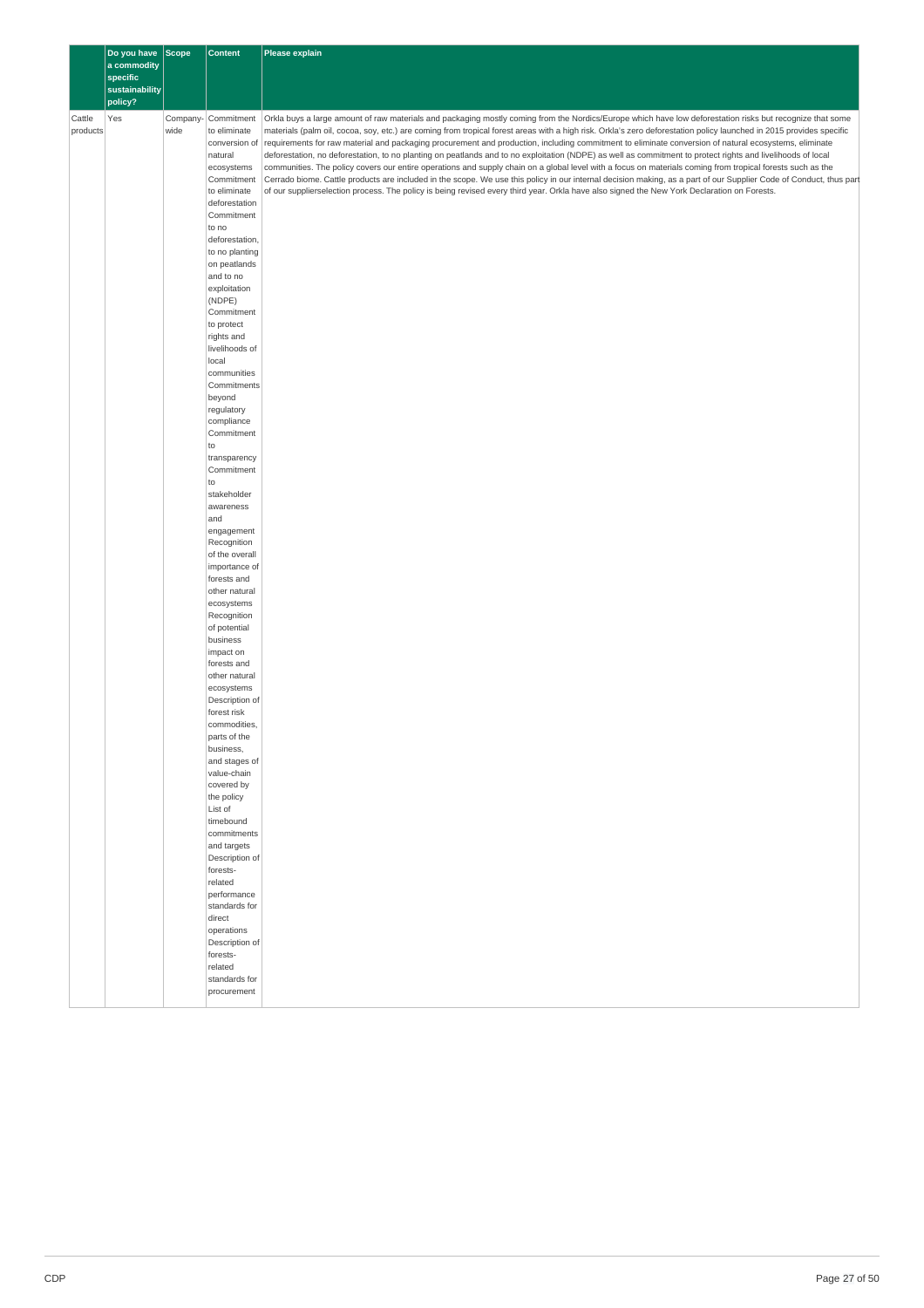|         | Do you have Scope       |         | <b>Content</b>                                        | Please explain                                                                                                                                                                                                                                                                                                                   |
|---------|-------------------------|---------|-------------------------------------------------------|----------------------------------------------------------------------------------------------------------------------------------------------------------------------------------------------------------------------------------------------------------------------------------------------------------------------------------|
|         | a commodity<br>specific |         |                                                       |                                                                                                                                                                                                                                                                                                                                  |
|         | sustainability          |         |                                                       |                                                                                                                                                                                                                                                                                                                                  |
|         | policy?                 |         |                                                       |                                                                                                                                                                                                                                                                                                                                  |
| Soy     | Yes                     | wide    | Company- Commitment<br>to eliminate                   | Orkla buys a large amount of raw materials and packaging mostly coming from the Nordics/Europe which have low deforestation risks but recognize that some<br>materials (palm oil, cocoa, soy, etc.) are coming from tropical forest areas with a high risk. Orkla's zero deforestation policy launched in 2015 provides specific |
|         |                         |         | conversion of                                         | requirements for raw material and packaging procurement and production, including commitment to eliminate conversion of natural ecosystems, eliminate                                                                                                                                                                            |
|         |                         |         | natural<br>ecosystems                                 | deforestation, no deforestation, to no planting on peatlands and to no exploitation (NDPE) as well as commitment to protect rights and livelihoods of local<br>communities. The policy covers our entire operations and supply chain on a global level with a focus on materials coming from tropical forests such as the        |
|         |                         |         | Commitment                                            | Cerrado biome. Soy is included in the scope. We use this policy in our internal decision making, as a part of our Supplier Code of Conduct, thus part of our                                                                                                                                                                     |
|         |                         |         | to eliminate                                          | supplierselection process. The policy is being revised every third year. Orkla have also signed the New York Declaration on Forests.                                                                                                                                                                                             |
|         |                         |         | deforestation<br>Commitment                           |                                                                                                                                                                                                                                                                                                                                  |
|         |                         |         | to no                                                 |                                                                                                                                                                                                                                                                                                                                  |
|         |                         |         | deforestation,                                        |                                                                                                                                                                                                                                                                                                                                  |
|         |                         |         | to no planting<br>on peatlands                        |                                                                                                                                                                                                                                                                                                                                  |
|         |                         |         | and to no                                             |                                                                                                                                                                                                                                                                                                                                  |
|         |                         |         | exploitation<br>(NDPE)                                |                                                                                                                                                                                                                                                                                                                                  |
|         |                         |         | Commitment                                            |                                                                                                                                                                                                                                                                                                                                  |
|         |                         |         | to protect                                            |                                                                                                                                                                                                                                                                                                                                  |
|         |                         |         | rights and<br>livelihoods of                          |                                                                                                                                                                                                                                                                                                                                  |
|         |                         |         | local                                                 |                                                                                                                                                                                                                                                                                                                                  |
|         |                         |         | communities<br>Commitments                            |                                                                                                                                                                                                                                                                                                                                  |
|         |                         |         | beyond                                                |                                                                                                                                                                                                                                                                                                                                  |
|         |                         |         | regulatory                                            |                                                                                                                                                                                                                                                                                                                                  |
|         |                         |         | compliance<br>Commitment                              |                                                                                                                                                                                                                                                                                                                                  |
|         |                         |         | to                                                    |                                                                                                                                                                                                                                                                                                                                  |
|         |                         |         | transparency<br>Commitment                            |                                                                                                                                                                                                                                                                                                                                  |
|         |                         |         | to                                                    |                                                                                                                                                                                                                                                                                                                                  |
|         |                         |         | stakeholder                                           |                                                                                                                                                                                                                                                                                                                                  |
|         |                         |         | awareness<br>and                                      |                                                                                                                                                                                                                                                                                                                                  |
|         |                         |         | engagement                                            |                                                                                                                                                                                                                                                                                                                                  |
|         |                         |         | Recognition<br>of the overall                         |                                                                                                                                                                                                                                                                                                                                  |
|         |                         |         | importance of                                         |                                                                                                                                                                                                                                                                                                                                  |
|         |                         |         | forests and<br>other natural                          |                                                                                                                                                                                                                                                                                                                                  |
|         |                         |         | ecosystems                                            |                                                                                                                                                                                                                                                                                                                                  |
|         |                         |         | Recognition                                           |                                                                                                                                                                                                                                                                                                                                  |
|         |                         |         | of potential<br>business                              |                                                                                                                                                                                                                                                                                                                                  |
|         |                         |         | impact on                                             |                                                                                                                                                                                                                                                                                                                                  |
|         |                         |         | forests and<br>other natural                          |                                                                                                                                                                                                                                                                                                                                  |
|         |                         |         | ecosystems                                            |                                                                                                                                                                                                                                                                                                                                  |
|         |                         |         | Description of                                        |                                                                                                                                                                                                                                                                                                                                  |
|         |                         |         | forest risk<br>commodities,                           |                                                                                                                                                                                                                                                                                                                                  |
|         |                         |         | parts of the                                          |                                                                                                                                                                                                                                                                                                                                  |
|         |                         |         | business,<br>and stages of                            |                                                                                                                                                                                                                                                                                                                                  |
|         |                         |         | value-chain                                           |                                                                                                                                                                                                                                                                                                                                  |
|         |                         |         | covered by<br>the policy                              |                                                                                                                                                                                                                                                                                                                                  |
|         |                         |         | List of                                               |                                                                                                                                                                                                                                                                                                                                  |
|         |                         |         | timebound                                             |                                                                                                                                                                                                                                                                                                                                  |
|         |                         |         | commitments<br>and targets                            |                                                                                                                                                                                                                                                                                                                                  |
|         |                         |         | Description of                                        |                                                                                                                                                                                                                                                                                                                                  |
|         |                         |         | forests-<br>related                                   |                                                                                                                                                                                                                                                                                                                                  |
|         |                         |         | performance                                           |                                                                                                                                                                                                                                                                                                                                  |
|         |                         |         | standards for<br>direct                               |                                                                                                                                                                                                                                                                                                                                  |
|         |                         |         | operations                                            |                                                                                                                                                                                                                                                                                                                                  |
|         |                         |         | Description of                                        |                                                                                                                                                                                                                                                                                                                                  |
|         |                         |         | forests-<br>related                                   |                                                                                                                                                                                                                                                                                                                                  |
|         |                         |         | standards for                                         |                                                                                                                                                                                                                                                                                                                                  |
|         |                         |         | procurement                                           |                                                                                                                                                                                                                                                                                                                                  |
| Other - | $<$ Not                 | $<$ Not | $<$ Not                                               | <not applicable=""></not>                                                                                                                                                                                                                                                                                                        |
| Rubber  | Applicable>             |         | Applicable Applicable>                                |                                                                                                                                                                                                                                                                                                                                  |
| Other - | Please select           | $<$ Not | $<$ Not                                               |                                                                                                                                                                                                                                                                                                                                  |
| Cocoa   |                         | $\geq$  | Applicable Applicable>                                |                                                                                                                                                                                                                                                                                                                                  |
| Other - | $<$ Not                 | $<$ Not | <not< td=""><td><not applicable=""></not></td></not<> | <not applicable=""></not>                                                                                                                                                                                                                                                                                                        |
| Coffee  | Applicable>             |         | Applicable Applicable>                                |                                                                                                                                                                                                                                                                                                                                  |

F4.6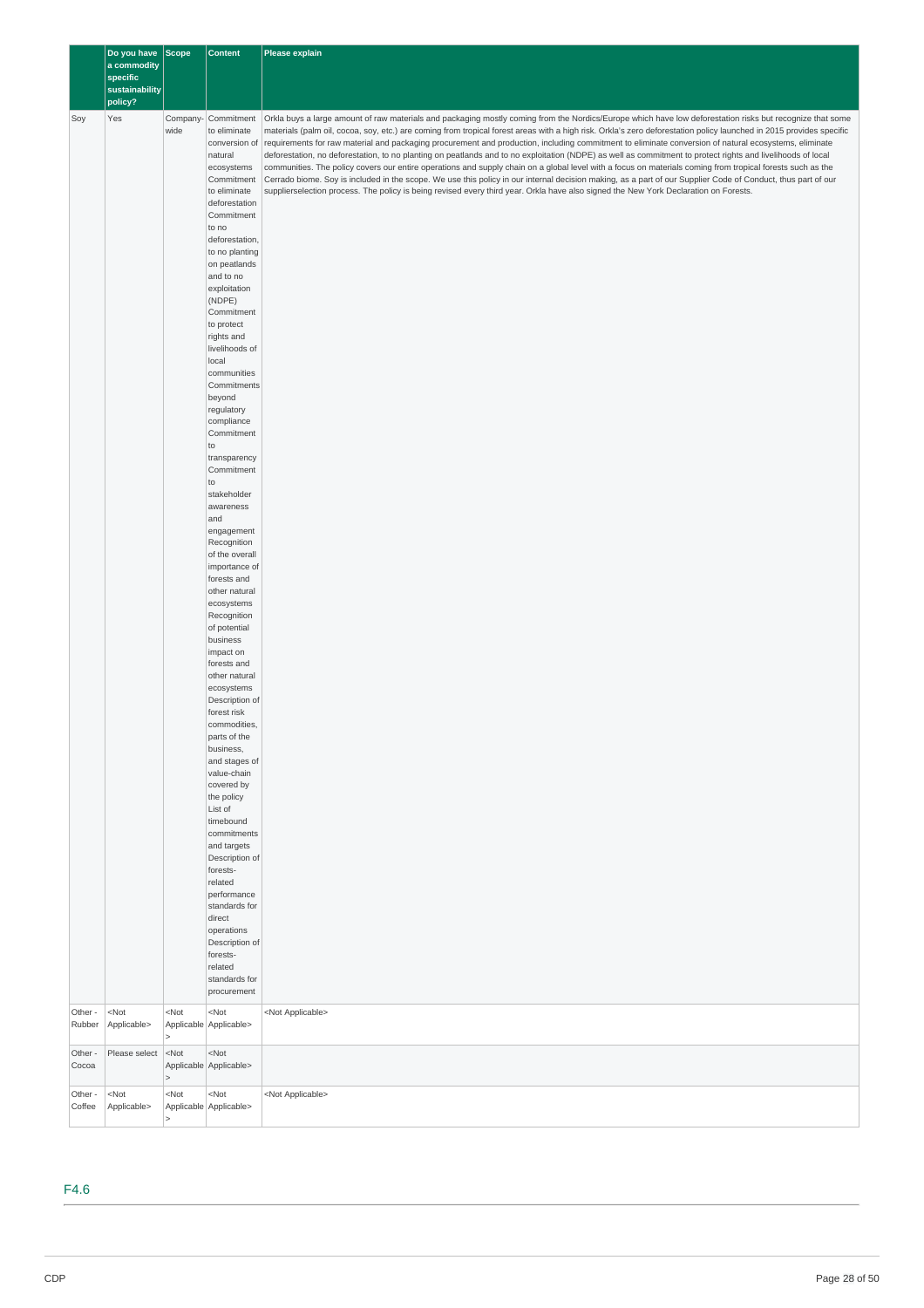### (F4.6) Has your organization made a public commitment to reduce or remove deforestation and/or forest degradation from its direct operations and/or supply **chain?**

Yes

# F4.6a

(F4.6a) Has your organization endorsed any of the following initiatives as part of its public commitment to reduce or remove deforestation and/or forest **degradation?**

New York Declaration on Forests

### F4.6b

(F4.6b) Provide details on your public commitment(s), including the description of specific criteria, coverage, and actions.

#### **Forest risk commodity** Timber products

### **Criteria**

No conversion of natural ecosystems Zero gross deforestation/ no deforestation No new development on peat regardless of depth Restoration and compensation to address past deforestation and conversion Avoidance of negative impacts on threatened and protected species and habitats No land clearance by burning or clearcutting No conversion of High Conservation Value areas No conversion of High Carbon Stock forests Secure Free, Prior and Informed Consent (FPIC) of indigenous people and local communities Remediate any adverse impacts on indigenous people and local communities No sourcing of illegally produced and/or traded forest risk commodities Recognition of legal and customary land tenure rights

### **Operational coverage**

Supply chain

**% of total production/ consumption covered by commitment** 100%

**Cutoff date** 2015

**Commitment target date** 2020

#### **Please explain**

The suppliers must comply with the Orkla Supplier Code of Conduct, in which we refer to our Orkla Zero Deforestation Policy. As an example related to no deforestation, in 2020 we sourced 100% of our paper and cardboard products from contries where deforestation is a non-issue. By sourcing our timber products from Norway, Sweden and other non-risk countries we can to an even greater extent ensure that proper forestry practices are followed and that we are not contributing to deforestation in at-risk ecoregions. Further we have ambitious sustainable packaging targets towards 2025 and for 2020 the share of recyclable packaging was 95% and the share of packaging containing recycled materials was 47%. One example of an initiative is that during 2020, Orkla Eesti introduced cardboard cups for pick-and-mix sweets in their chocolate stores, and replaced plastic lids with a more sustainable alternative. From 2021, the cups will also be produced from FSC-certified cardboard with a protective BioPBS coating. These cups will be completely compostable under natural conditions and recyclable in the paper waste flow. As part of the same project, all plastic bags were replaced with FSC-certified paper bags in Orkla Eesti's chocolate stores.

#### **Forest risk commodity**

Palm oil

### **Criteria**

No conversion of natural ecosystems Zero gross deforestation/ no deforestation No new development on peat regardless of depth Restoration and compensation to address past deforestation and conversion No land clearance by burning or clearcutting No conversion of High Conservation Value areas No conversion of High Carbon Stock forests Secure Free, Prior and Informed Consent (FPIC) of indigenous people and local communities No sourcing of illegally produced and/or traded forest risk commodities Recognition of legal and customary land tenure rights

### **Operational coverage**

Supply chain

**% of total production/ consumption covered by commitment** 100%

**Cutoff date** 2015

**Commitment target date** 2020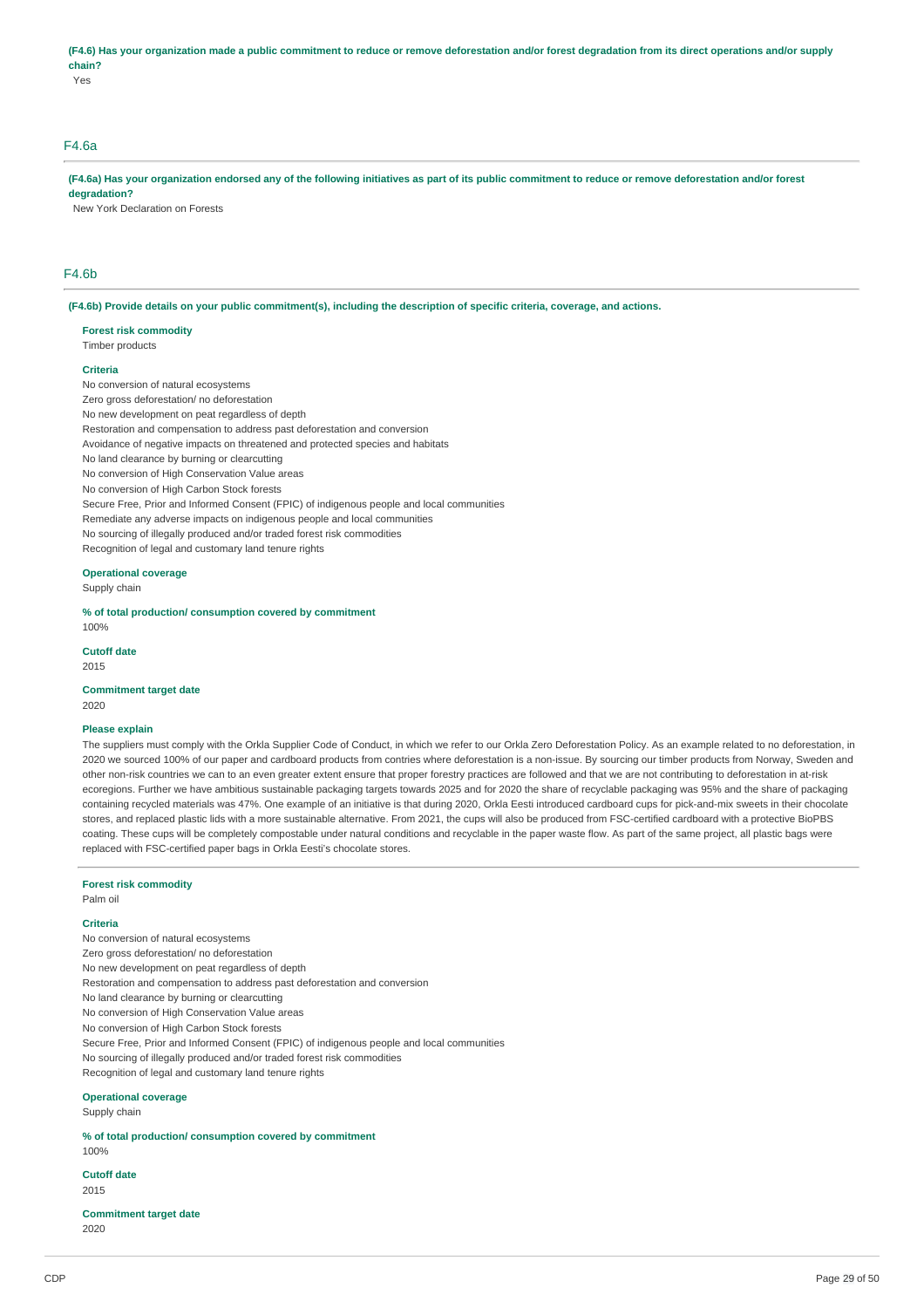#### **Please explain**

The suppliers must comply with the Orkla Supplier Code of Conduct, in which we refer to our Orkla Zero Deforestation Policy and our Orkla Palm Oil Policy. A priority for Orkla is to reach our target that 100% of the palm oil used in our products are certified. An inclusion criteria for the RSPO certified oil is that the palm oil has not been sourced illegally. The RSPO certification also outlines demands concerning no conversion of natural ecosystems, zero gross deforestation/no deforestation, Secure Free, Prior and Informed Consent (FPIC of indigenous people and local communities as well as restoration and compensation to address past deforestation and conversion. We are increasing our share of certified palm oil and in 2020, we had reached 94% certified palm oil across all our operations. The palm oil we source mainly comes from Indonesia and Malaysia.

#### **Forest risk commodity**

Soy

### **Criteria**

No conversion of natural ecosystems Zero gross deforestation/ no deforestation No new development on peat regardless of depth Restoration and compensation to address past deforestation and conversion No land clearance by burning or clearcutting No conversion of High Conservation Value areas No conversion of High Carbon Stock forests Secure Free, Prior and Informed Consent (FPIC) of indigenous people and local communities No sourcing of illegally produced and/or traded forest risk commodities Recognition of legal and customary land tenure rights

### **Operational coverage**

Supply chain

#### **% of total production/ consumption covered by commitment** 100%

**Cutoff date** 2015

#### **Commitment target date** 2020

#### **Please explain**

The suppliers must comply with the Orkla Supplier Code of Conduct, in which we refer to our Orkla Zero Deforestation Policy. Orkla sources soy from Brasil, the US and Europe. 11% of the soy we source is certified through Proterra or similar certification on minimum FSA Silver Level. The decrease since 2019 is due to higher data quality and stricter internal criteria for determining which certification programmes to use. This has prompted a change in certification programme for large parts of the sourced volumes. Unfortunately, this process is taking some time, which affected results in 2020. Orkla has a good plan for 2021, and has already switched to sourcing soya with the right level of certification, thereby ensuring better results in next year's reporting. One of the ciriterias in the ProTerra standard is that areas of native vegetation cannot have been cleared or converted into agricultural areas, or used for industrial or other commercial purposes, after 2008, in particular the following: • Primary Forests (for instance, rainforests); • Riparian Vegetation; • Wetlands; • Swamps; • Floodplains; • Steep slopes; • High above-ground carbon stocks, and • Other as defined by the High Conservation Values Resource Network (HCV 1 to 6). There is also criterias concerning FPIC and zero deforestation.

#### **Forest risk commodity**

Cattle products

#### **Criteria**

No conversion of natural ecosystems Zero gross deforestation/ no deforestation No new development on peat regardless of depth Restoration and compensation to address past deforestation and conversion No land clearance by burning or clearcutting No conversion of High Conservation Value areas No conversion of High Carbon Stock forests Secure Free, Prior and Informed Consent (FPIC) of indigenous people and local communities No sourcing of illegally produced and/or traded forest risk commodities Recognition of legal and customary land tenure rights Other, please specify (Human rights due diligence)

### **Operational coverage**

Supply chain

#### **% of total production/ consumption covered by commitment** 100%

**Cutoff date**

2015

#### **Commitment target date** 2020

#### **Please explain**

The suppliers must comply with the Orkla Supplier Code of Conduct, in which we refer to our Orkla Zero Deforestation Policy. Our Zero Deforestation policy among others states that the supplier must not be involved in the clearing of tropical rainforest or other high conservation value forest in connection with its own or its subcontractors' activities. Forest areas that have a high conservation value and that bind large amounts of carbon must be protected. In connection with production in tropical regions, we want our suppliers to apply the definitions of "High Conservation Value" and "High Carbon Stock" as their basis for assessing which parts of the rainforest should be conserved. During 2020 100% of Orkla´s cattle products were sourced from European countries which are not on the deforestation risk list.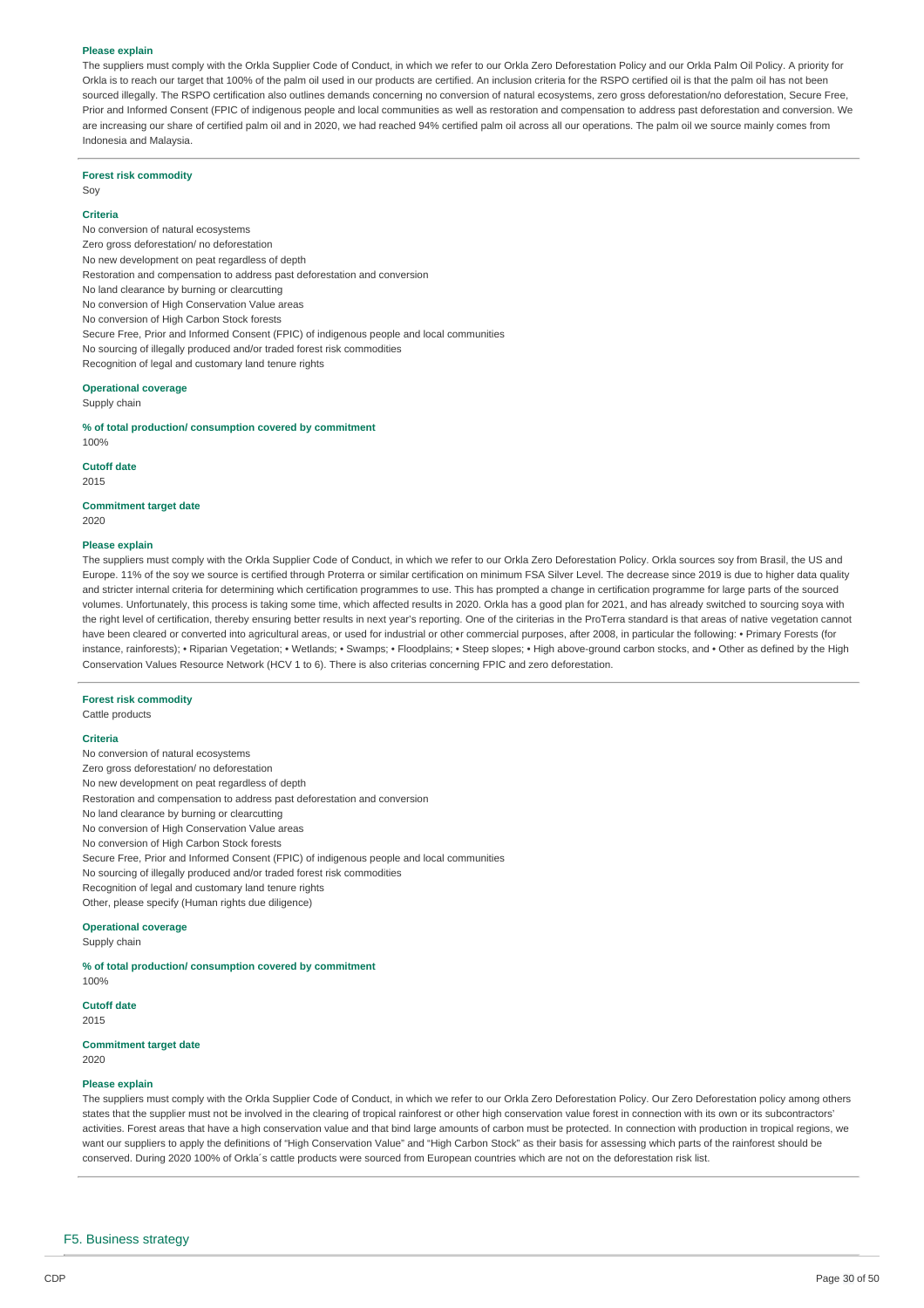### (F5.1) Are forests-related issues integrated into any aspects of your long-term strategic business plan, and if so how?

|                               | Are<br>forests-<br>related<br><b>lissues</b><br>integrated? (years) | Long-<br>term<br>l time<br><b>horizon</b> | Please explain                                                                                                                                                                                                                                                                                                                                                                                                                                                                                                                                                                                                                                                                                                                                                                                                                                                                                                                                                                                                                                                                             |
|-------------------------------|---------------------------------------------------------------------|-------------------------------------------|--------------------------------------------------------------------------------------------------------------------------------------------------------------------------------------------------------------------------------------------------------------------------------------------------------------------------------------------------------------------------------------------------------------------------------------------------------------------------------------------------------------------------------------------------------------------------------------------------------------------------------------------------------------------------------------------------------------------------------------------------------------------------------------------------------------------------------------------------------------------------------------------------------------------------------------------------------------------------------------------------------------------------------------------------------------------------------------------|
| Long-<br>term<br>business     | Yes,<br>forests-<br>related<br>objectives issues are<br>integrated  | 11-15                                     | Sustainable sourcing is included in Orkla's 2025 strategic goals and in long-term business plans. This work is carried out both at corporate level as well as in each of our five<br>business areas and all their business units across Europe and India. We have selected 11-15 years since we are currently operating with targets towards 2025 and have launched<br>2030 ambitions. Part of our 2030 ambition is being the local champion for sustainability, this will be embedded in our strategy going forward. In 2016, in good company with Global<br>Compact companies all over the world, Orkla put the UN's new global goals for sustainable development on its agenda. We have nine prioritized goals where 15 Life on land is<br>one of them. Our plans include all disclosed commodities.                                                                                                                                                                                                                                                                                    |
| Strategy<br>for long-<br>term | Yes.<br>forests-<br>related<br>objectives issues are<br>integrated  | $11 - 15$                                 | Sustainable sourcing is included in Orkla's 2025 strategic goals and in long-term business plans. This work is carried out both at corporate level as well as in each of our five<br>business areas and all their business units across Europe and India. We have selected 11-15 years since we are currently operating with targets towards 2025 and have launched<br>2030 ambitions. Part of our 2030 ambition is being the local champion for sustainability, this will be embedded in our strategy going forward. The plans include all disclosed<br>commodities. As an example of how sustainable sourcing is included in the strategy is year 2015 when Orkla became RSPO-members on group level and set targets for sourcing<br>100% certified palm oil.                                                                                                                                                                                                                                                                                                                            |
| Financial<br>planning         | Yes.<br>forests-<br>related<br>issues are<br>integrated             | 11-15                                     | In 2017, the Task Force for Climate-related Financial Disclosures (TCFD), which was established at the initiative of the Financial Stability Board, launched voluntary quidelines for<br>climate-risk reporting. The quidelines have quickly become the leading framework for assessment and documentation of climate risk. As an example, during the last half of 2019,<br>Orkla initiated a process to be able to report in accordance with this framework. Through internal workshops, we have shared knowledge of the TCFD framework with key in-house<br>personnel and carried out a survey of the risk factors to which Orkla is exposed and the opportunities that this can offer over the next 0-20 years. Thsi year we launched a TCFD<br>report for 2020, outlining more of our work within this area. Work on estimating potential risk impacts for Orkla's operations will continue in 2021. The potential risk impacts include<br>forest risk assessments for several commodities, including soy and palm oil that thus will be an integraded part of the financial planning. |

### F6. Implementation

### F6.1

(F6.1) Did you have any timebound and quantifiable targets for increasing sustainable production and/or consumption of your disclosed commodity(ies) that were **active during the reporting year?**

Yes

### F6.1a

(F6.1a) Provide details of your timebound and quantifiable target(s) for increasing sustainable production and/or consumption of the disclosed commodity(ies), **and progress made.**

**Target reference number** Target 1

**Forest risk commodity** Palm oil

**Type of target** Third-party certification

### **Description of target**

Orkla has a commitment to source 100% RSPO certified palm oil. During 2020 we reached 94%.

### **Linked commitment**

Zero net/gross deforestation

**Traceability point** <Not Applicable>

# **Third-party certification scheme**

RSPO Segregated RSPO Mass Balance RSPO Book and Claim

#### **Start year** 2014

**Target year** 2021

**Quantitative metric** <Not Applicable>

**Target (number)** <Not Applicable>

**Target (%)** 100

**% of target achieved**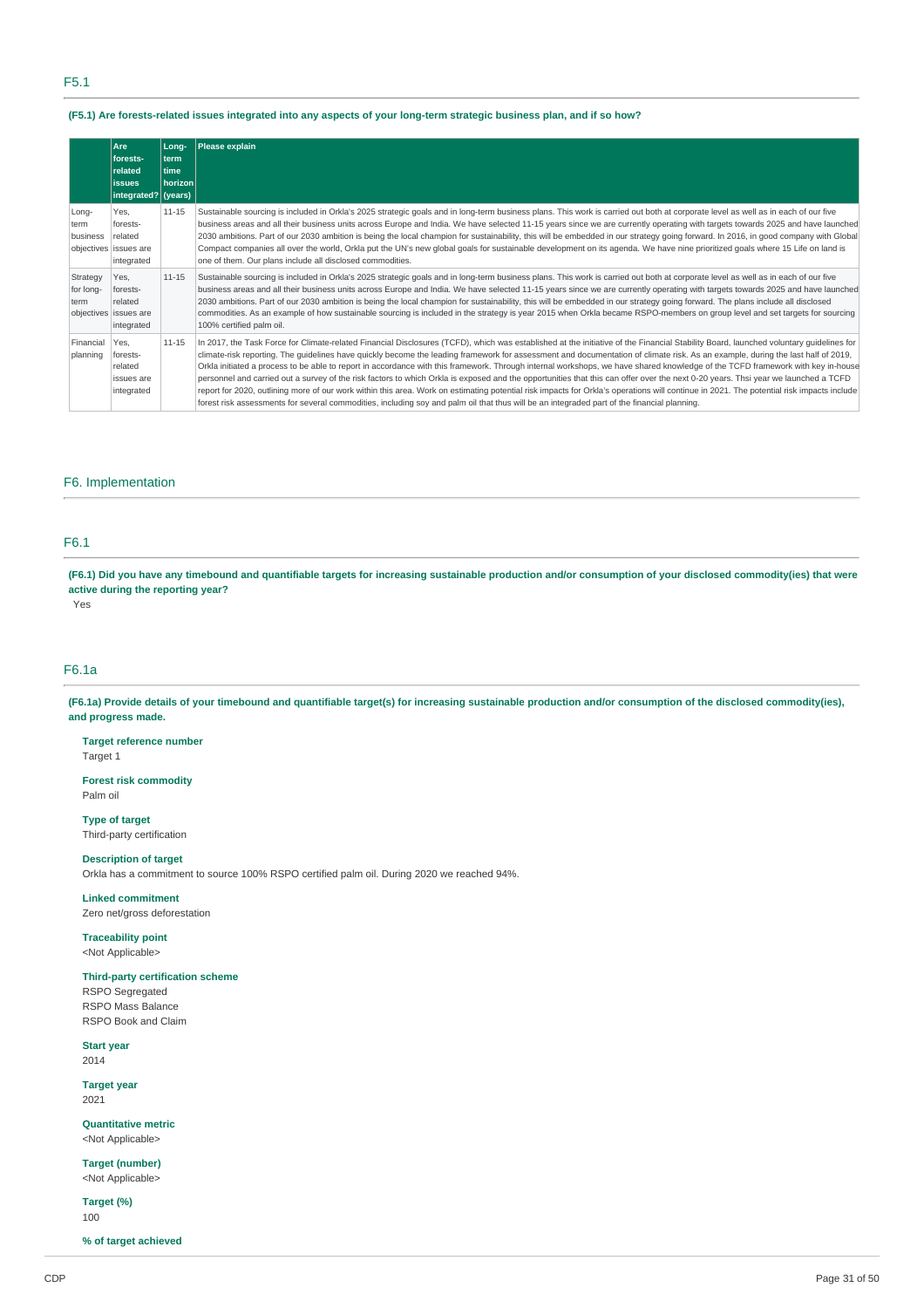#### **Please explain**

 $04$ 

Orkla became members of the RSPO 2015 and have since then worked to increase the share of certified palm oil. The use of certified oil is an important part of our sustainable sourcing strategy in all markets where we use palm oil, therefore we have set the target to 100%. We have increased the share of certified oil year on year and in 2021 100% of our palm oil should be RSPO certified.

**Target reference number** Target 3

**Forest risk commodity**

Timber products

**Type of target** Assess and/or verify compliance

#### **Description of target**

Orkla has a 2025 goal of 100% recyclable packaging. A total of 95 per cent of the packaging that Orkla used in 2020 was made of materials that can be recycled.

**Linked commitment** Zero net/gross deforestation

**Traceability point**

<Not Applicable>

**Third-party certification scheme** <Not Applicable>

**Start year**

2014

**Target year** 2025

**Quantitative metric** <Not Applicable>

**Target (number)** <Not Applicable>

**Target (%)** 100

**% of target achieved** 95

#### **Please explain**

The biggest challenge posed by packaging is that it is often not recycled or reused, leading to excessive use of resources. Poor waste management also results in unnecessary pollution. Sustainable packaging is an important dimension of Orkla's criteria for sustainable products. For Orkla, sustainable packaging means reduced use of resources through the use of packaging that is easy to recycle, optimised in terms of size, storage and transport, and made from recycled materialsOrkla has increased its efforts to optimise packaging, reduce the amount of plastic used, design packaging to simplify recycling and develop new packaging solutions based on recoverable, recycled or renewable materials. We have strengthened our collaboration with centres of excellence, researchers, external experts, organisations and other companies to find effective, innovative solutions. Several Orkla companies are part of a Norwegian collaborative venture, the Design for Recycling project, under the auspices of Green Dot Norway. The object is to learn more about the kind of changes in material and design choices that could simplify recycling of packaging.

**Target reference number** Target 2

**Forest risk commodity**

Soy

**Type of target** Third-party certification

### **Description of target**

Orkla has a target of buying 100% certified soy from RTRS, ProTerra or similar. We are members of SAI Platform and aim to use certifications on minimum FSA Silver level. A benchmark has prompted a change in certification programme for large parts of the sourced volumes. Unfortunately, this process is taking some time, which affected results in 2020. Orkla has a good plan for 2021, and has already switched to sourcing soya with the right level of certification, thereby ensuring better results in next year's reporting.

**Linked commitment**

Zero net/gross deforestation

**Traceability point** <Not Applicable>

#### **Third-party certification scheme**

ProTerra certification International Sustainability and Carbon Certification (ISCC) Other, please specify (USSAP, Donau soya, EU organic)

**Start year** 2014

**Target year** 2025

**Quantitative metric** <Not Applicable>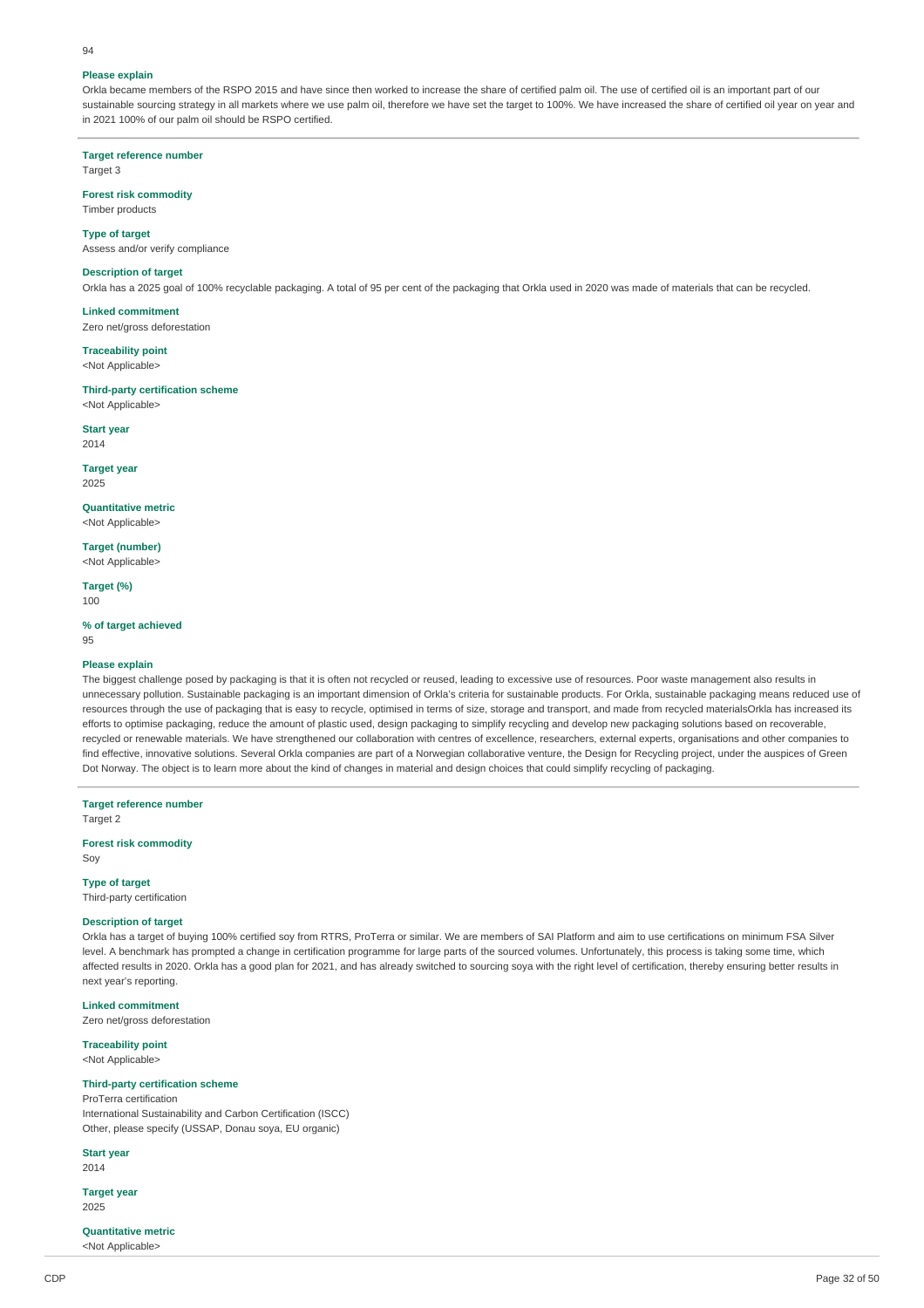### **Target (number)**

<Not Applicable>

#### **Target (%)** 100

### **% of target achieved**

11

#### **Please explain**

During 2020 we have continued to map our soy purchases, origin and certifications we buy. We have also benchmarked our standards against the FSA standard. We have set a target of 100% certified soy by 2025 and have currently reached 11%. Due to changing of certification our certification level has gone down, this will increase 2021. Our approach to meeting this target is to ensure that our suppliers can provide soy certified on minimum FSA Silver level.

### **Target reference number**

Target 4

### **Forest risk commodity**

Cattle products

#### **Type of target**

Engagement with direct suppliers

### **Description of target**

100% of animal products sourced according to Orkla's animal welfare policy and linked PCR (product category requirement)

#### **Linked commitment** Social commitments

**Traceability point**

### <Not Applicable>

### **Third-party certification scheme**

<Not Applicable>

**Start year** 2018

#### **Target year** 2025

**Quantitative metric** <Not Applicable>

### **Target (number)**

<Not Applicable>

#### **Target (%)** 100

### **% of target achieved** 76

### **Please explain**

During 2020 we purchased 100% of our cattle products from non forest risk countries, mainly Europe. We have a target that 100% of our suppliers should have accepted our Animal Welfare Policy and PCR by 2025, we have currently reached 76%. We are planning to meet this target by engaging with our suppliers and ensuring that they are accepting our policy and other demands. Monitoring and implementation As the Orkla Animal Welfare Policy and Product Category Requirements (PCRs) are distributed to suppliers, different methods to ensure compliance are used: - Suppliers: We are gathering information via our suppliers, notably slaughterhouses, dairies and egg processors, about how they follow-up on farmers to perform in line with our policies and targets. This also includes the supplier's application of independent 3rd party audits both at farms and at slaughterhouses. - Certifications: We consider third-party certifications and control systems as an assurance that our policies and targets are fulfilled. Examples of standards that are being used are the KSL in Norway and Sigill in Sweden. - Legislation: We are benchmarking national legislations against our policies and targets and as legislation is followed-up by authorities, national laws together with supplier assurance (including 3rd party audits) and independent certifications, can be used as evidence that our policies are followed. Stakeholder engagement We are seeking to actively engage with others, such as industry associations, public institutions, NGOs and other relevant stakeholders, to build our own knowledge, share learnings, collaborate on specific improvement projects and more generally, promote best animal welfare practices. As an example we are members of the SAI Platform and therewithin the SDP (Sustainable Dairy Partnership). We have also engaged in dialogue with both independent expert organizations (veterinaries) and several animal rights organizations seeking input about relevant animal welfare topics to work on going forward.

**Target reference number** Target 5

### **Forest risk commodity** Cattle products

**Type of target** Assess and/or verify compliance

**Description of target** Supply from cattle free from tail docking

**Linked commitment** Social commitments

**Traceability point** <Not Applicable>

#### **Third-party certification scheme** <Not Applicable>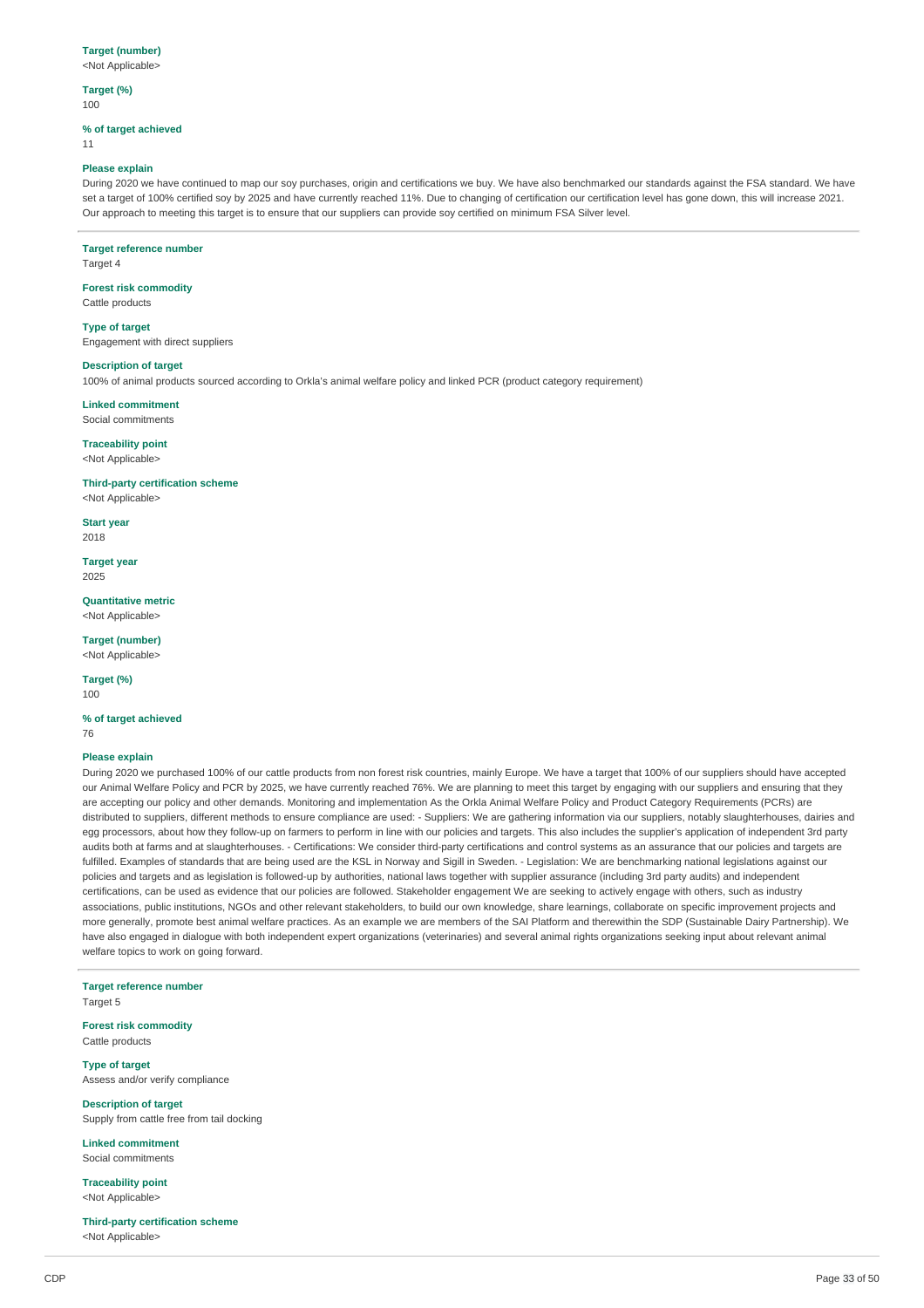#### **Start year** 2018

**Target year**

### 2025

**Quantitative metric** <Not Applicable>

**Target (number)** <Not Applicable>

**Target (%)**

100

#### **% of target achieved** 71

### **Please explain**

Orkla sources beef meat for the production of meat balls, hamburgers, pizzas and other ready meals. Orkla requires pre-slaughter stunning on 100% of the animal products sourced and we are committed to eliminating painful surgeries without anaesthesia and permanent confinement. A large part of the raw material is sourced from the Nordic countries (e.g. Sweden and Norway) where strict laws apply with regards to anaesthesia and analgesics prior to surgical operations such as disbudding, dehorning and castration. Also, grazing during summer season is regulated by governmental laws in the abovementioned countries. 71% of our supply comes from cattle free from tail docking. We are planning to meet this target by engaging with our suppliers and ensuring that they are accepting our policy and other demands.

#### **Target reference number**

Target 6

#### **Forest risk commodity** Cattle products

**Type of target** Engagement with indirect suppliers

### **Description of target**

Supply from cattle where anaesthesia have been used for disbudding / dehorning and castration

**Linked commitment** Social commitments

**Traceability point** <Not Applicable>

**Third-party certification scheme** <Not Applicable>

### **Start year**

2018

**Target year** 2025

**Quantitative metric** <Not Applicable>

**Target (number)** 100

**Target (%)**

# <Not Applicable>

**% of target achieved**

62

#### **Please explain**

Orkla sources beef meat for the production of meat balls, hamburgers, pizzas and other ready meals. Orkla requires pre-slaughter stunning on 100% of the animal products sourced and we are committed to eliminating painful surgeries without anaesthesia and permanent confinement. A large part of the raw material is sourced from the Nordic countries (e.g. Sweden and Norway) where strict laws apply with regards to anaesthesia and analgesics prior to surgical operations such as disbudding, dehorning and castration. Also, grazing during summer season is regulated by governmental laws in the abovementioned countries. We are planning to meet this target by engaging with our suppliers and ensuring that they are accepting our policy and other demands.

**Target reference number** Target 7

**Forest risk commodity** Timber products

**Type of target**

Other, please specify (Recycled content)

#### **Description of target**

Orkla has a 2025 goal of 75% recycled packaging. A total of 47 % of the packaging that Orkla used in 2020 was made of recycled materials. For paperbased packaging this number was 62%.

### **Linked commitment**

Zero net/gross deforestation

#### **Traceability point** <Not Applicable>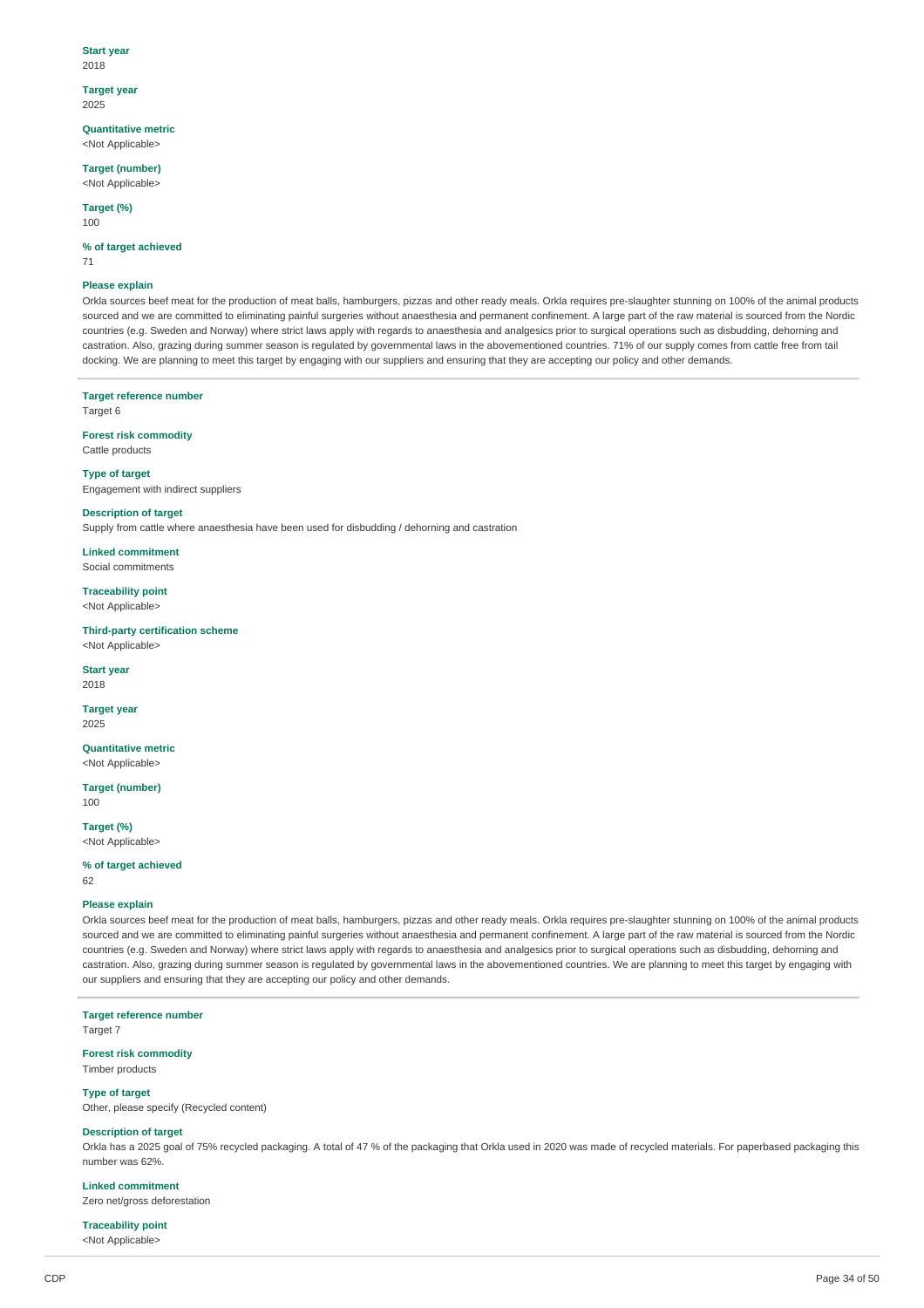#### **Third-party certification scheme**

<Not Applicable>

**Start year** 2014

**Target year** 2025

**Quantitative metric** Percentage

**Target (number)** <Not Applicable>

**Target (%)**

75

**% of target achieved** 47

#### **Please explain**

Orkla has increased its efforts to optimise packaging, reduce the amount of plastic used, design packaging to simplify recycling and develop new packaging solutions based on recoverable, recycled or renewable materials. We have strengthened our collaboration with centres of excellence, researchers, external experts, organisations and other companies to find effective, innovative solutions. Several Orkla companies are part of a Norwegian collaborative venture, the Design for Recycling project, under the auspices of Green Dot Norway. The object is to learn more about the kind of changes in material and design choices that could simplify recycling of packaging. One example of our work with recycled content is Orkla Home & Personal Care which has added three new products to the Jordan Green Clean range. The handle of the Green Clean Flosser is made of 100 per cent recycled plastic, while Green Clean toothpicks are 100 per cent plastic-free and certified. The packaging of both products is made of 100 per cent recycled cardboard.

#### **Target reference number**

Target 8

#### **Forest risk commodity**

Soy

#### **Type of target**

Engagement with direct suppliers

### **Description of target**

Orkla has a Supplier Code of Conduct which outlines our expectations on our suppliers, this includes social and environmental demands as well as our Zero Deforestation Policy. One of our 2025 targets is to reach sustainable sourcing of prioritized raw materials by 2025, soy is one of these materials. Here we engage with our suppliers to ensure that we share the same vision and targets. This includes supplier interaction and follow-up.

#### **Linked commitment**

Zero net/gross deforestation

#### **Traceability point**

<Not Applicable>

#### **Third-party certification scheme**

<Not Applicable>

**Start year** 2018

**Target year**

2025

#### **Quantitative metric** <Not Applicable>

**Target (number)**

<Not Applicable>

#### **Target (%)** 100

**% of target achieved**  $90$ 

#### **Please explain**

Supplier enagement is very important in laying a good foundation and reaching our goals. We estimate that we have had interaction about sustainability related topics with 90% of our soy suppliers. We will continue reaching out and having a dialogue with our suppliers through the commercial process and more specific sustainability discussions .

#### **Target reference number**

Target 9

#### **Forest risk commodity** Palm oil

**Type of target**

Engagement with direct suppliers

#### **Description of target**

Orkla has a Supplier Code of Conduct which outlines our expectations on our suppliers, this includes social and environmental demands as well as our Zero Deforestation Policy and Sustainable Palm Oil Policy. One of our 2025 targets is to reach sustainable sourcing of prioritized raw materials by 2025, palm oil is one of these materials. Here we engage with our suppliers to ensure that we share the same vision and targets. This includes supplier interaction and follow-up.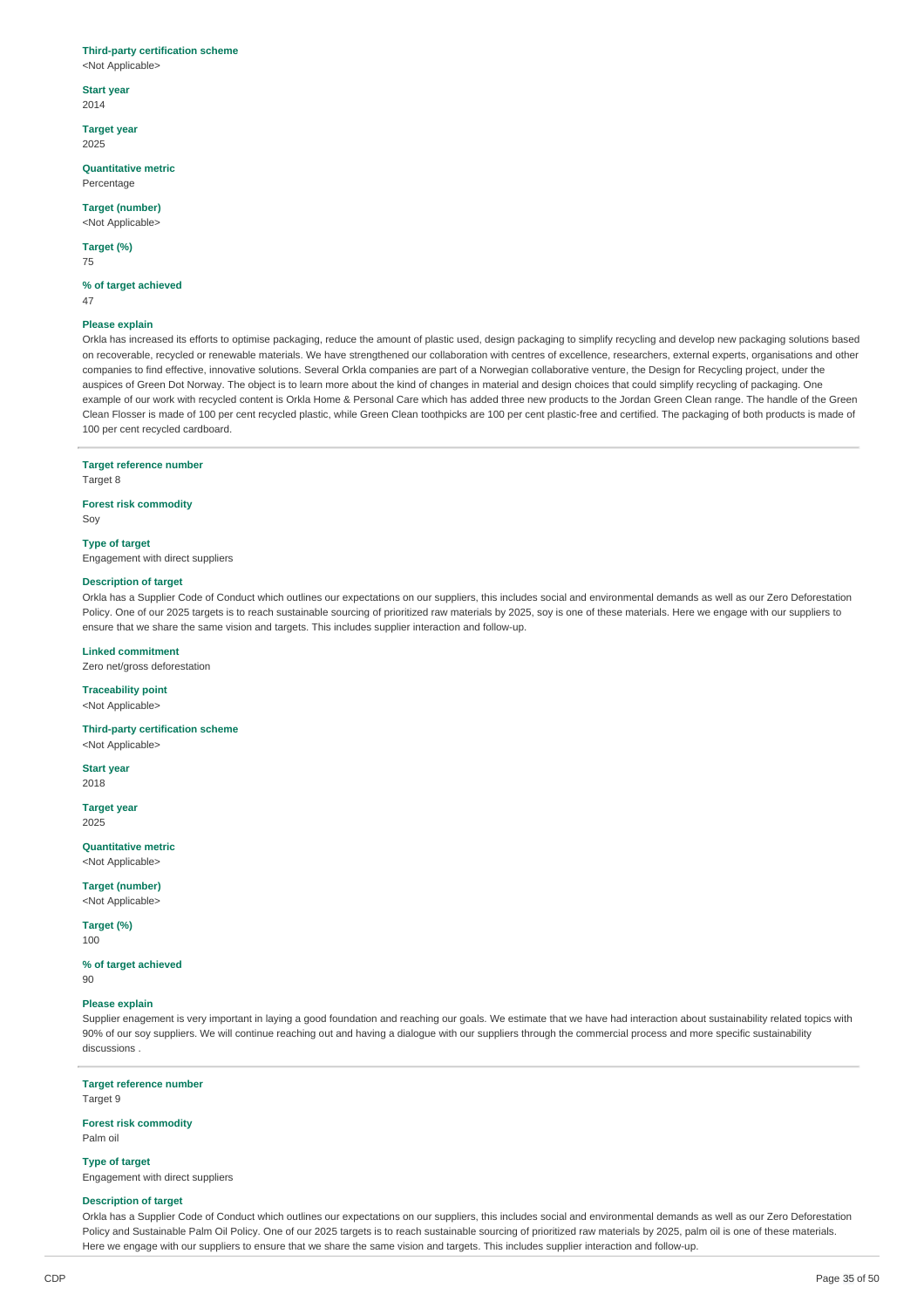#### **Linked commitment**

Zero net/gross deforestation

### **Traceability point** <Not Applicable>

### **Third-party certification scheme**

<Not Applicable>

**Start year** 2018

# **Target year**

2025

### **Quantitative metric** <Not Applicable>

**Target (number)**

### <Not Applicable>

**Target (%)** 100

#### **% of target achieved** 100

## **Please explain**

Supplier enagement is very important in laying a good foundation and reaching our goals. We estimate that we have had interaction about sustainability related topics with all of our palm oil suppliers. We will continue the dialogue with our suppliers through the commercial process and more specific sustainability follow-up. We also get quarterly updates from our main suppliers on their sustainability progress.

#### **Target reference number**

Target 10

### **Forest risk commodity**

Soy

**Type of target** Traceability

#### **Description of target**

Traceability is an important target for us in enabling sustainable supply chains. Our soy supplier all have traceability targets in place and we get regular updates about the soy origin. We currently have overview of the origin countries and are improving our knowledge about specific regions.

### **Linked commitment**

Zero net/gross deforestation

### **Traceability point**

**Country** 

### **Third-party certification scheme**

<Not Applicable>

**Start year** 2018

## **Target year**

2025

#### **Quantitative metric** <Not Applicable>

**Target (number)**

<Not Applicable>

#### **Target (%)** 100

**% of target achieved**

 $Q5$ 

#### **Please explain**

Mapping the origin of our soy is essential to understand the actual deforestation risks in our supply chain, that is the reason why we have a goal of 100% towards 2025. Currently we receive information about soy origin on country level, we have information for about 95% of our volumes. More than 95% of the soy we have traceability information on is coming from countries with low risk of deforestation such as the US, Canada and various European countries. For the high risk countries we are sourcing from we are working on receiving information on more detailed level such as state and region, we have had progress within this area during 2020 and intend to collect better information during 2021. We gather this information through our sourcing process as well as through direct contact with our suppliers with a consequent update of our central databases.

### **Target reference number**

Target 11

#### **Forest risk commodity** Palm oil

**Type of target** Traceability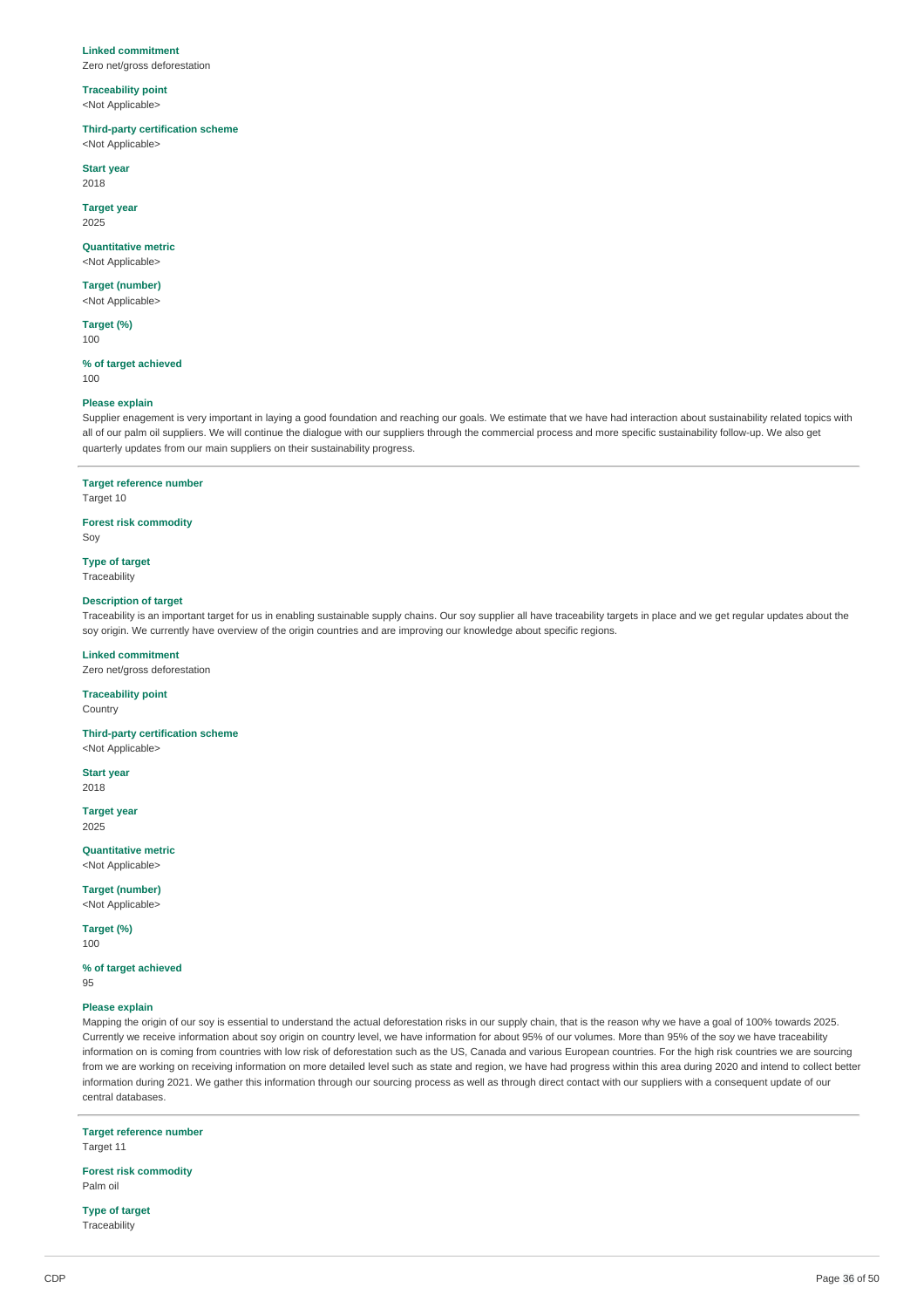#### **Description of target**

Traceability is an important target for us in enabling sustainable supply chain. Our palm oil suppliers have good traceability systems in place and we receive regular reports on their progress through emails and quarterly/annual updates.

**Linked commitment** Zero net/gross deforestation

**Traceability point**

Mill

#### **Third-party certification scheme**

<Not Applicable>

### **Start year**

2018

### **Target year**

2025

#### **Quantitative metric** <Not Applicable>

**Target (number)** <Not Applicable>

**Target (%)** 100

#### **% of target achieved** 90

### **Please explain**

Mapping the origin of our palm oil is essential to understand the actual deforestation risks in our supply chain, that is the reason why we have a goal of 100% towards 2025. We have several palm oil suppliers where suppliers covering over 90% of our volumes have a high traceability to mill (over 95%). Our suppliers are working on improving the traceability to plantation as a next step and have made good progress. We gather this information through our sourcing process as well as through direct contact with our suppliers with a consequent update of our central databases. As a next step in utilizing traceability data we hope to achieve new insight through the RSPO Hotspot Hub which will help to identify issues in our supply chain.

### **Target reference number**

Target 12

# **Forest risk commodity**

Timber products

## **Type of target**

Engagement with direct suppliers

#### **Description of target**

Orkla has a Supplier Code of Conduct which outlines our expectations on our suppliers, this includes social and environmental demands as well as our Zero Deforestation Policy. One of our 2025 targets is to reach sustainable sourcing of packaging materials by 2025. Here we engage with our suppliers to ensure that we share the same vision and targets. This includes supplier interaction and follow-up.

### **Linked commitment**

Zero net/gross deforestation

#### **Traceability point** <Not Applicable>

**Third-party certification scheme**

### <Not Applicable>

**Start year** 2018

#### **Target year** 2025

**Quantitative metric** <Not Applicable>

# **Target (number)**

<Not Applicable>

#### **Target (%)** 100

#### **% of target achieved** 90

#### **Please explain**

Sustainable packaging remained one of Orkla's primary priorities in 2020. Orkla seeks to engage actively in joint projects with suppliers, relevant centres of expertise and other companies to develop recyclable packaging and increase use of recycled and renewable materials. Supplier engagement is therefore very important in laying a good foundation and reaching our goals. We estimate that we have had interaction about sustainability related topics with 90% of our packaging suppliers globally.

F6.2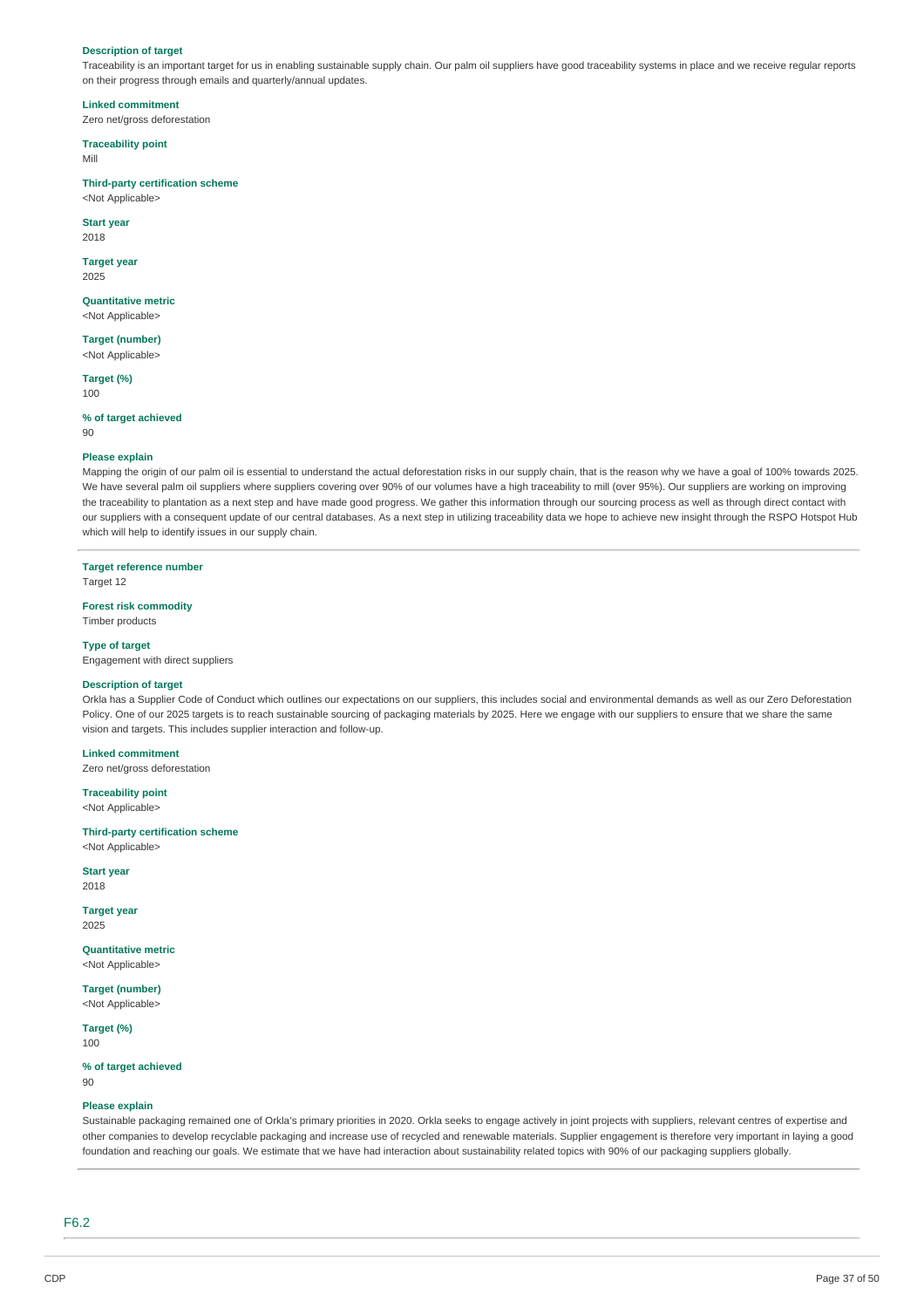### (F6.2) Do you have traceability system(s) in place to track and monitor the origin of your disclosed commodity(ies)?

|                    | Do you have<br>system(s) in | <b>Description of traceability system</b>                                                                                                                                                                                                                                                                                               |                        | <b>Exclusions Description</b><br><b>of</b> |
|--------------------|-----------------------------|-----------------------------------------------------------------------------------------------------------------------------------------------------------------------------------------------------------------------------------------------------------------------------------------------------------------------------------------|------------------------|--------------------------------------------|
|                    | place?                      |                                                                                                                                                                                                                                                                                                                                         |                        | exclusion                                  |
| Timber<br>products | Yes                         | We monitor our timber product origin through our suppliers and regularly receive updates from them regarding the origin and certifications of our timber<br>products. These updates are often given through RFIs or RFPs. During 2020 we received 100% of our timber products from non forest risk countries.                           | Not<br>applicable      | $<$ Not<br>Applicable>                     |
| Palm oil Yes       |                             | We monitor our palm oil origin through our suppliers and regularly receive updates from them regarding the origin and certifications of our palm oil products.<br>The updates are received via email and sustainability briefings. As part of our sustainability work we buy RSPO certified palm oil, 94% was certified during<br>2020. | Not<br>applicable      | $<$ Not<br>Applicable>                     |
| Cattle<br>products | Yes                         | We monitor our cattle product origin through our suppliers and regularly receive updates from them regarding the origin of our cattle products. These updates<br>are often given through RFIs or RFPs, and often via supplier meetings. During 2020 we received 100% of our cattle products from non forest risk countries.             | Not<br>applicable      | $<$ Not<br>Applicable>                     |
| Soy                | Yes                         | We monitor our soy origin through our suppliers and regularly receive updates from them regarding the origin and certifications of our soy products. These<br>updates are often given through RFIs or RFPs as well as supplier meetings. As part of our sustainability work we buy certified soy, 11% was certified during<br>2020.     | Not<br>applicable      | $<$ Not<br>Applicable>                     |
| Other -<br>Rubber  | $<$ Not<br>Applicable>      | <not applicable=""></not>                                                                                                                                                                                                                                                                                                               | $<$ Not<br>Applicable> | $<$ Not<br>Applicable>                     |
| Other -<br>Cocoa   | Yes                         |                                                                                                                                                                                                                                                                                                                                         | Not<br>applicable      | $<$ Not<br>Applicable>                     |
| Other -<br>Coffee  | $<$ Not<br>Applicable>      | <not applicable=""></not>                                                                                                                                                                                                                                                                                                               | $<$ Not                | $<$ Not<br>Applicable>   Applicable>       |

### F6.2a

#### **(F6.2a) Provide details on the level of traceability your organization has for its disclosed commodity(ies).**

| <b>Forest risk commodity</b> | Point to which commodity is traceable | % of total production/consumption volume traceable |
|------------------------------|---------------------------------------|----------------------------------------------------|
| Timber products              | State or equivalent                   | 95                                                 |
| Palm oil                     | Mill                                  | 90                                                 |
| Cattle products              | State or equivalent                   | 100                                                |
| Soy                          | Country                               | 99                                                 |

### F6.3

### **(F6.3) Have you adopted any third-party certification scheme(s) for your disclosed commodity(ies)?**

|                 | Third-party certification scheme adopted?                                        | % of total production and/or consumption volume certified |  |  |
|-----------------|----------------------------------------------------------------------------------|-----------------------------------------------------------|--|--|
| Timber products | No, we have not adopted any third-party certification schemes for this commodity | <not applicable=""></not>                                 |  |  |
| Palm oil        | Yes                                                                              | 94                                                        |  |  |
| Cattle products | No, we have not adopted any third-party certification schemes for this commodity | <not applicable=""></not>                                 |  |  |
| Soy             | Yes                                                                              | 11                                                        |  |  |
| Other - Rubber  | <not applicable=""></not>                                                        | <not applicable=""></not>                                 |  |  |
| Other - Cocoa   | Yes                                                                              | 84                                                        |  |  |
| Other - Coffee  | <not applicable=""></not>                                                        | <not applicable=""></not>                                 |  |  |

### F6.3a

(F6.3a) Provide a detailed breakdown of the volume and percentage of your production and/or consumption by certification scheme.

**Forest risk commodity** Palm oil

### **Third-party certification scheme**

RSPO Credits/Book & Claim

### **Chain-of-custody model used**

<Not Applicable>

### **% of total production/consumption volume certified**

27

### **Form of commodity**

Crude palm oil (CPO) Crude palm kernel oil (CPKO) Palm oil derivatives Palm kernel oil derivatives

**Volume of production/ consumption certified** 18090

**Metric for volume**

Metric tons

**Is this certified by more than one scheme?**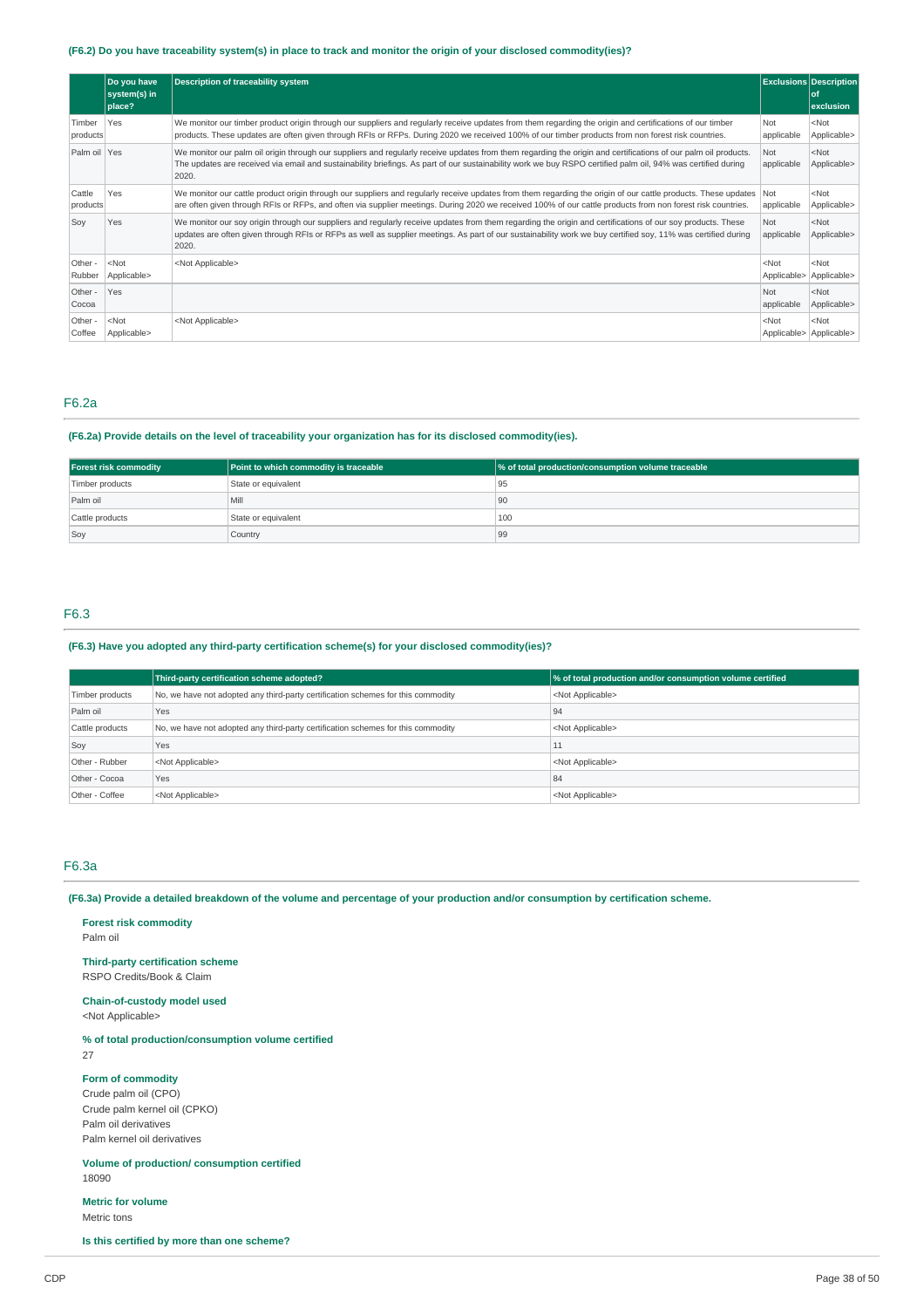#### No

#### **Please explain**

Orkla uses RSPO as certification scheme and continue to work with our suppliers to increase the certification share.

#### **Forest risk commodity**

Soy

**Third-party certification scheme** ProTerra certification

### **Chain-of-custody model used**

Mass balance

#### **% of total production/consumption volume certified**

11

#### **Form of commodity**

Whole soy beans Soy derivatives

**Volume of production/ consumption certified** 535

#### **Metric for volume**

Metric tons

**Is this certified by more than one scheme?** No

#### **Please explain**

We have a target that are certifications should be on minimum FSA Silver level, currently ProTerra is the only one living up to this criteria. The decrease since 2019 is due to higher data quality and stricter internal criteria for determining which certification programmes to use. This has prompted a change in certification programme for large parts of the sourced volumes. Unfortunately, this process is taking some time, which affected results in 2020. Orkla has a good plan for 2021, and has already switched to sourcing soya with the right level of certification, thereby ensuring better results in next year's reporting.

### **Forest risk commodity**

Other - Cocoa

#### **Third-party certification scheme**

Other, please specify (Rainforest Alliance/UTZ)

#### **Chain-of-custody model used** Mass balance

**% of total production/consumption volume certified**

### 84

**Form of commodity** Other, please specify (Cocoa)

### **Volume of production/ consumption certified**

**Metric for volume**

Please select

#### **Is this certified by more than one scheme?** No

#### **Please explain**

Orkla uses Rainforest Alliance/UTZ as certification.

#### **Forest risk commodity** Palm oil

**Third-party certification scheme** RSPO Mass Balance

**Chain-of-custody model used** <Not Applicable>

**% of total production/consumption volume certified**

36

#### **Form of commodity**

Crude palm oil (CPO) Crude palm kernel oil (CPKO) Palm oil derivatives Palm kernel oil derivatives

**Volume of production/ consumption certified** 24120

#### **Metric for volume** Metric tons

**Is this certified by more than one scheme?** No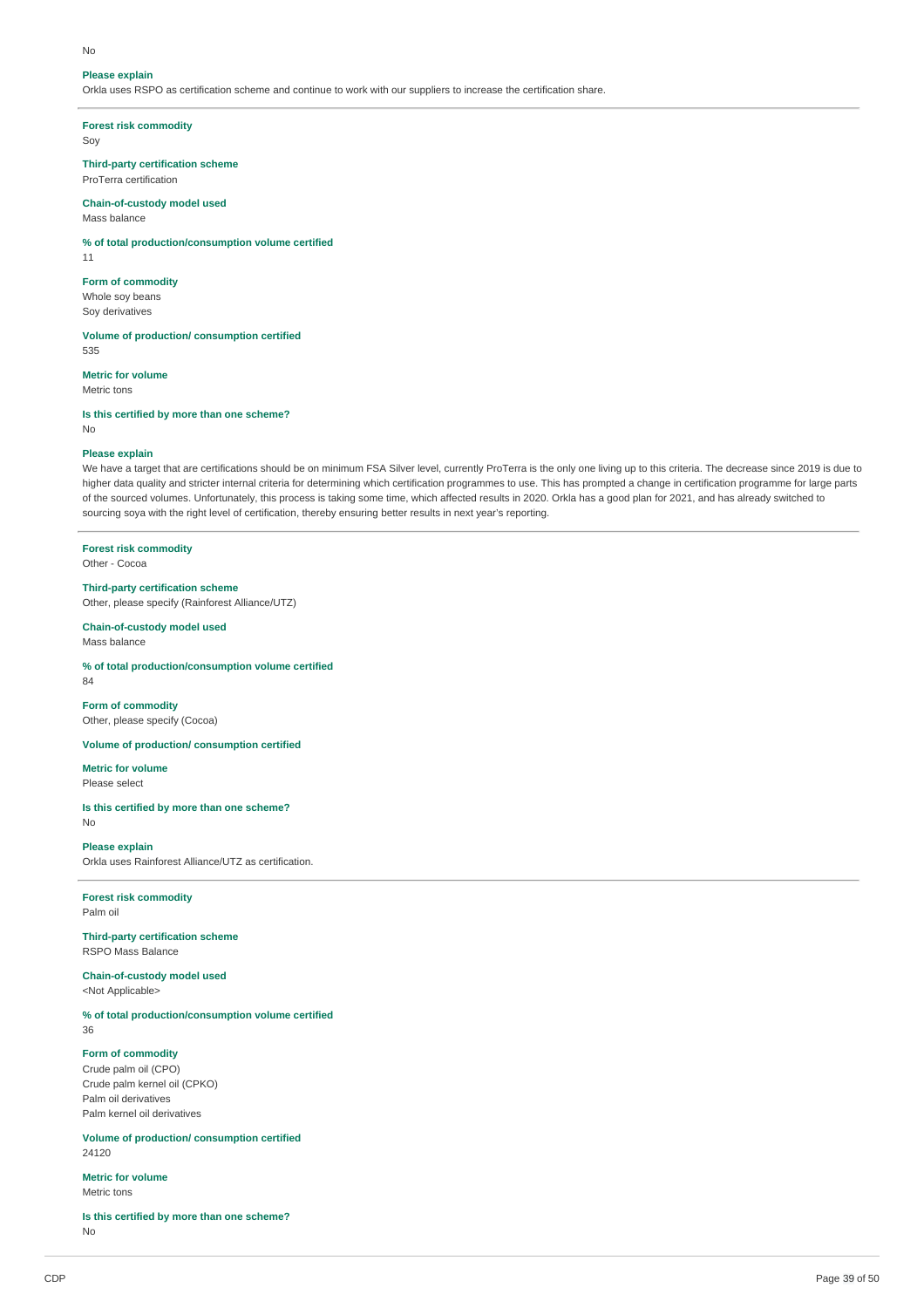#### **Please explain**

Orkla uses RSPO as certification scheme and continue to work with our suppliers to increase the certification share.

#### **Forest risk commodity**

Palm oil

#### **Third-party certification scheme**

RSPO Segregated

### **Chain-of-custody model used**

<Not Applicable>

#### **% of total production/consumption volume certified**

31

#### **Form of commodity**

Crude palm oil (CPO) Crude palm kernel oil (CPKO) Palm oil derivatives Palm kernel oil derivatives

**Volume of production/ consumption certified** 20770

#### **Metric for volume**

Metric tons

**Is this certified by more than one scheme?** No

#### **Please explain**

Orkla uses RSPO as certification scheme and continue to work with our suppliers to increase the certification share.

#### F6.4

(F6.4) For your disclosed commodity(ies), do you have a system to control, monitor, or verify compliance with no conversion and/or no deforestation **commitments?**

|                                                                                                        | A system to control, monitor or verify compliance                                     | <b>Comment</b>            |  |  |  |
|--------------------------------------------------------------------------------------------------------|---------------------------------------------------------------------------------------|---------------------------|--|--|--|
| Timber products                                                                                        | Yes, we have a system in place for our no conversion and/or deforestation commitments |                           |  |  |  |
| Palm oil                                                                                               | Yes, we have a system in place for our no conversion and/or deforestation commitments |                           |  |  |  |
| Cattle products                                                                                        | <not applicable=""></not>                                                             |                           |  |  |  |
| Soy                                                                                                    |                                                                                       |                           |  |  |  |
| Other - Rubber                                                                                         | <not applicable=""><br/><not applicable=""></not></not>                               |                           |  |  |  |
| Other - Cocoa<br>Yes, we have a system in place for our no conversion and/or deforestation commitments |                                                                                       | <not applicable=""></not> |  |  |  |
| Other - Coffee                                                                                         | <not applicable=""><br/><not applicable=""></not></not>                               |                           |  |  |  |

### F6.4a

(F6.4a) Provide details on the system, the approaches used to monitor compliance, the quantitative progress, and the non-compliance protocols, to implement **your no conversion and/or deforestation commitment(s).**

#### **Forest risk commodity**

Palm oil

### **Operational coverage**

Supply chain

### **Description of control systems**

We have selected our palm oil suppliers partly based on their sustainability efforts and monitor compliance with our zero-deforestation commitment through them. Our suppliers use geo-spatial monitoring tools, ground-based monitoring systems and community-based monitoring to ensure compliance. Furthermore we source RSPO certified palm oil which also passes through different control points in the supply chain.

#### **Monitoring and verification approach**

Third-party verification

#### **% of total volume in compliance** 91-99%

**% of total suppliers in compliance** 91-99%

#### **Response to supplier non-compliance**

Retain & engage Suspend & engage

#### **Procedures to address and resolve non-compliance with suppliers**

Developing time-bound targets and milestones to bring suppliers back into compliance Providing information on appropriate actions that can be taken to address non-compliance Assessing the efficacy and efforts of non-compliant supplier actions through consistent and quantified metrics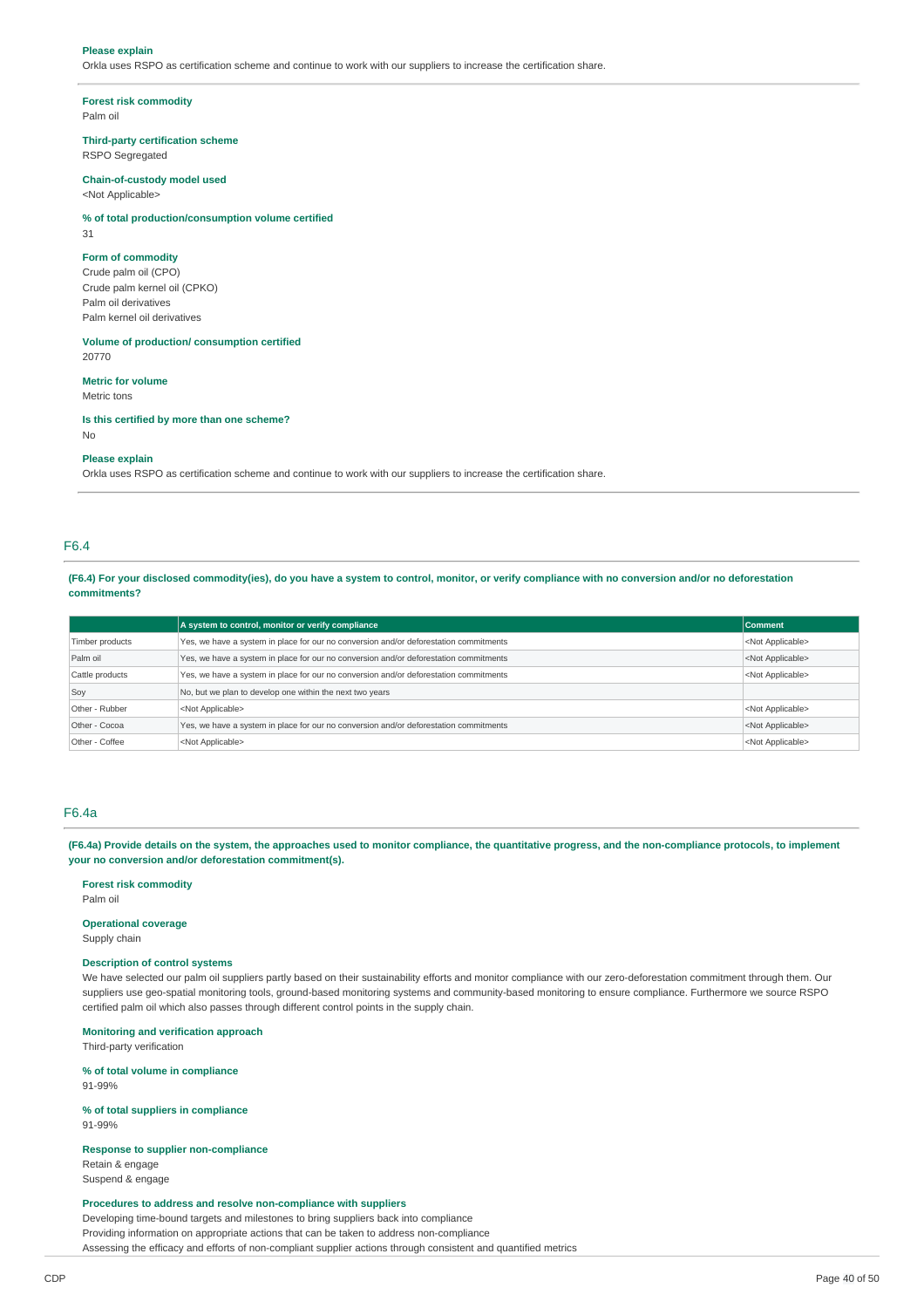Re-integrating suppliers back into supply chain based on the successful and verifiable completion of activities

#### **Please explain**

We receive compliance updates from our suppliers on a quarterly basis. If needed we follow up non-compliance more often. We also closely keep watch of RSPOs recommendations as well as NGO and news updates. If there is a non-compliance we engage with the supplier to understand the background and their action plan going forward. Our first choice is always to retain and engage but if we see no improvement or willingness to discuss we will suspend the supplier. If the non-compliance is severe we will suspend and engage immediately. Our response vary depending on the nature and severity of the non-compliance, the goal is always to help the supplier improve.

#### **Forest risk commodity**

Timber products

### **Operational coverage**

Supply chain

### **Description of control systems**

We regularly follow up our timber suppliers on which origin we receive timber products from. 2019 we received 100% of our timber products from non forest risk countries.

### **Monitoring and verification approach**

First-party verification Third-party verification

#### **% of total volume in compliance**

91-99%

## **% of total suppliers in compliance**

91-99%

#### **Response to supplier non-compliance**

Retain & engage Suspend & engage

### **Procedures to address and resolve non-compliance with suppliers**

Developing time-bound targets and milestones to bring suppliers back into compliance Providing information on appropriate actions that can be taken to address non-compliance Assessing the efficacy and efforts of non-compliant supplier actions through consistent and quantified metrics

Re-integrating suppliers back into supply chain based on the successful and verifiable completion of activities

#### **Please explain**

We receive compliance updates from our suppliers on an annual basis. If needed we follow up non-compliance more often. We also keep watch of NGO and news updates. If there is a non-compliance we engage with the supplier to understand the background and their action plan going forward. Our first choice is always to retain and engage but if we see no improvement or willingness to discuss we will suspend the supplier. If the non-compliance is severe we will suspend and engage immediately. Our response vary depending on the nature and severity of the non-compliance, the goal is always to help the supplier improve.

### **Forest risk commodity**

Cattle Products

#### **Operational coverage** Supply chain

### **Description of control systems**

We regularly follow up our cattle suppliers on which origin we receive cattle products from. 2019 we received 100% of our cattle products from non forest risk countries.

#### **Monitoring and verification approach** First-party verification Third-party verification

#### **% of total volume in compliance** 91-99%

**% of total suppliers in compliance** 91-99%

#### **Response to supplier non-compliance** Retain & engage

Suspend & engage

### **Procedures to address and resolve non-compliance with suppliers**

Developing time-bound targets and milestones to bring suppliers back into compliance Providing information on appropriate actions that can be taken to address non-compliance Assessing the efficacy and efforts of non-compliant supplier actions through consistent and quantified metrics Re-integrating suppliers back into supply chain based on the successful and verifiable completion of activities

#### **Please explain**

We receive compliance updates from our suppliers on an annual basis. If needed we follow up non-compliance more often. We also keep watch of NGO and news updates. If there is a non-compliance we engage with the supplier to understand the background and their action plan going forward. Our first choice is always to retain and engage but if we see no improvement or willingness to discuss we will suspend the supplier. If the non-compliance is severe we will suspend and engage immediately. Our response vary depending on the nature and severity of the non-compliance, the goal is always to help the supplier improve.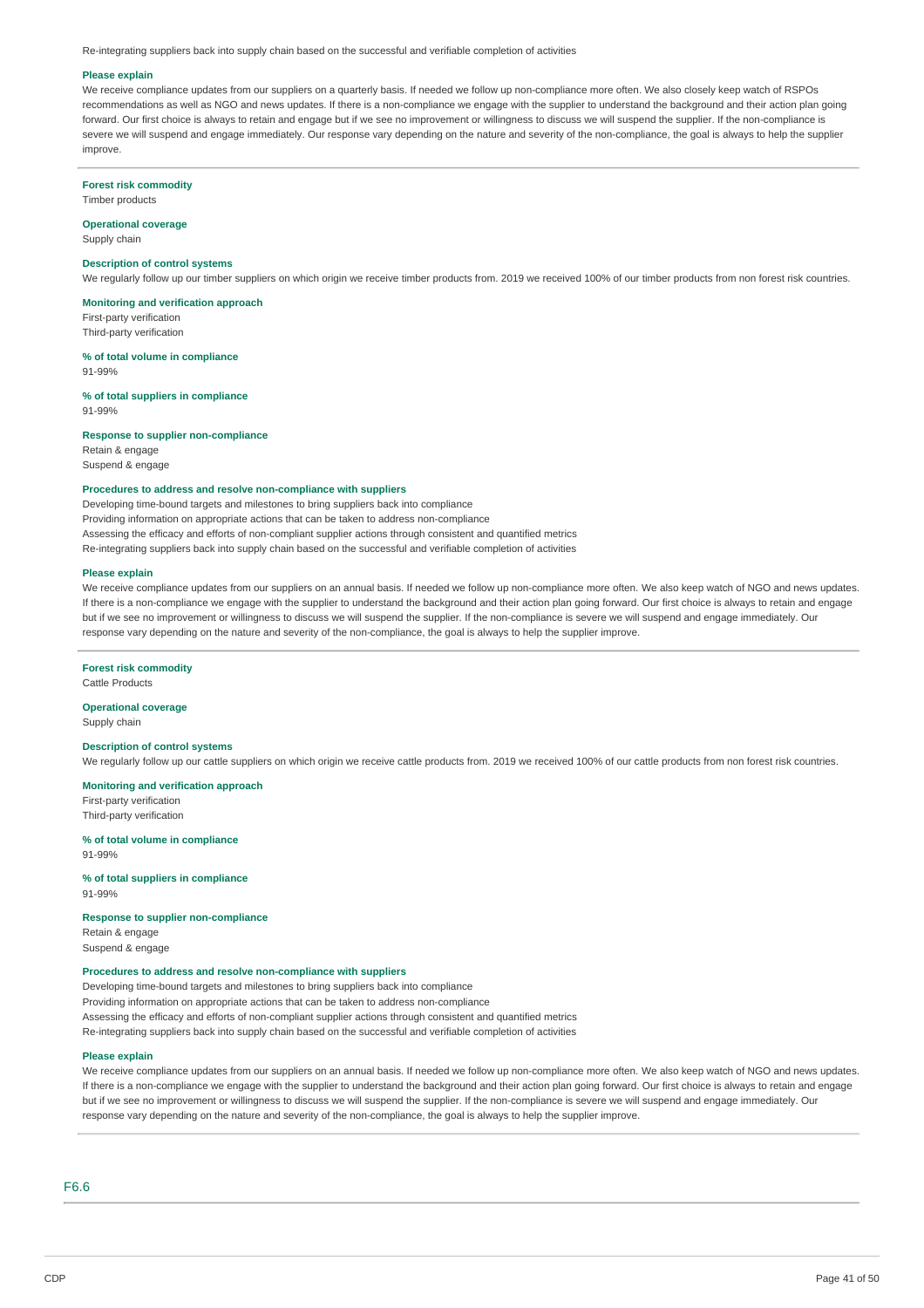#### (F6.6) For your disclosed commodity(ies), indicate if you assess your own compliance and/or the compliance of your suppliers with forest regulations and/or **mandatory standards.**

|                 | Assess legal compliance with forest regulations | Comment                   |
|-----------------|-------------------------------------------------|---------------------------|
| Timber products | <not applicable=""></not>                       | <not applicable=""></not> |
| Palm oil        | Yes, from suppliers                             | <not applicable=""></not> |
| Cattle products | <not applicable=""></not>                       | <not applicable=""></not> |
| Soy             | Yes, from suppliers                             | <not applicable=""></not> |
| Other - Rubber  | <not applicable=""></not>                       | <not applicable=""></not> |
| Other - Cocoa   | Yes, from suppliers                             | <not applicable=""></not> |
| Other - Coffee  | <not applicable=""></not>                       | <not applicable=""></not> |

### F6.6a

(F6.6a) For you disclosed commodity(ies), indicate how you ensure legal compliance with forest regulations and/or mandatory standards.

#### **Palm oil**

### **Procedure to ensure legal compliance**

Orkla uses RSPO certified palm oil which requires compliance with law as part of their standard. This ensures legal compliance within our supply chain. 94% of our palm oil was RSPO certified during 2020.

#### **Country/Area of origin**

Indonesia Malaysia

#### **Law and/or mandatory standard(s)**

General assessment of legal compliance

#### **Comment**

No additional comment.

#### **Soy**

#### **Procedure to ensure legal compliance**

Orkla uses ProTerra certified soy which requires compliance with law as part of their standard. This ensures legal compliance within our supply chain. 11% of our soy was ProTerra certified during 2020.

#### **Country/Area of origin**

Brazil

### **Law and/or mandatory standard(s)**

General assessment of legal compliance

#### **Comment**

No additional comment.

## **Other - Cocoa**

### **Procedure to ensure legal compliance**

Orkla uses Rainforest Alliance certified cocoa which requires compliance with law as part of their standard. This ensures legal compliance within our supply chain. 87% of our cocoa was Rainforest Alliance certified during 2020.

### **Country/Area of origin**

Côte d'Ivoire

### **Law and/or mandatory standard(s)**

General assessment of legal compliance

#### **Comment**

No additional comment.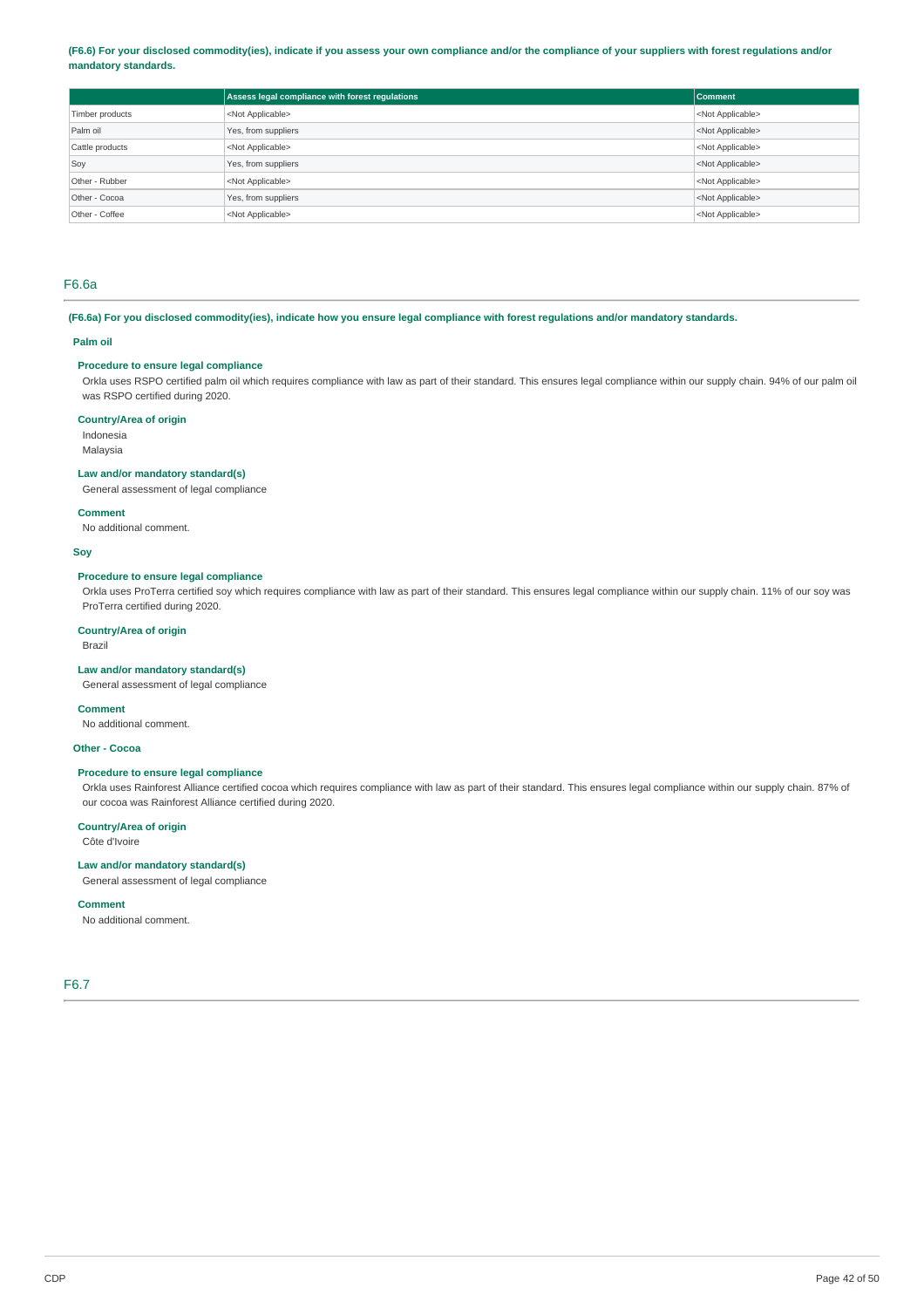### (F6.7) Are you working with smallholders to support good agricultural practices and reduce deforestation and/or conversion of natural ecosystems?

|                    | Are you<br>working with<br>smallholders? engagement | Type of<br>smallholder<br>approach                             | Smallholder<br>engagement approach smallholders                        | Number of<br>engaged                | Please explain                                                                                                                                                                                                                                                                                                                          |
|--------------------|-----------------------------------------------------|----------------------------------------------------------------|------------------------------------------------------------------------|-------------------------------------|-----------------------------------------------------------------------------------------------------------------------------------------------------------------------------------------------------------------------------------------------------------------------------------------------------------------------------------------|
| Timber<br>products | Not applicable                                      | <not applicable=""></not>                                      | <not applicable=""></not>                                              | $<$ Not<br>Applicable>              | During 2020, 100% of our timber products came from non forest risk countries. Orkla purchase our timber products from large<br>packaging suppliers. The industry is dominated by large players.                                                                                                                                         |
|                    | Palm oil   Yes, working<br>with<br>smallholders     | Supply chain<br>mapping<br>Capacity building social indicators | Supplier questionnaires 400<br>on environmental and<br>Supplier audits |                                     | Through our suppliers we are engaged in several smallholder projects building capacity in the supply chain. We are also<br>sourcing a majority of RSPO certified oil. The RSPO certification helps smallholders increase yields, penetrate international<br>markets, improve their livelihoods, and reduce the risk of land conversion. |
| Cattle<br>products | Not applicable                                      |                                                                | <not applicable=""> <not applicable=""></not></not>                    | $<$ Not<br>Applicable>              | During 2020, 100% of our cattle products came from non forest risk countries. Orkla source cattle products mainly from<br>Western Europe where farms are big and smallholders are less common.                                                                                                                                          |
| Sov                | Not applicable                                      |                                                                | <not applicable=""> <not applicable=""></not></not>                    | $ $ <not<br>Applicable&gt;</not<br> | Orkla purchase soy from large industry players where farms are of a bigger size. Most part of our soy stems from larger farms.                                                                                                                                                                                                          |
| Other -<br>Rubber  | $<$ Not<br>Applicable>                              |                                                                | <not applicable=""> <not applicable=""></not></not>                    | $<$ Not<br>Applicable>              | <not applicable=""></not>                                                                                                                                                                                                                                                                                                               |
| Other -<br>Cocoa   | Yes, working<br>with<br>smallholders                | Please select                                                  | Please select                                                          |                                     |                                                                                                                                                                                                                                                                                                                                         |
| Other -<br>Coffee  | $<$ Not<br>Applicable>                              |                                                                | <not applicable=""> <not applicable=""></not></not>                    | $<$ Not<br>Applicable>              | <not applicable=""></not>                                                                                                                                                                                                                                                                                                               |

### F6.8

### (F6.8) Are you working with your direct suppliers to support and improve their capacity to comply with your forests-related policies, commitments, and other **requirements?**

|                            | Are you<br>working<br>with direct supplier  | <b>Type of</b><br>direct<br>suppliers? engagement<br>approach           | Direct supplier<br>engagement<br>approach                                                                                                                                                                                       | % of<br>suppliers<br>engaged | <b>Please explain</b>                                                                                                                                                                                                                                                                                                                                                                                                                                                                                                                                                          |
|----------------------------|---------------------------------------------|-------------------------------------------------------------------------|---------------------------------------------------------------------------------------------------------------------------------------------------------------------------------------------------------------------------------|------------------------------|--------------------------------------------------------------------------------------------------------------------------------------------------------------------------------------------------------------------------------------------------------------------------------------------------------------------------------------------------------------------------------------------------------------------------------------------------------------------------------------------------------------------------------------------------------------------------------|
| Timber<br>products working | Yes,<br>with direct<br>suppliers            | Supply chain Supplier<br>mapping                                        | questionnaires<br>on<br>environmental<br>and social<br>indicators<br>Supplier audits                                                                                                                                            | 91-99%                       | Orkla has an overview of all our suppliers in our spend management system. We also send out sustainability questions in connection with RFPs.<br>Sedex and SMETA 4-pillar audits are used on higher risk direct suppliers.                                                                                                                                                                                                                                                                                                                                                     |
| Palm oil                   | Yes,<br>working<br>with direct<br>suppliers | Supply chain<br>mapping<br>Financial<br>and<br>commercial<br>incentives | Supplier<br>questionnaires<br>on<br>environmental<br>and social<br>indicators<br>Supplier audits<br>Paying higher<br>prices linked to<br>best agricultural<br>practices<br>Financial<br>incentives for<br>certified<br>products | 91-99%                       | Orkla has an overview of all our suppliers in our spend management system. We also send out sustainability questions in connection with RFPs.<br>Sedex and SMETA 4-pillar audits are used on higher risk direct suppliers. Additionally we have carried out an assessment of our palm oil supply<br>chain where our suppliers received more detailed feedback and directions. Orkla primarily purchase RSPO certified palm oil and have reached<br>94% certification 2020. Through paying a higher price for certified material we contibute to better agricultural practices. |
| Cattle<br>products working | Yes,<br>with direct<br>suppliers            | Supply chain<br>mapping<br>Capacity<br>building                         | Supplier<br>questionnaires<br>on<br>environmental<br>and social<br>indicators<br>Supplier audits                                                                                                                                | 91-99%                       | Orkla sends out sustainability questions in connection with RFPs. We also use SMETA 4-pillar audits on our high risk direct suppliers. Additionally<br>we have sent out more detailed product category requirements to our cattle product suppliers.                                                                                                                                                                                                                                                                                                                           |
| Soy                        | Yes,<br>working<br>with direct<br>suppliers | Supply chain<br>mapping<br>Financial<br>and<br>commercial<br>incentives | Supplier<br>questionnaires<br>on<br>environmental<br>and social<br>indicators<br>Supplier audits<br>Paying higher<br>prices linked to<br>best agricultural<br>practices<br>Financial<br>incentives for<br>certified<br>products | 91-99%                       | Orkla has an overview of all our suppliers in our spend management system. We also send out sustainability questions in connection with RFPs.<br>Sedex and SMETA 4-pillar audits are used on higher risk direct suppliers. Additionally we have sent out more detailed questionnaires to our soy<br>suppliers to understand more about the sourcing regions. Orkla partly purchase ProTerra certified soy and have reached 11% certification 2020.<br>Through paying a higher price for certified material we contibute to better agricultural practices.                      |
| Other -<br>Rubber          | $<$ Not<br>Applicable                       | <not<br>Applicable&gt;</not<br>                                         | <not<br>Applicable&gt;</not<br>                                                                                                                                                                                                 | $<$ Not<br>Applicabl<br>e    | <not applicable=""></not>                                                                                                                                                                                                                                                                                                                                                                                                                                                                                                                                                      |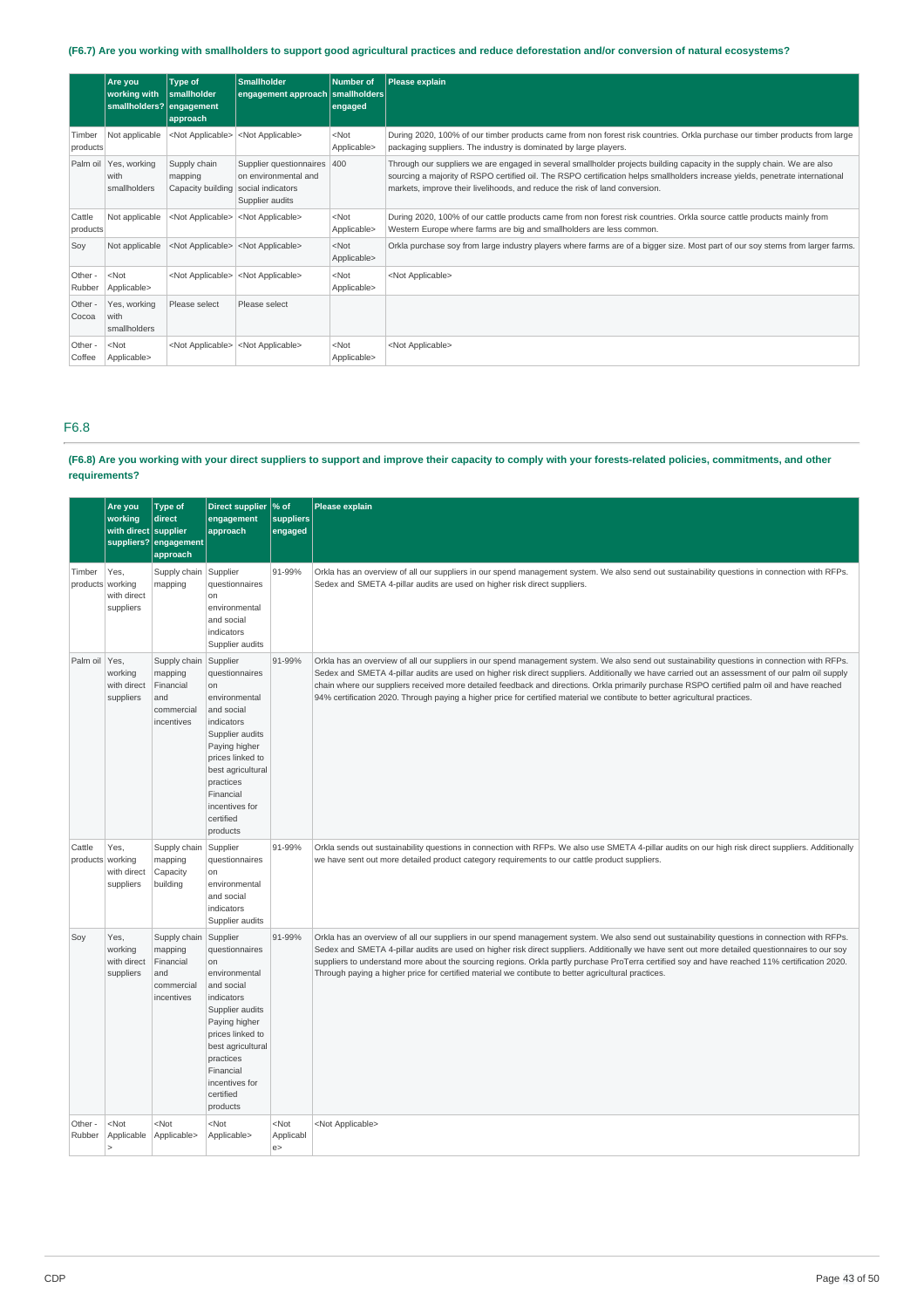|                   | Are you<br>working<br>with direct supplier  | Type of<br>direct<br>suppliers? engagement<br>approach                                                   | Direct supplier % of<br>engagement<br>approach                                                                                                                                                                                                                                                                                                                                                          | suppliers<br>engaged      | Please explain                                                                                                                                                                                                                                                                                                                                                                                                                          |
|-------------------|---------------------------------------------|----------------------------------------------------------------------------------------------------------|---------------------------------------------------------------------------------------------------------------------------------------------------------------------------------------------------------------------------------------------------------------------------------------------------------------------------------------------------------------------------------------------------------|---------------------------|-----------------------------------------------------------------------------------------------------------------------------------------------------------------------------------------------------------------------------------------------------------------------------------------------------------------------------------------------------------------------------------------------------------------------------------------|
| Other -<br>Cocoa  | Yes,<br>working<br>with direct<br>suppliers | Supply chain Supplier<br>mapping<br>Capacity<br>building<br>Financial<br>and<br>commercial<br>incentives | questionnaires<br><b>on</b><br>environmental<br>and social<br>indicators<br>Developing or<br>distributing<br>supply chain<br>mapping tool<br>Supplier audits<br>Offering on-site<br>training and<br>technical<br>assistance<br>Organizing<br>capacity<br>building events<br>Paying higher<br>prices linked to<br>best agricultural<br>practices<br>Financial<br>incentives for<br>certified<br>products | 91-99%                    | Orkla has an overview of all our suppliers in our spend management system. We also send out sustainability questions in connection with RFPs.<br>Sedex and SMETA 4-pillar audits are used on higher risk direct suppliers. Orkla primarily purchase Rainforest Alliance certified cocoa and have<br>reached 87% certification 2020. Through paying a higher price for certified material we contibute to better agricultural practices. |
| Other -<br>Coffee | $<$ Not<br>Applicable<br>$\geq$             | $<$ Not<br>Applicable>                                                                                   | $<$ Not<br>Applicable>                                                                                                                                                                                                                                                                                                                                                                                  | $<$ Not<br>Applicabl<br>e | <not applicable=""></not>                                                                                                                                                                                                                                                                                                                                                                                                               |

F6.9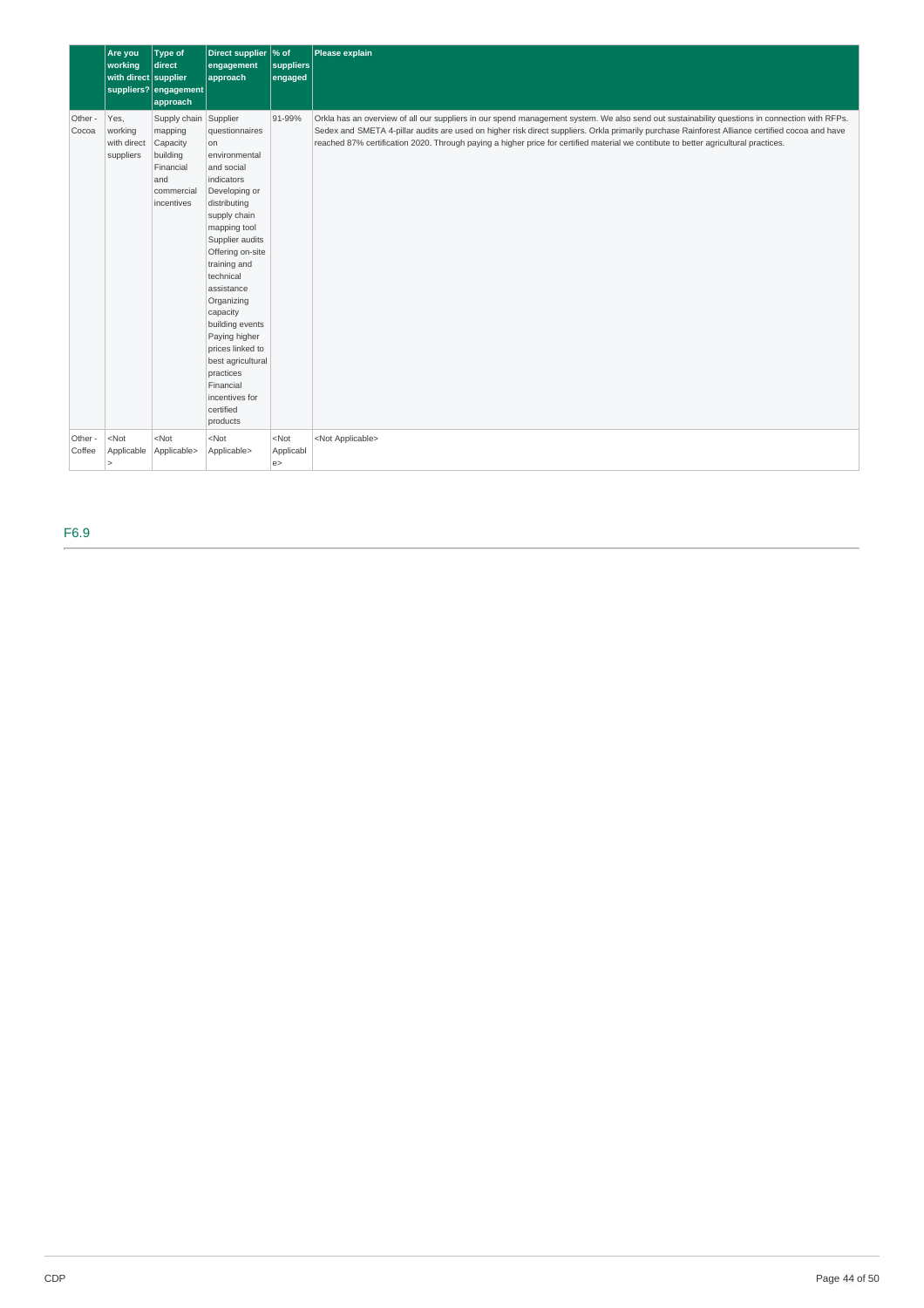#### **(F6.9) Are you working beyond your first-tier supplier(s) to manage and mitigate deforestation risks?**

|                            | Are you<br>working<br>beyond<br>first tier? | <b>Type of</b><br>engagement<br>approach with<br>indirect<br><b>suppliers</b> | <b>Indirect supplier</b><br>engagement<br>approach                                                                                                                                                                                                                                | Please explain                                                                                                                                                                                                                                                                                                                                                                                                                                                                                                           |
|----------------------------|---------------------------------------------|-------------------------------------------------------------------------------|-----------------------------------------------------------------------------------------------------------------------------------------------------------------------------------------------------------------------------------------------------------------------------------|--------------------------------------------------------------------------------------------------------------------------------------------------------------------------------------------------------------------------------------------------------------------------------------------------------------------------------------------------------------------------------------------------------------------------------------------------------------------------------------------------------------------------|
| Timber<br>products working | Yes,<br>beyond<br>first tier                | Supply chain<br>mapping<br>Capacity<br>building                               | Supplier<br>questionnaires on<br>environmental<br>and social<br>indicators<br>Supplier audits<br>Participating in<br>workshops<br>Investing in pilot<br>projects                                                                                                                  | During 2020, 100% of our timber products came from non forest risk countries. A challenge that Orkla companies encounter when they develop<br>recyclable packaging is that local waste systems and recycling technologies are often not advanced enough to actually recycle the packaging waste. As<br>an example of indirect supplier activities Orkla is engaged in transnational efforts to encourage the development of better recycling systems through joint<br>projects and dialogue with government authorities. |
| Palm oil Yes,              | working<br>beyond<br>first tier             | Supply chain<br>mapping<br>Capacity<br>building                               | Supplier<br>questionnaires on<br>environmental<br>and social<br>indicators<br>Supplier audits<br>Participating in<br>workshops                                                                                                                                                    | As an example of indirect supplier activities Orkla is actively engaged in RSPO and with our suppliers to reach beyond tier one.                                                                                                                                                                                                                                                                                                                                                                                         |
| Cattle<br>products working | Yes,<br>beyond<br>first tier                | Supply chain<br>mapping                                                       | Supplier<br>questionnaires on<br>environmental<br>and social<br>indicators                                                                                                                                                                                                        | During 2020, 100% of our cattle products came from non forest risk countries. As an example of indirect supplier activities we engaged with our suppliers<br>to understand the compliance of our animal welfare policy further down in the supply chain.                                                                                                                                                                                                                                                                 |
| Soy                        | Yes,<br>working<br>beyond<br>first tier     | Supply chain<br>mapping                                                       | Supplier<br>questionnaires on<br>environmental<br>and social<br>indicators                                                                                                                                                                                                        | Orkla is actively engaged with different certifications and with our suppliers to reach beyond tier one. We engage with our suppliers to achieve better<br>supply chain and origin data.                                                                                                                                                                                                                                                                                                                                 |
| Other -<br>Rubber          | $<$ Not<br>$\overline{\phantom{0}}$         | $<$ Not<br>Applicable Applicable>                                             | <not applicable=""></not>                                                                                                                                                                                                                                                         | <not applicable=""></not>                                                                                                                                                                                                                                                                                                                                                                                                                                                                                                |
| Other -<br>Cocoa           | Yes,<br>working<br>beyond<br>first tier     | Supply chain<br>mapping<br>Capacity<br>building                               | Supplier<br>questionnaires on<br>environmental<br>and social<br>indicators<br>On-site meetings<br>with indirect<br>suppliers<br>Supplier audits<br>Offering on-site<br>training and<br>technical<br>assistance<br>Participating in<br>workshops<br>Investing in pilot<br>projects |                                                                                                                                                                                                                                                                                                                                                                                                                                                                                                                          |
| Other -<br>Coffee          | <not<br>5</not<br>                          | <not<br>Applicable Applicable&gt;</not<br>                                    | <not applicable=""></not>                                                                                                                                                                                                                                                         | <not applicable=""></not>                                                                                                                                                                                                                                                                                                                                                                                                                                                                                                |

### F6.10

(F6.10) Do you participate in external activities and/or initiatives to promote the implementation of your forests-related policies and commitments?

#### **Forest risk commodity**

Palm oil

### **Do you participate in activities/initiatives?**

Yes

#### **Activities**

Involved in multi-partnership or stakeholder initiatives

### **Initiatives**

UN Global Compact Global Reporting Initiative (GRI) Community Member Roundtable on Sustainable Palm Oil (RSPO) European Palm Oil Alliance (EPOA)

### **Jurisdictional approaches**

<Not Applicable>

#### **Please explain**

Orkla is engaged in following initiatives: UN Global Compact, Roundtable on Sustainable Palm Oil (RSPO), AIM Progress and ETI Norway. Orkla supports the certification organisation Roundtable of Sustainable Palm Oil (RSPO) and the important work that it does. The Orkla Group became a RSPO member in 2015, and is increasing our share of certified raw materials. Orkla has been a signatory to the UN Global Compact since 2005, and actively supports the initiative's Ten Principles for human and labour rights, the environment and anticorruption. Palm oil is an important raw material, also for companies that manufacture cleaning and personal hygiene products. In 2020, Orkla Home & Personal Care joined the Action for Sustainable Derivatives (ASD), an industry initiative targeting suppliers and producers that use derivatives rather than pure palm oil. ASD works to make it possible to trace palm oil all the way back to plantations, to be able to identify environmental and/or social challenges and contribute to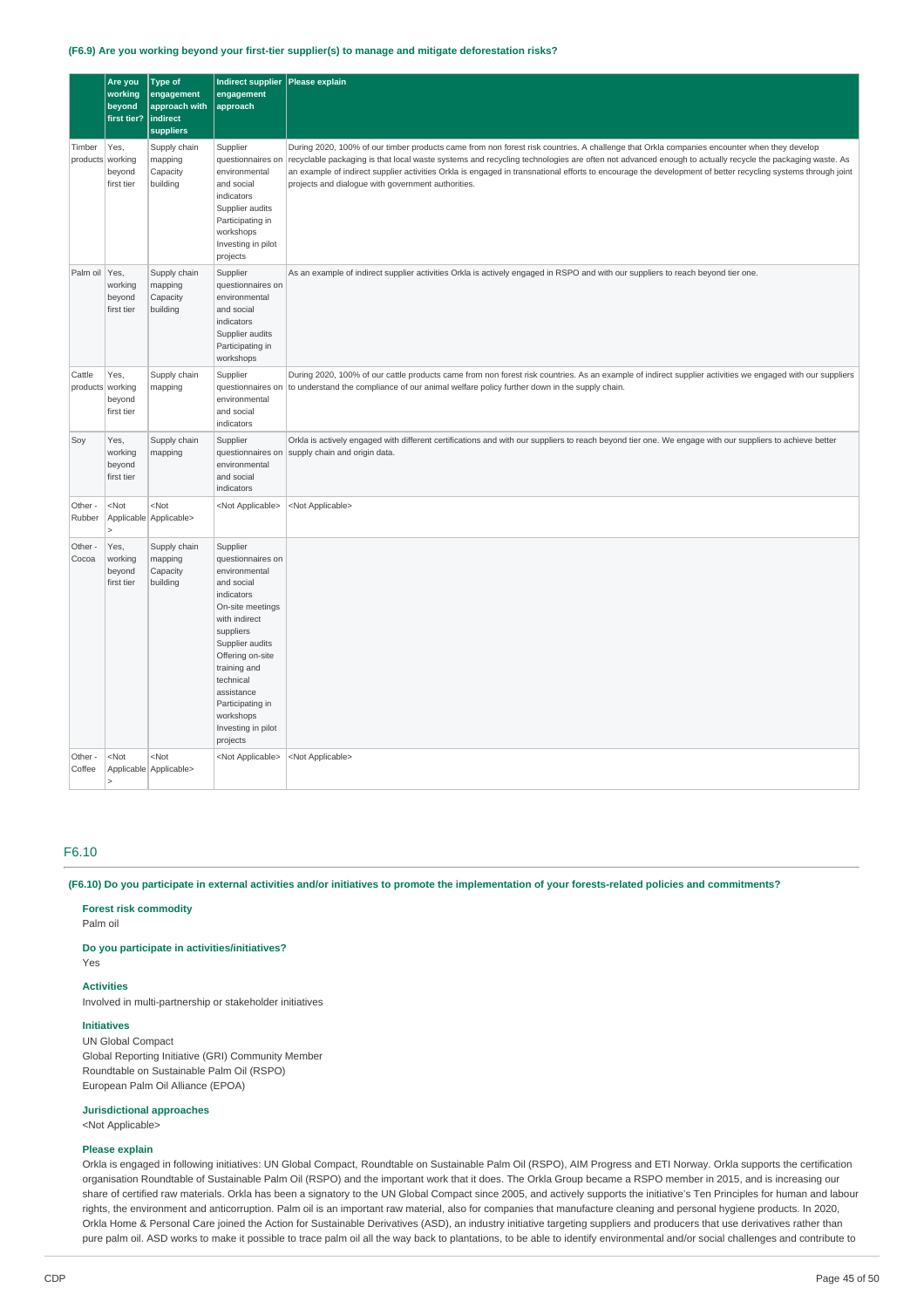# **Forest risk commodity**

Timber products

#### **Do you participate in activities/initiatives?**

Yes

### **Activities**

Involved in multi-partnership or stakeholder initiatives

#### **Initiatives**

UN Global Compact Global Reporting Initiative (GRI) Community Member Forest Stewardship Council (FSC)

### **Jurisdictional approaches**

<Not Applicable>

### **Please explain**

Orkla is supporting FSC through purchase of certified packaging materials. In the past three years, Orkla has significantly upgraded its competence on design for recycling and development of sustainable packaging solutions. The companies are involved in a variety of development projects in cooperation with suppliers, external centres of expertise and other players in the value chain. Orkla's targets for recycling and use of recycled and renewable materials are difficult to attain, but the Group is making progress in this area.A challenge that Orkla companies encounter when they develop recyclable packaging is that local waste systems and recycling technologies are often not advanced enough to actually recycle the packaging waste. Orkla is engaged in transnational efforts to encourage the development of better recycling systems through joint projects and dialogue with government authorities. For 2020 the share of recyclable packaging was 95% and the share of packaging containing recycled materials was 47%. Orkla companies strive to find creative solutions for reducing the amount of material in packaging. This promotes more efficient use of resources and optimises transport, since it results in lower weight or smaller sizes. In 2020, Orkla Food Romania took steps to reduce the amount of cardboard in cardboard boxes. This will lead to a reduction of around 13 tonnes of cardboard per year.

#### **Forest risk commodity**

Soy

#### **Do you participate in activities/initiatives?**

Yes

#### **Activities**

Involved in multi-partnership or stakeholder initiatives

### **Initiatives**

UN Global Compact Global Reporting Initiative (GRI) Community Member Roundtable on Sustainable Soy (RTRS) Sustainable Agricultural Initiative (SAI)

### **Jurisdictional approaches**

<Not Applicable>

#### **Please explain**

Orkla contributes to the development of sustainable production of soy through purchase of soy certified with ProTerra, RTRS or similar. We are also members of UN Global Compact and SAI Platform. Orkla is currently drawing up a policy for sustainable sourcing of soya that will cover all soyabased raw materials and soya used as feed in connection with the production of animal raw materials. The companies work purposefully to ensure that all soya is certified, and in 2020 11 per cent of soya was certified. The decrease since 2019 is due to higher data quality and stricter internal criteria for determining which certification programmes to use. This has prompted a change in certification programme for large parts of the sourced volumes. Unfortunately, this process is taking some time, which affected results in 2020. Orkla has a good plan for 2021, and has already switched to sourcing soya with the right level of certification, thereby ensuring better results in next year's reporting.

#### **Forest risk commodity**

Cattle products

**Do you participate in activities/initiatives?** Yes

### **Activities**

Involved in multi-partnership or stakeholder initiatives

### **Initiatives**

UN Global Compact Global Reporting Initiative (GRI) Community Member Sustainable Agriculture Initiative (SAI)

### **Jurisdictional approaches**

<Not Applicable>

#### **Please explain**

Orkla has been a signatory to the UN Global Compact since 2005, and actively supports the initiative's Ten Principles for human and labour rights, the environment and anticorruption. Orkla has been a member of SAI Platform since 2018 and participates in several of their working groups. This enables us to collaborate with other companies and to drive positive change at a greater scale. We have also decided that certifications we use should be on minimum FSA Silver level, the benchmarking process is ongoing.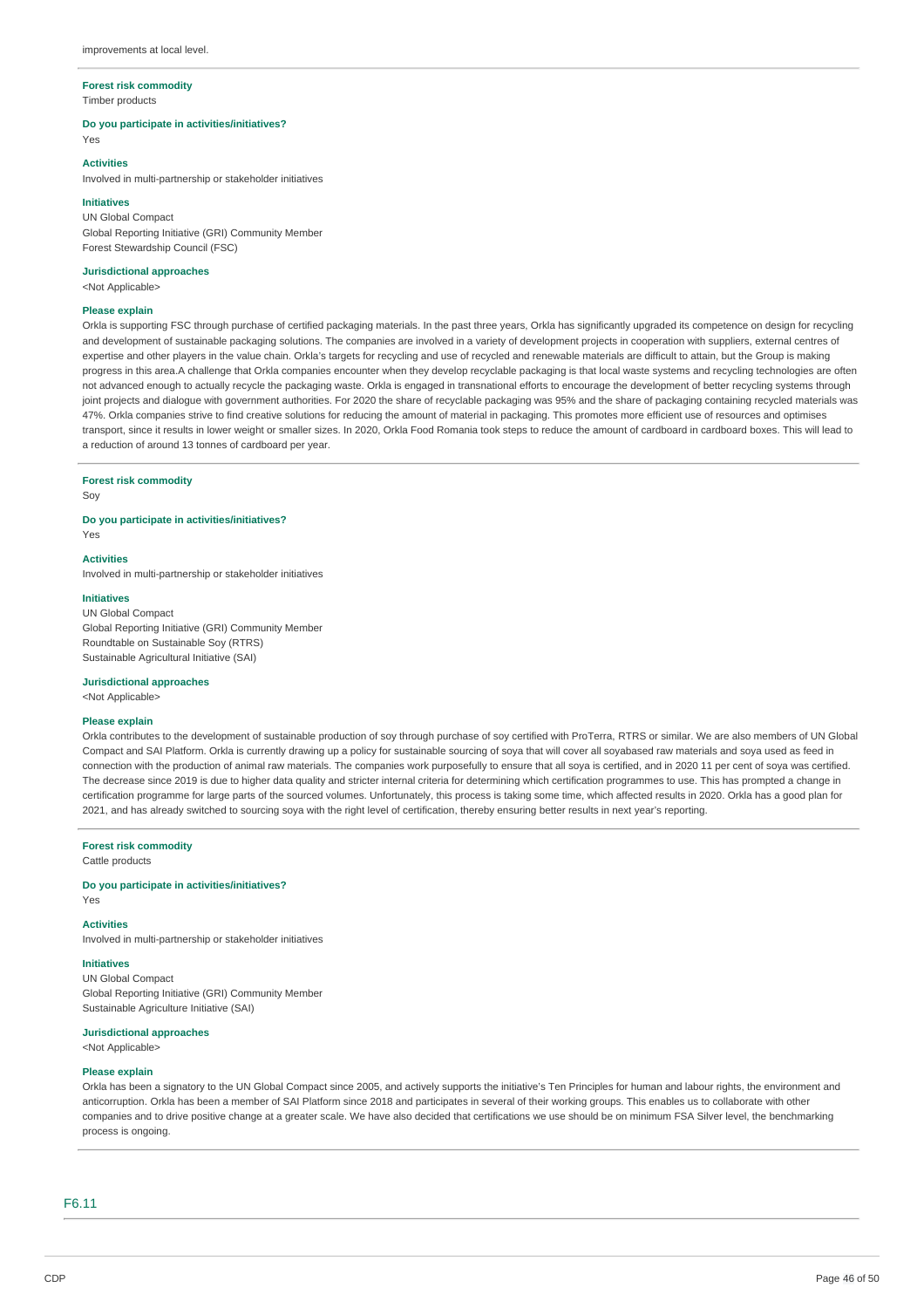### **(F6.11) Is your organization supporting or implementing project(s) focused on ecosystem restoration and protection?**

No, but we plan to implement a project(s) in two years

### F7. Verification

### F7.1

**(F7.1) Do you verify any forests information reported in your CDP disclosure?** No, but we are actively considering verifying in the next two years

### F8. Barriers and challenges

### F8.1

(F8.1) Describe the key barriers or challenges to eliminating deforestation and/or conversion of other natural ecosystems from your direct operations or from **other parts of your value chain.**

**Forest risk commodity** Palm oil

**Coverage** Supply chain

#### **Primary barrier/challenge type**

Supply chain complexity

#### **Comment**

**Forest risk commodity** Soy

**Coverage** Supply chain

**Primary barrier/challenge type** Supply chain complexity

### **Comment**

**Forest risk commodity** Timber products

**Coverage** Supply chain

#### **Primary barrier/challenge type**

Other, please specify (During 2020, 100% of our timber products were sourced from non forest risk countries.)

### **Comment**

# **Forest risk commodity**

Cattle products

**Coverage** Supply chain

#### **Primary barrier/challenge type**

Other, please specify (During 2020, 100% of our cattle products were sourced from non forest risk countries.)

### **Comment**

### F8.2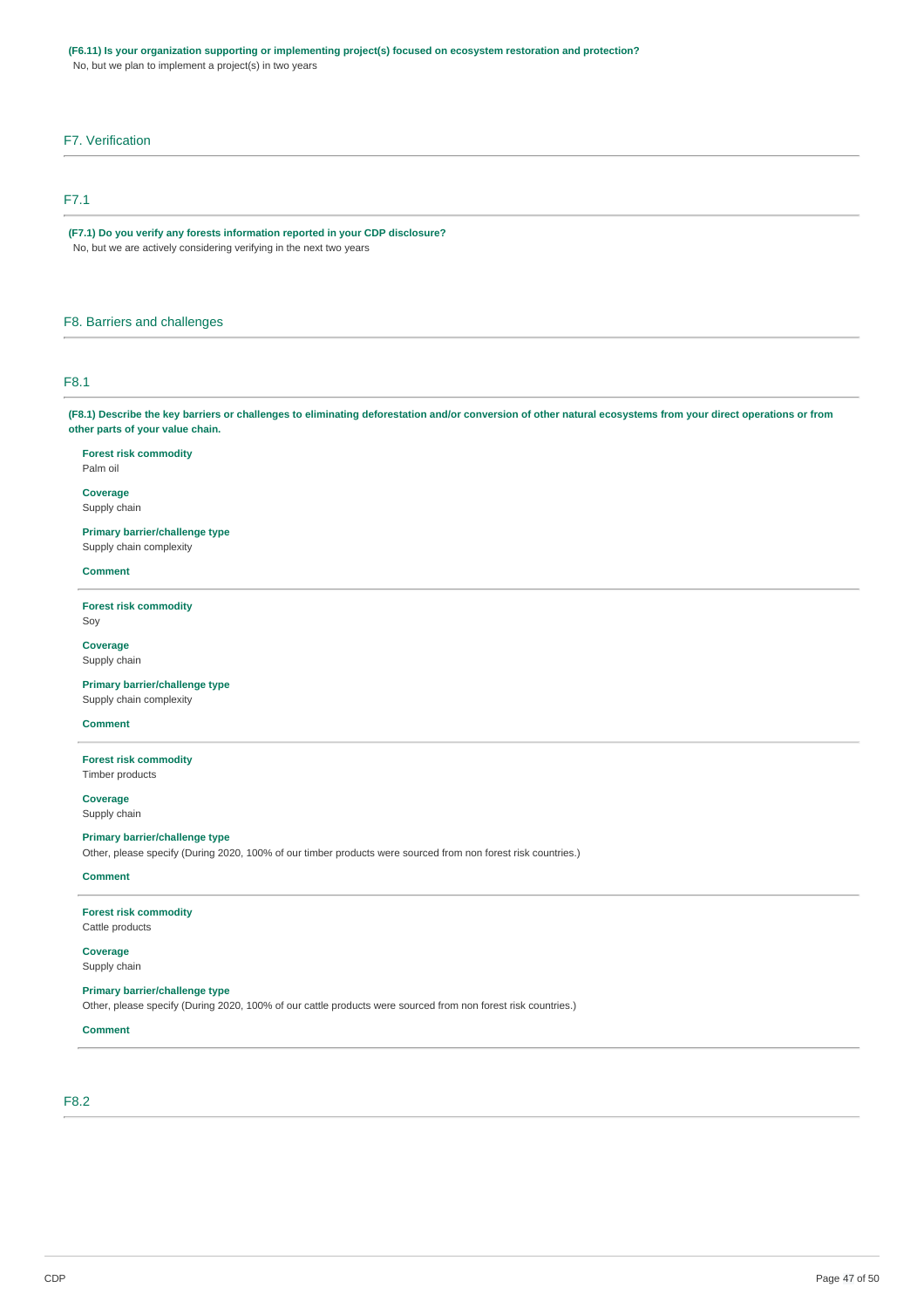(F8.2) Describe the main measures that would improve your organization's ability to manage its exposure to deforestation and/or conversion of other natural **ecosystems.**

#### **Forest risk commodity** Timber products

**Coverage**

### Supply chain

**Main measure** Other, please specify

# **Comment**

During 2020, 100% of our timber products were sourced from non forest risk countries.

### **Forest risk commodity**

Palm oil

### **Coverage** Supply chain

**Main measure**

Investment in monitoring tools and traceability systems

#### **Comment**

**Forest risk commodity** Cattle products

# **Coverage**

Supply chain

#### **Main measure**

Other, please specify (During 2020, 100% of our cattle products were sourced from non forest risk countries.)

#### **Comment**

**Forest risk commodity**

### Soy

**Coverage** Supply chain

### **Main measure**

Improved data collection and quality

#### **Comment**

### F17 Signoff

### F-FI

(F-FI) Use this field to provide any additional information or context that you feel is relevant to your organization's response. Please note that this field is optional **and is not scored.**

### F17.1

(F17.1) Provide the following information for the person that has signed off (approved) your CDP forests response.

|          | <b>Job Title</b>        | Corresponding job category    |
|----------|-------------------------|-------------------------------|
| $ Row$ . | CEO and President Orkla | Chief Executive Officer (CEO) |

### SF. Supply chain module

### SF0.1

**(SF0.1) What is your organization's annual revenue for the reporting period?**

|       | Annual<br><b>Exercise Service</b> |
|-------|-----------------------------------|
| Row 1 | 000<br>.                          |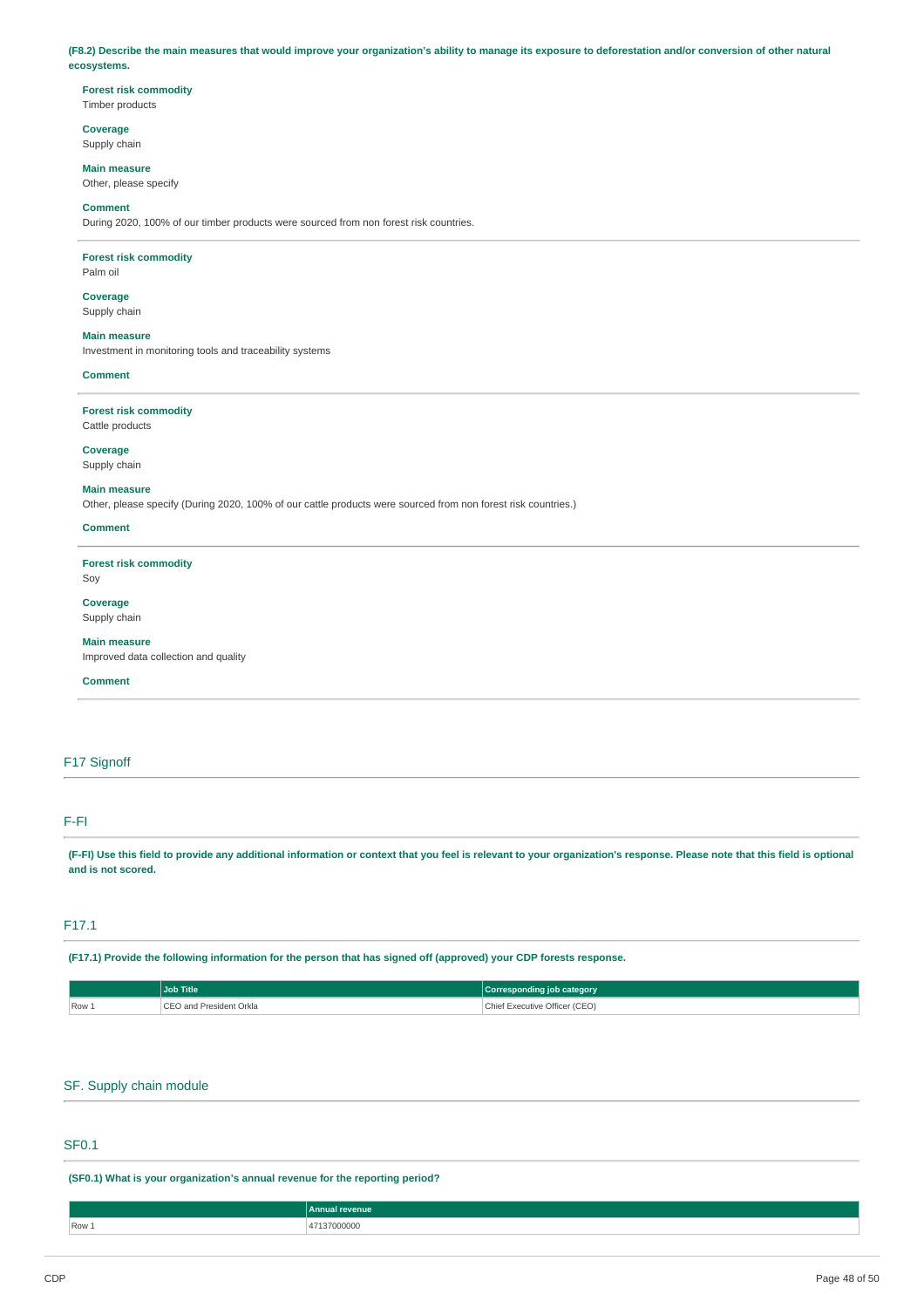### SF0.2

**(SF0.2) Do you have an ISIN for your organization that you are willing to share with CDP?** Yes

### SF0.2a

### **(SF0.2a) Please share your ISIN in the table below.**

|       | code                   | <b>ICIN</b><br>jle check digit).<br>ına sına<br>num<br>ıdenti<br>' (Incluc |
|-------|------------------------|----------------------------------------------------------------------------|
| Row 1 | N <sub>IC</sub><br>INC | 348Z.S.                                                                    |

### SF1.1

(SF1.1) In F6.3 you were asked "Have you adopted any third-party certification scheme(s) for your disclosed commodity(ies)? Indicate the volume and percentage of your certified production and/or consumption". Can you also indicate, for each of your disclosed commodity(ies), the percentage of certified volume sold to **each requesting CDP supply chain member?**

Yes

### SF1.1a

(SF1.1a) For each of your requesting CDP supply chain members, indicate the percentage of certified volume sold per disclosed commodity(ies).

# **Requesting member**

McDonald's Corporation

#### **Forest risk commodity** Soy

#### **Form of commodity** Soy derivatives

#### **Third-party certification scheme**

Other, please specify ( US Sustainable Soy Assurance Protocol and Donau Soy standard)

### **Total volume of commodity sold to member**

0.23

#### **Metric** Metric tons

**What % of the volume reported in column 5 is certified?**

100%

#### **Comment**

### SF2.1

(SF2.1) Please propose any mutually beneficial forests-related projects you could collaborate on with specific CDP supply chain members.

### SF2.2

(SF2.2) Have requests or initiatives by CDP supply chain members prompted your organization to take organizational-level action to reduce or remove **deforestation/forest degradation from your operations or your supply chain?**

No

## SF3.1